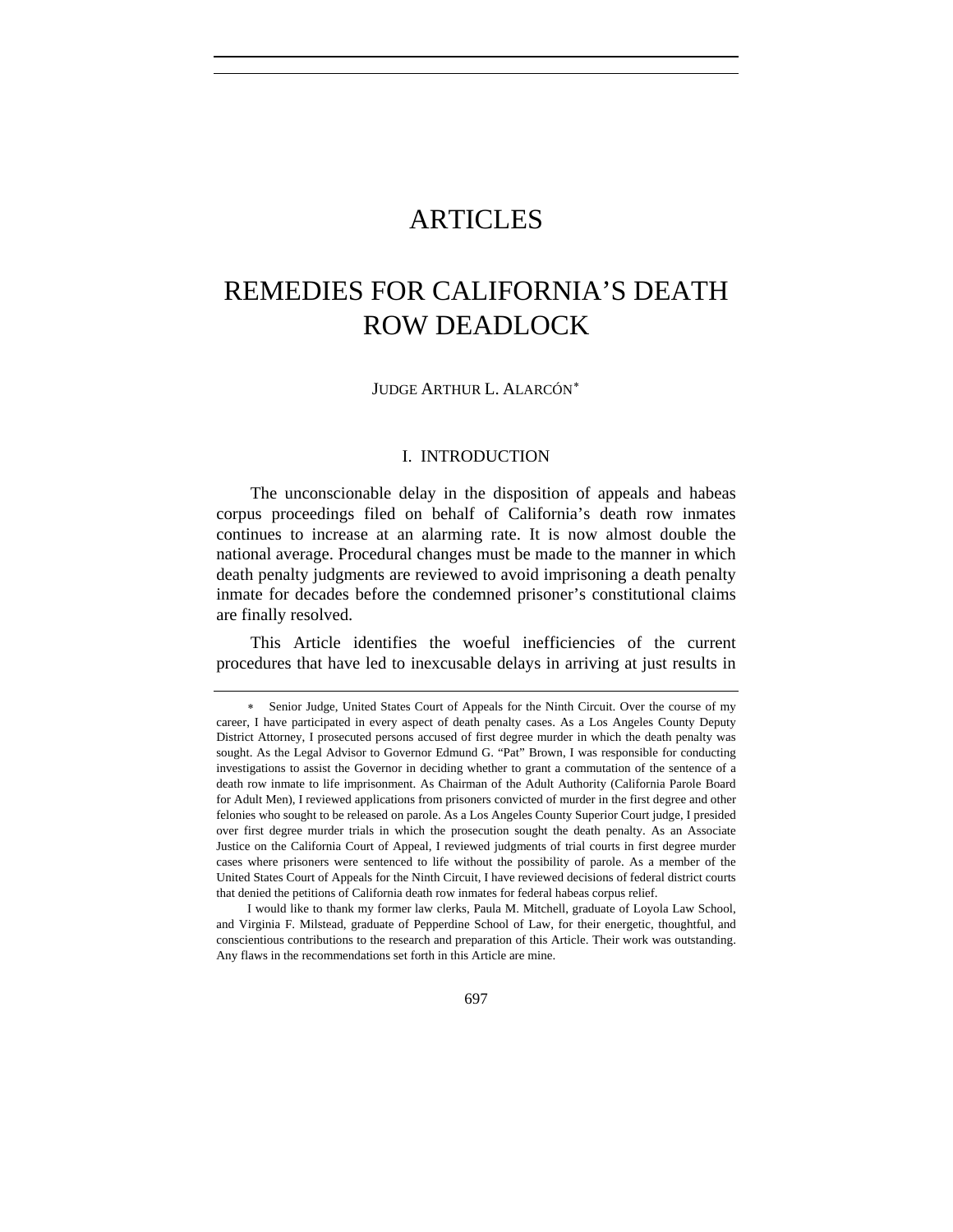death penalty cases and describes how California came to find itself in this untenable condition. It also recommends structural and procedural changes designed to reduce delay and promote fairness. These recommendations include: transferring exclusive jurisdiction over automatic appeals from judgments of death away from the California Supreme Court to the California Courts of Appeal; requiring that capital case state habeas corpus petitions be filed in the trial court with the right to appeal to the California Courts of Appeal, rather than filing the petitions with the Supreme Court in the first instance; providing adequate training and compensation for counsel appointed to represent indigent death row inmates; and providing continuity of counsel for state and federal habeas corpus proceedings. These changes would significantly reduce delay and promote a more just resolution for death penalty inmates and society.

## II. "JUSTICE DELAYED IS JUSTICE DENIED"[1](#page-1-0)

In a recent interview with the Associated Press, California Chief Justice Ronald M. George stated that California's death penalty has become "dysfunctional" because the California Legislature has failed "to adequately fund capital punishment" while "death row inmates languish[] for decades at San Quentin State Prison."[2](#page-1-1) Eleven years earlier, my colleague, Ninth Circuit Judge Alex Kozinski, commented that "we have little more than an illusion of a death penalty in this country.<sup>[3](#page-1-2)</sup> He also noted that "the number of executions compared to the number of people who have been sentenced to death is minuscule, and the gap is widening every year."[4](#page-1-3) Relying on national statistics compiled in 1993, Judge Kozinski reported that "[t]en years is about the average" for a death penalty case to come to its conclusion from the date of the commission of the crime.<sup>[5](#page-1-4)</sup>

<span id="page-1-0"></span><sup>1.</sup> William Gladstone, Prime Minister, Speech Addressed to British Parliament Regarding Disestablishment of Irish Church (Dec. 1868), *reprinted in* N.Y. TIMES, May 19, 1898, at 7 (reprinting excerpts from *Gladstone's Career: Fifty Years of Public Life as a Statesman and Political Leader*) ("[I]f we be just men, we shall go forward in the name of truth and right, bearing this in mind, that when the case is proved and the hour is come, justice delayed is justice denied.").

<span id="page-1-1"></span><sup>2.</sup> David Kravets, *Top Judge Calls Death Penalty "Dysfunctional": Legislature Blamed for Inadequate Funding*, SAN JOSE MERCURY NEWS, May 1, 2006, at B4.

<span id="page-1-2"></span><sup>3.</sup> Alex Kozinski & Sean Gallagher, *Death: The Ultimate Run-on Sentence*, 46 CASE W. RES. L. REV. 1, 3 (1995).

<sup>4.</sup> *Id.* at 4.

<span id="page-1-4"></span><span id="page-1-3"></span><sup>5.</sup> *See id.* at 10 (citing JAMES J. STEPHAN & PETER BRIEN, U.S. DEP'T OF JUSTICE, CAPITAL PUNISHMENT 1993, at 11 tbl.12 (1993)).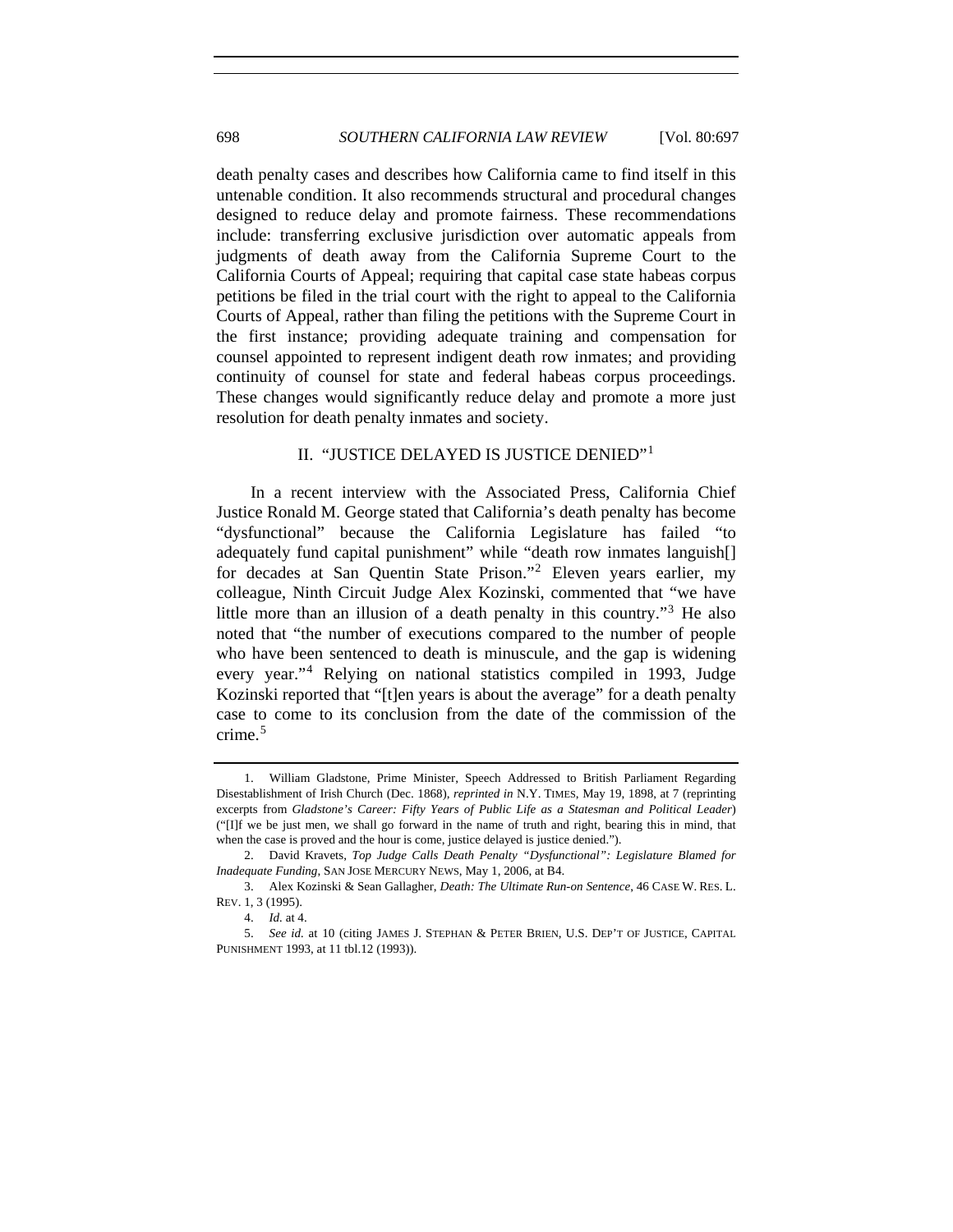2007] *DEATH ROW DEADLOCK* 699

Judge Kozinski suggested that the solution to the "impasse on the death penalty"[6](#page-2-0) would be to decrease the number of crimes punishable by death and the circumstances under which death may be imposed so that we only convict "the number of people we truly have the means and the will to execute."<sup>[7](#page-2-1)</sup> In the twelve years that have elapsed since Judge Kozinski's article was published, the California Legislature has not implemented his suggestion. In fact, the list of special circumstances accompanying first degree murder that qualify an individual for the death penalty has been *expanded* on several occasions.<sup>[8](#page-2-2)</sup>

Concern over lengthy delays in the processing of death row appeals is not a recent phenomenon. In 1989, the Judicial Conference of the United States formed the Ad Hoc Committee on Federal Habeas Corpus in Capital Cases to make recommendations for legislation to address "piecemeal and repetitious litigation, and years of delay between sentencing and a judicial resolution as to whether the sentence was permissible under the law."[9](#page-2-3) The Committee determined that the nationwide average delay at that time eight years for federal habeas corpus proceedings—was not "required for the appropriate habeas review of state criminal proceedings." $10$ 

In 1972, the California Supreme Court held that the death penalty was unconstitutional.<sup>[11](#page-2-5)</sup> It also commented that, at that time, the delays suffered by those on death row awaiting review of the judgment of death were so severe that they constituted cruel and unusual punishment in violation of the California Constitution.[12](#page-2-6) The delays the court referred to were

<span id="page-2-4"></span><span id="page-2-3"></span>9. AD HOC COMM. ON FED. HABEAS CORPUS IN CAPITAL CASES, JUDICIAL CONFERENCE OF THE U.S., COMMITTEE REPORT AND PROPOSAL 1 (1989) [hereinafter POWELL COMMITTEE REPORT].

<span id="page-2-6"></span><span id="page-2-5"></span>12. *See id.* at 894 ("The cruelty of capital punishment lies not only in the execution itself and the pain incident thereto, but also in the dehumanizing effects of the lengthy imprisonment prior to execution during which the judicial and administrative procedures essential to due process of law are carried out."). California later reinstated the death penalty by amending the constitution to state that the death penalty was not cruel and unusual punishment. *See* Steven F. Shatz & Nina Rivkind, *The* 

<sup>6.</sup> *Id.* at 28.

<sup>7.</sup> *See id.* at 31.

<span id="page-2-2"></span><span id="page-2-1"></span><span id="page-2-0"></span><sup>8.</sup> *See, e.g.*, 1998 Cal. Stat. 92 (expanding the special circumstances relating to lying in wait, kidnapping, and arson); 1995 Cal. Stat. 3557 (adding murder committed during the course of a car jacking); Proposition 21, § 11 (2000), *available at* http://primary2000.ss.ca.gov/VoterGuide/ Propositions/21text.htm (expanding first degree murder to include a homicide committed to further the activities of a street gang). Most recently, on February 22, 2005, Senate Bill No. 817 was introduced to add to the list of special circumstances a situation in which "[t]he defendant intentionally killed the victim, who was under 14 years of age and the defendant knew, or reasonably should have known that the victim was under 14 years of age." *See* S. 817, 2005–2006 Reg. Sess. § 1(a)(23) (Cal. 2005), *available at* http://www.leginfo.ca.gov/pub/05-06/bill/sen/sb\_0801-0850/sb\_817\_bill\_20050222\_ introduced.html.

<sup>10.</sup> *See id.* at 3.

 <sup>11.</sup> *See* People v. Anderson, 493 P.2d 880 (Cal. 1972).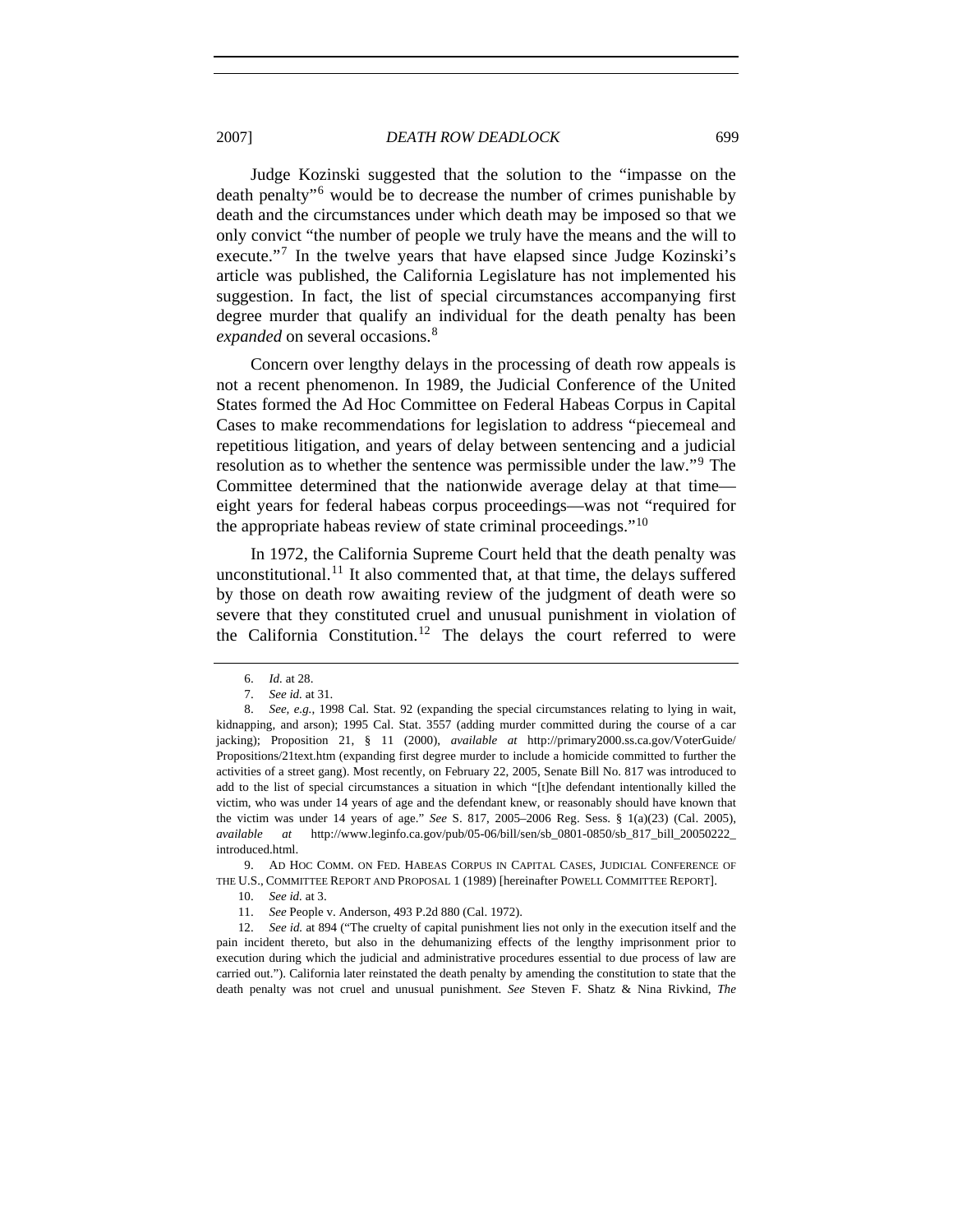substantially shorter than the time of imprisonment a death row inmate must now endure, awaiting a resolution of the challenges to the trial court's judgment. In 1972, the longest term a prisoner had spent on death row was eight years.<sup>[13](#page-3-0)</sup> Currently, the average time an inmate spends awaiting execution is  $17.2$  years.<sup>[14](#page-3-1)</sup> In some capital cases, as demonstrated most recently in the cases of Richard Ramirez and Clarence Allen, the delay is much longer.

Richard Ramirez was convicted on November 7, 1989, of committing thirteen murders, five attempted murders, eleven sexual assaults, and fourteen burglaries.[15](#page-3-2) On June 6, 2006, nearly twenty-two years after Mr.

<span id="page-3-0"></span>13. According to the California Supreme Court:

The median elapsed time prisoners now awaiting execution in California had been imprisoned as of the end of 1968 was 20.7 months. The national median elapsed time was then 33.3 months. The California figures do not take into account prisoners who were awaiting execution at that time but who have since had their sentences commuted, judgments reversed, or have been removed from death row for other reasons. As of December 31, 1968, the median elapsed time condemned prisoners then on death row had been awaiting execution was 23.7 months. There were a total of 104 persons under sentence of death in California as of December 31, 1971. Of these, two prisoners have been on death row since 1964, five since 1965, and seven since 1966. Eight were received there in 1967, fifteen in 1968, and thirteen in 1969. Thirty-four were received in 1970 and the remaining twenty in 1971.

*Anderson*, 493 P.2d at 894 n.37 (internal citation omitted).

<span id="page-3-1"></span>14. This figure is based on a comprehensive review of each death row inmate's actual docket for cases pending in the California Supreme Court on automatic appeal and habeas corpus, and in the courts of the United States on habeas corpus and on appeal since the death penalty was reinstated in 1978. The information was confirmed with data received from the California Department of Corrections and Rehabilitation as well as the California Supreme Court. The data retrieved from the inmates' dockets has been compiled into a database [hereinafter Docket Database], which is on file with the author. Information is current as of January 19, 2006. The figure reflecting an average delay of 17.2 years among prisoners executed in California excludes the delay in the execution of David Mason. David Mason was condemned to death on January 27, 1984 and was executed on August 24, 1993. Because he waived his right to seek postconviction relief, the length of time he spent on death row is not indicative of the average length of the appellate process.

<span id="page-3-2"></span>15. Docket, People v. Ramirez, No. S012944 (Cal. Nov. 7, 1989), *available at*  http://appellatecases.courtinfo.ca.gov/. The docket reflects the following timeline concerning Mr. Ramirez's direct appeal:

November 7, 1989: Judgment of Death Entered.

3 years, November 25, 1992: The California Supreme Court appointed counsel for his automatic direct appeal.

9.8 years, October 4, 1999: After eleven requests for an extension of time to correct the record, the record on appeal was filed.

12.25 years, March 1, 2002:After eleven requests for an extension of time to file an opening brief, Mr. Ramirez's counsel filed a 413-page opening brief.

*California Death Penalty Scheme: Requiem for Furman?*, 72 N.Y.U. L. REV. 1283, 1343 (1997). In *People v. Hill*, the California Supreme Court noted that *Anderson* no longer had any "force or effect" due to the amendment of California's constitution. *See* People v. Hill, 839 P.2d 984, 1017 (Cal. 1992). It refused to rely on its reasoning in *Anderson* to conclude that long delays violated the *federal*  constitution. *See id.* Whether long delays violate the federal constitution has not yet been determined by the United States Supreme Court. *See, e.g.*, Allen v. Ornoski, 126 S. Ct. 1139 (2006) (denying certiorari on the question of the constitutionality of delay).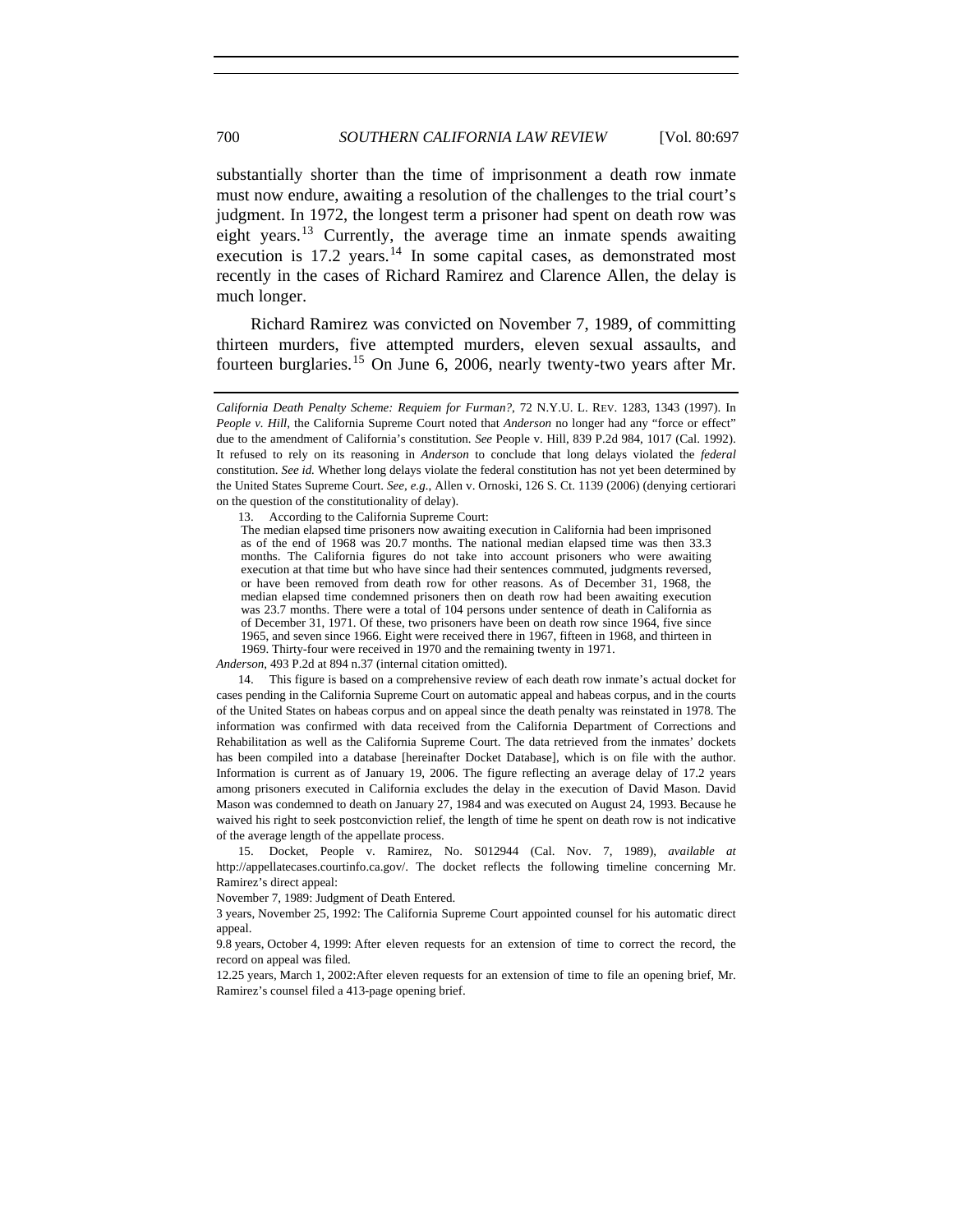2007] *DEATH ROW DEADLOCK* 701

Ramirez's violent crime spree that began in 1984, Mr. Ramirez's direct appeal of his conviction was finally argued before the California Supreme Court.[16](#page-4-0) On August 7, 2006, the California Supreme Court affirmed his conviction and sentence.<sup>[17](#page-4-1)</sup> Mr. Ramirez will in all likelihood file a petition for a writ of certiorari to the United States Supreme Court. Mr. Ramirez has also filed a habeas corpus petition in the California Supreme Court, the merits of which have yet to be addressed by that court. Once Mr. Ramirez exhausts his habeas corpus claims in state court, he has the right to seek federal habeas corpus relief if his request is denied.[18](#page-4-2) Assuming he pursues state and federal habeas review of his conviction and sentence, his postconviction procedures will take at least another eight and a half years, excluding the time for the petitions for writs of certiorari before the United States Supreme Court. Should Mr. Ramirez's attempts to overturn his judgment of death prove unsuccessful, he will spend approximately twentyfive years on death row before he is executed,  $19$  assuming the absence of any legislative change in the present procedures.

In another capital case, Clarence Ray Allen was charged with the murder of three people on September 5, 1980. He was sentenced to death on December 2, 1982.<sup>[20](#page-4-4)</sup> He was executed on January 17, 2006, more than twenty-five years after committing his crimes. The lengthy delays

<sup>12.75</sup> years, August 8, 2002: After three requests for an extension of time, the California Attorney General's Office filed a 338-page responsive brief.

<sup>14.1</sup> years, December 31, 2003: After eight requests for an extension of time, Mr. Ramirez's counsel filed a 171-page reply brief.

<sup>16.5</sup> years, June 6, 2006: Mr. Ramirez's direct appeal was argued and submitted.

<sup>16.6</sup> years, August 7, 2006: The California Supreme Court affirmed Mr. Ramirez's conviction and sentence.

On June 21, 2004, Mr. Ramirez filed a related habeas corpus petition in the California Supreme Court. Docket, People v. Ramirez, No. S125755 (Cal. June 21, 2004), *available at* http://appellate cases.courtinfo.ca.gov/. The docket reflects the following timeline concerning Mr. Ramirez's direct appeal:

<sup>14.6</sup> years, June 21, 2004: Mr. Ramirez filed a habeas corpus petition in the California Supreme Court. 15 years, November 22, 2004: After four requests for an extension of time, the attorney general filed an informal response.

<sup>16</sup> years, November 30, 2005: After eleven requests for an extension of time, Mr. Ramirez's counsel filed a reply to the informal response.

<span id="page-4-1"></span><span id="page-4-0"></span><sup>16.7</sup> years, as of July 24, 2006: The California Supreme Court had taken no further action on Mr. Ramirez's request for habeas corpus relief.

<sup>16.</sup> *See* Docket, *supra* note 15.

 <sup>17.</sup> *See id.*

<sup>18. 28</sup> U.S.C. § 2254(a) (2000).

<sup>19.</sup> *See* Docket Database, *supra* note 14.

<span id="page-4-4"></span><span id="page-4-3"></span><span id="page-4-2"></span><sup>20.</sup> *See* Cal. Dep't of Corrs. & Rehab., Inmates Executed, 1978 to Present, *at*  http://www.cdc.state.ca.us/ReportsResearch/InmatesExecuted.html (last visited May 10, 2007) [hereinafter Inmates Executed List].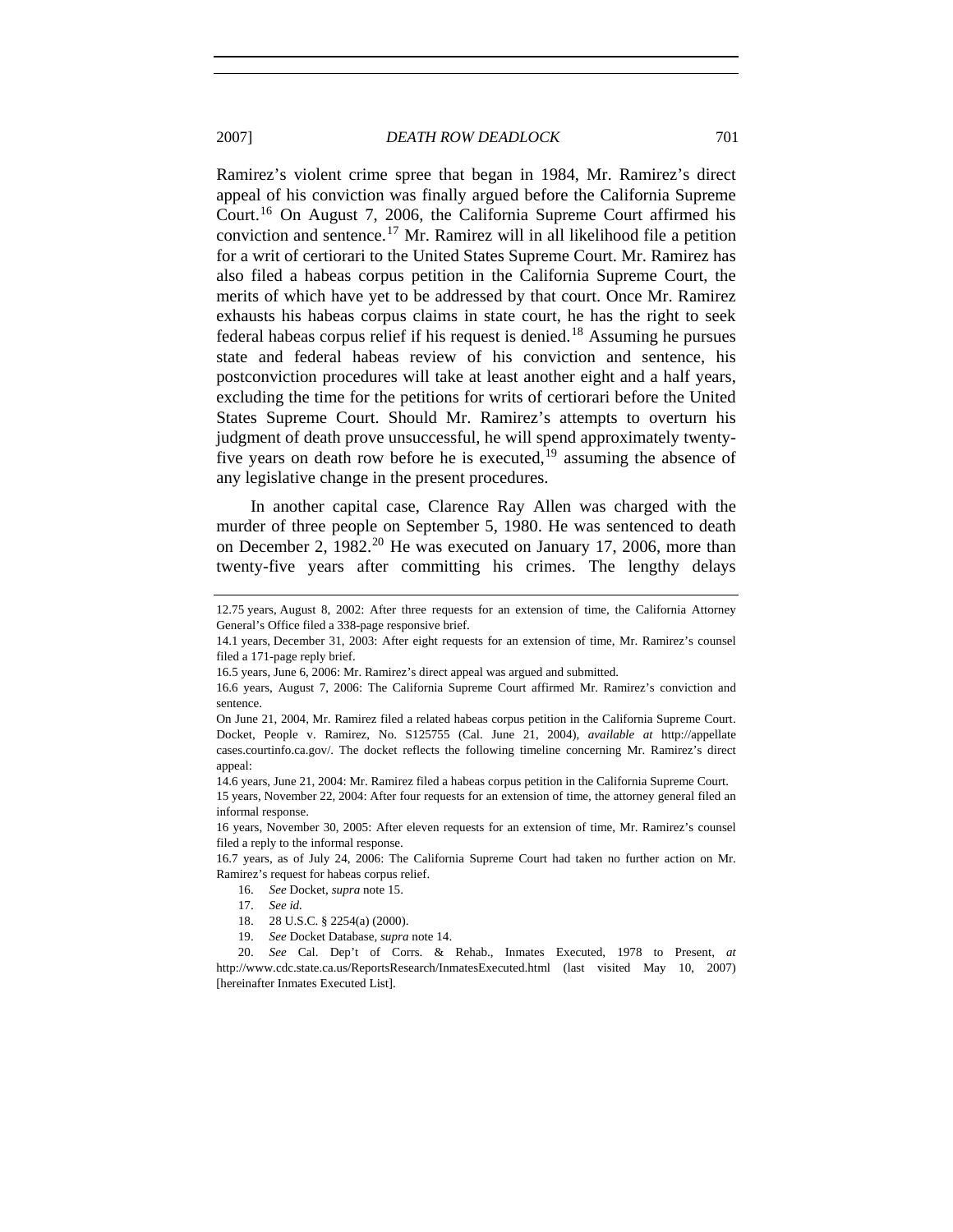experienced by Mr. Allen in his pursuit of appellate and habeas relief are not uncommon among inmates on California's death row and illustrate the sad state of the current review procedures.

The California Supreme Court affirmed Mr. Allen's judgment of conviction and death sentence in a published opinion on December 31, 1986, four years after the entry of the judgment of conviction.<sup>[21](#page-5-0)</sup> The United States Supreme Court denied Mr. Allen's petition for certiorari on October 5, 1987. (At that time there were fifty-eight prisoners on San Quentin's death row.) $^{22}$  $^{22}$  $^{22}$ 

On December 10, 1987, the California Supreme Court appointed new counsel to represent Mr. Allen in his state habeas corpus proceedings.<sup>[23](#page-5-2)</sup>

<span id="page-5-1"></span>22. Status of Automatic Appeals filed in the Supreme Court (Nov. 22, 2005) (on file with author).

<span id="page-5-2"></span>23. Docket, People v. Allen, No. S003571 (Cal. Dec. 22, 1987), *available at* http://appellatecases.courtinfo.ca.gov/. The docket reflects the following timeline concerning Mr. Allen's first state habeas proceeding:

5 years, December 10, 1987: The California Supreme Court appointed new counsel to represent Mr. Allen in state habeas corpus proceedings.

5 years, December 31, 1987: The Supreme Court directed the Attorney General's Office to file an informal response.

5.1 years, January 19, 1988: The State filed its informal response.

5.3 years, April 29, 1988: The State filed an opposition to the amended petition for a writ of habeas corpus.

5.4 years, May 20, 1988: Mr. Allen's counsel replied to the opposition.

<span id="page-5-0"></span><sup>21.</sup> Docket, People v. Allen, No. S004483 (Cal. Nov. 22, 1982), *available at*  http://appellatecases.courtinfo.ca.gov/. The docket reflects the following timeline concerning Mr. Allen's direct appeal process:

November 22, 1982: Judgment of Death Entered.

<sup>1</sup> month, December 31, 1982: The California Supreme Court appointed counsel for Mr. Allen's automatic direct appeal.

<sup>1.6</sup> years, July 6, 1984: The record of the trial was filed. A delay was caused by four requests by the court reporter for an extension of time to prepare the trial transcripts, and two requests by Mr. Allen's appellate counsel for an extension of time to correct the record on appeal.

<sup>2</sup> years, December 19, 1984: Mr. Allen's appellate counsel filed the opening brief.

<sup>2.2</sup> years, February 19, 1985: The Attorney General's Office filed its responsive brief.

<sup>2.3</sup> years, April 15, 1985: Mr. Allen's counsel filed the reply brief and a supplemental brief.

<sup>2.7</sup> years, August 9, 1985: The State filed a response to the supplemental brief.

<sup>3.1</sup> years, January 7, 1986: Mr. Allen's automatic appeal was argued before the Supreme Court.

<sup>4</sup> years, December 31, 1986: The Supreme Court affirmed the judgment of conviction and the death sentence in a published opinion.

<sup>4.8</sup> years, October 5, 1987: The United States Supreme Court denied Mr. Allen's petition for certiorari. *See* Allen v. California, 484 U.S. 872 (1987).

<sup>5</sup> years, December 22, 1987: Mr. Allen's counsel filed a petition for habeas corpus relief.

<sup>5.2</sup> years, February 11, 1988: Mr. Allen's counsel filed a reply.

<sup>5.3</sup> years, March 31, 1988: Mr. Allen's counsel filed an amended habeas corpus petition.

<sup>5.5</sup> years, June 23, 1988: The California Supreme Court denied a hearing on the merits.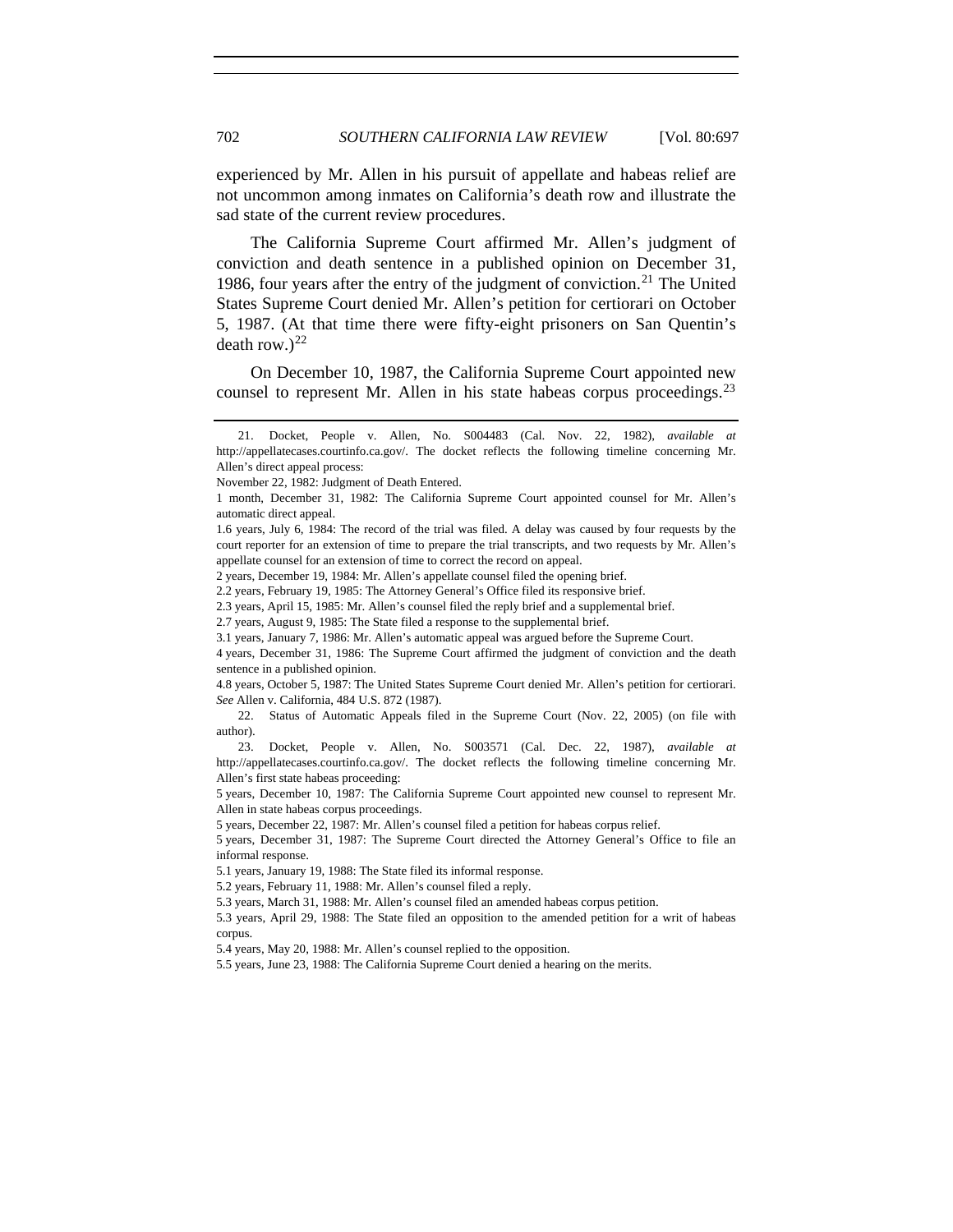Mr. Allen's counsel filed a petition for habeas corpus relief on December 22, 1987. $^{24}$  $^{24}$  $^{24}$  The California Supreme Court denied a hearing on the merits on June 23, 1988.<sup>[25](#page-6-1)</sup> His execution was scheduled for September 9, 1988.<sup>[26](#page-6-2)</sup> The United States Supreme Court denied Mr. Allen's petition for a writ of certiorari challenging the California Supreme Court's denial of his petition for a writ of habeas corpus and his request for a stay of execution on September 19, 1988.<sup>[27](#page-6-3)</sup>

Mr. Allen's state habeas corpus counsel filed an application for a federal writ of habeas corpus pursuant to 28 U.S.C. § 2254 on August 31, 1988, in the District Court for the Eastern District of California.[28](#page-6-4) That

5.7 years, August 31, 1988: Mr. Allen's state habeas corpus counsel filed an application for a federal writ of habeas corpus application pursuant to 28 U.S.C. § 2254.

5.8 years, October 7, 1988: The State filed its answer.

6 years, December 29, 1988: The State filed a supplemental answer.

8.8 years, October 31, 1991: Mr. Allen's counsel filed an amended application.

10 years, December 14, 1992: The district court stayed the proceedings and ordered Mr. Allen to exhaust certain claims in state court.

10.5 years, June 29, 1993: The district court lifted the stay in Mr. Allen's federal habeas case. The district court ordered that Mr. Allen's counsel be permitted to conduct discovery.

11 years, January 21, 1994: The state filed a motion to dismiss Mr. Allen's alleged procedurally defaulted claims.

11.3 years, April 18, 1994: Mr. Allen's counsel filed his traverse to the State's answer.

11.8 years, September 30, 1994: The district court denied the State's motion to dismiss Mr. Allen's claims.

14.3 years, April 14, 1997: An evidentiary hearing was held in the district court between April 14, 1997 and April 21, 1997.

18.4 years, May 11, 2001: Mr. Allen's application for federal habeas corpus relief was denied twelve years and nine months after it was filed and over nineteen years after he was convicted and sentenced to death.

18.5 years, June 8, 2001: Mr. Allen's counsel filed a notice of appeal in the United States Court of Appeals for the Ninth Circuit.

19.5 years, June 21, 2002: Mr. Allen's opening brief was filed.

20 years, December 4, 2002: The State's responsive brief was filed.

20.3 years, April 21, 2003: Mr. Allen's reply brief was filed.

20.5 years, June 12, 2003: The matter was argued and submitted for a decision before a three-judge panel of the Ninth Circuit.

21.4 years, May 6, 2004: The three-judge panel affirmed the district court's denial of Mr. Allen's application for federal habeas corpus relief.

<span id="page-6-1"></span><span id="page-6-0"></span><sup>5.8</sup> years, September 9, 1988: Mr. Allen's execution was scheduled for this date. The California Supreme Court denied a stay of execution on August 10, 1988.

 <sup>24.</sup> *See* Docket, *supra* note 23.

 <sup>25.</sup> *See id.*

 <sup>26.</sup> *See id.*

<sup>27.</sup> Allen v. California, 487 U.S. 1264 (1988).

<span id="page-6-4"></span><span id="page-6-3"></span><span id="page-6-2"></span><sup>28.</sup> Docket, Allen v. Vasquez, No. 2:88-cv-01123-FCD-JFM (E.D. Cal. Aug. 31, 1988), *available at* https://www.ecf.caed.uscourts.gov; Docket, Allen v. Woodford, No. 01-9901 (9th Cir. July 6, 2001) (on file with author). The dockets reflect the following timeline concerning Mr. Allen's federal habeas proceeding: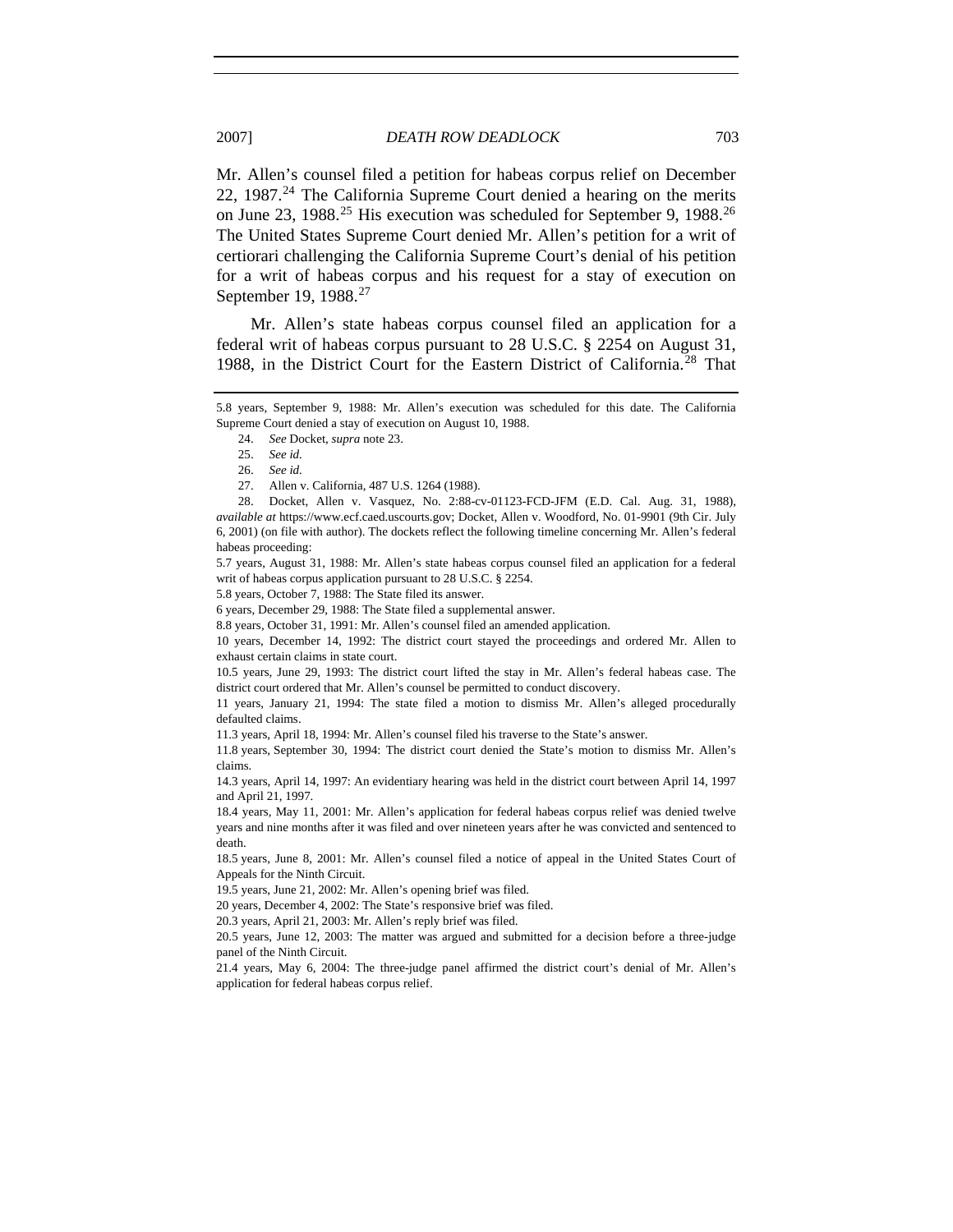court granted a stay of execution on the same date.<sup>[29](#page-7-0)</sup> The district court stayed the proceedings and ordered Mr. Allen to exhaust certain claims in state court.<sup>[30](#page-7-1)</sup> Mr. Allen's application for habeas corpus relief was denied by the district court on May 11, 2001, $31$  twelve years and nine months after it was filed and more than eighteen years after he was convicted and sentenced to death. Subsequent appeals to the United States Court of Appeals for the Ninth Circuit and the United States Supreme Court were denied.[32](#page-7-3)

On December 23, 2005, Mr. Allen filed a third petition for habeas corpus relief in the California Supreme Court.<sup>[33](#page-7-4)</sup> The California Supreme Court denied this petition for habeas corpus relief and his request for a stay of execution on January 10,  $2006$ .<sup>[34](#page-7-5)</sup> The United States Supreme Court denied Mr. Allen's petition for a writ of certiorari on January 16, 2006.<sup>[35](#page-7-6)</sup>

Meanwhile, on January 12, 2006, Mr. Allen's counsel filed a second application for habeas corpus relief in the United States District Court for the Eastern District of California.<sup>[36](#page-7-7)</sup> In this application, Mr. Allen alleged that he was seventy-six years old and suffering from blindness, hearing loss, advanced diabetes, heart disease, complications from a stroke, and complications from a heart attack that left him in a wheelchair.<sup>[37](#page-7-8)</sup> He argued that his execution after his long stay on San Quentin's death row would be cruel and unusual punishment in violation of the Eighth Amendment.<sup>[38](#page-7-9)</sup> The

31. *See* Docket, *supra* note 28.

<sup>22</sup> years, January 24, 2005: His petition for panel rehearing was denied and his petition for rehearing en banc was rejected more than three years after the appeal was filed in the Ninth Circuit.

<sup>22.8</sup> years, October 11, 2005: The United States Supreme Court denied Mr. Allen's petition for a writ of certiorari. Mr. Allen's execution was scheduled for January 17, 2006 by the trial court.

<sup>29.</sup> *See* Docket, *supra* note 28.

<span id="page-7-1"></span><span id="page-7-0"></span><sup>30.</sup> Docket, People v. Allen, No. S031165 (Cal. Feb. 10, 1993), *available at*  http://appellatecases.courtinfo.ca.gov/. Mr. Allen's counsel filed a second state habeas corpus petition in the California Supreme Court on February 10, 1993. The State filed an informal response on March 18, 1993. Mr. Allen's counsel filed his reply on April 26, 1993. The California Supreme Court denied the second habeas corpus petition on the merits on June 2, 1993. *Id.* 

 <sup>32.</sup> *See id.* 

<span id="page-7-4"></span><span id="page-7-3"></span><span id="page-7-2"></span><sup>33.</sup> Docket, People v. Allen, No. S139857 (Cal. Dec. 23, 2005), *available at* http://appellatecases.courtinfo.ca.gov/. The docket reflects that on December 27, 2005, the California Supreme Court requested that the California Attorney General file an informal response. On January 3, 2006, the State filed its informal response. Mr. Allen filed a reply on January 6, 2006. *Id.* 

<sup>34.</sup> *See id.*

<sup>35.</sup> *See id.*

<span id="page-7-7"></span><span id="page-7-6"></span><span id="page-7-5"></span><sup>36.</sup> Docket, Allen v. Ornoski, No. 2:06-cv-00064-FCD-DAD (E.D. Cal. Jan. 12, 2006), *available at* https://www.ecf.caed.uscourts.gov.

<span id="page-7-9"></span><span id="page-7-8"></span><sup>37.</sup> *See* Allen v. Ornoski, 435 F.3d 946, 950 n.6 (9th Cir. 2006), *cert. denied*, 126 S. Ct. 1140 (2006).

<sup>38.</sup> *See* Docket at No. 13, Allen v. Ornoski, *supra* note 36.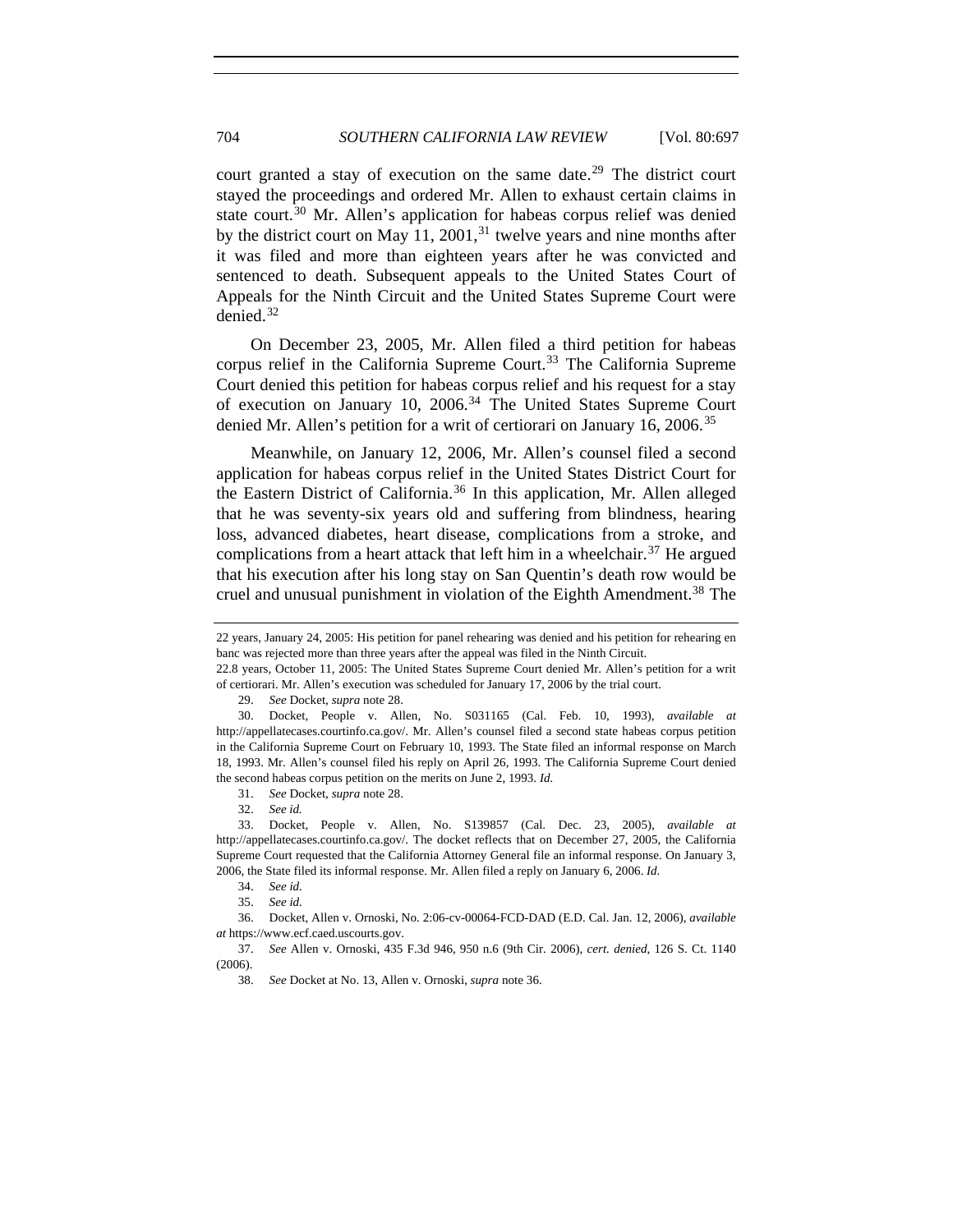district court denied his application the same day it was filed.<sup>[39](#page-8-0)</sup> He filed a notice of appeal to the United States Court of Appeals for the Ninth Circuit on January 13, 2006.[40](#page-8-1) He also requested a certificate of appealability and a stay of execution.<sup>[41](#page-8-2)</sup> Both requests were denied on January 15, 2006.<sup>[42](#page-8-3)</sup> The United States Supreme Court denied Mr. Allen's petition for certiorari on January 16, 2006.<sup>[43](#page-8-4)</sup> He was executed the following day.<sup>[44](#page-8-5)</sup>

The extraordinary delays in processing the *Ramirez* and *Allen* cases through the judicial system are not atypical.<sup>[45](#page-8-6)</sup> Neither case involved

<span id="page-8-6"></span><span id="page-8-5"></span><span id="page-8-4"></span>45. Several recent rulings illustrate this point well. For example, on November 13, 2006, the United States Supreme Court issued a ruling in the case of Fernando Belmontes after he had been on California's death row for twenty-four years. *See* Ayers v. Belmontes, 127 S. Ct. 469 (2006). He was convicted in 1982 of first degree murder and sentenced to death. *See id.* at 472. Following the affirmance of his conviction and sentence on automatic appeal in 1988, Mr. Belmontes filed successive petitions in state and federal district court for a writ of habeas corpus. The California Supreme Court denied his state petition in 1992, and the federal district court denied his section 2254 application in 2001. Docket, Belmontes v. Superior Court, No. S012093 (Cal. Sept. 18, 1989), *available at* http://appellatecases.courtinfo.ca.gov/; Docket, Belmontes v. Vasquez, No. 2:89-CV-00736-DFL-JFM (E.D. Cal. May 25, 1989), *available at* [https://ecf.cald.uscourts.gov.](https://ecf.cald.uscourts.gov/) Mr. Belmontes appealed to the United States Court of Appeals for the Ninth Circuit. Docket, Belmontes v. Woodford, No. 01-99018 (9th Cir. Oct. 17, 2001). In 2003, it reversed the district court's decision invalidating Mr. Belmontes's sentence, twenty-one years after it had been imposed. *Id.* The United States Supreme Court granted certiorari on March 28, 2005. *Id.* It reversed and remanded the Ninth Circuit's decision. *Id.* Upon remand, the Ninth Circuit again invalidated Mr. Belmontes's sentence. *Id.* The United States Supreme Court again granted certiorari on May 1, 2006. Ornaski v. Belmontes, 126 S. Ct. 1909 (2006). On November 13, 2006, it reversed the Ninth Circuit's decision, and again remanded for further consideration. Ayers v. Belmontes, 127 S. Ct. 469 (2006).

On August 14, 2006, the California Supreme Court issued its opinion in the automatic appeal of Walter Joseph Cook, III. People v. Cook, 139 P.3d 492 (Cal. 2006). Mr. Cook was convicted of committing three murders in 1992. *Id.* at 500–02. He was sentenced to death in 1994. Docket, People v. Cook, No. S042223 (Cal. Sept. 2, 1994), *available at* http://appellatecases.courtinfo.ca.gov/. There was a twelve-year delay since the judgment of death and the California Supreme Court's ruling on his automatic appeal.

On August 21, 2006, the California Supreme Court issued its opinion in the automatic appeal of David Keith Rogers. People v. Rogers, 141 P.3d 135 (Cal. 2006). Mr. Rogers was convicted of two murders committed in 1987. *Id.* at 144. He was sentenced to death in 1988. Docket, People v. Rogers, No. S005502 (Cal. May 2, 1988), *available at* http://appellatecases.courtinfo.ca.gov/. Thus, there was an eighteen-year delay between the judgment of death and the California Supreme Court's ruling on his automatic appeal.

On August 24, 2006, the California Supreme Court issued its opinion in the automatic appeal of Albert Lewis. People v. Lewis, 140 P.3d 775 (Cal. 2006). Mr. Lewis was convicted of two counts of first degree murder and attempted murder of a third victim in 1989, and was sentenced to death in 1993.

<sup>39.</sup> *See id.*

<span id="page-8-3"></span><span id="page-8-2"></span><span id="page-8-1"></span><span id="page-8-0"></span><sup>40.</sup> *See* Docket, Allen v. Ornoski, No. 06-99001 (9th Cir. Jan. 13, 2006), *available at* http://www.pacer.ca9.uscourts.gov.

 <sup>41.</sup> *See id.*

<sup>42.</sup> *See id.*

<sup>43.</sup> *See id.*

<sup>44.</sup> Inmates Executed List, *supra* note 20.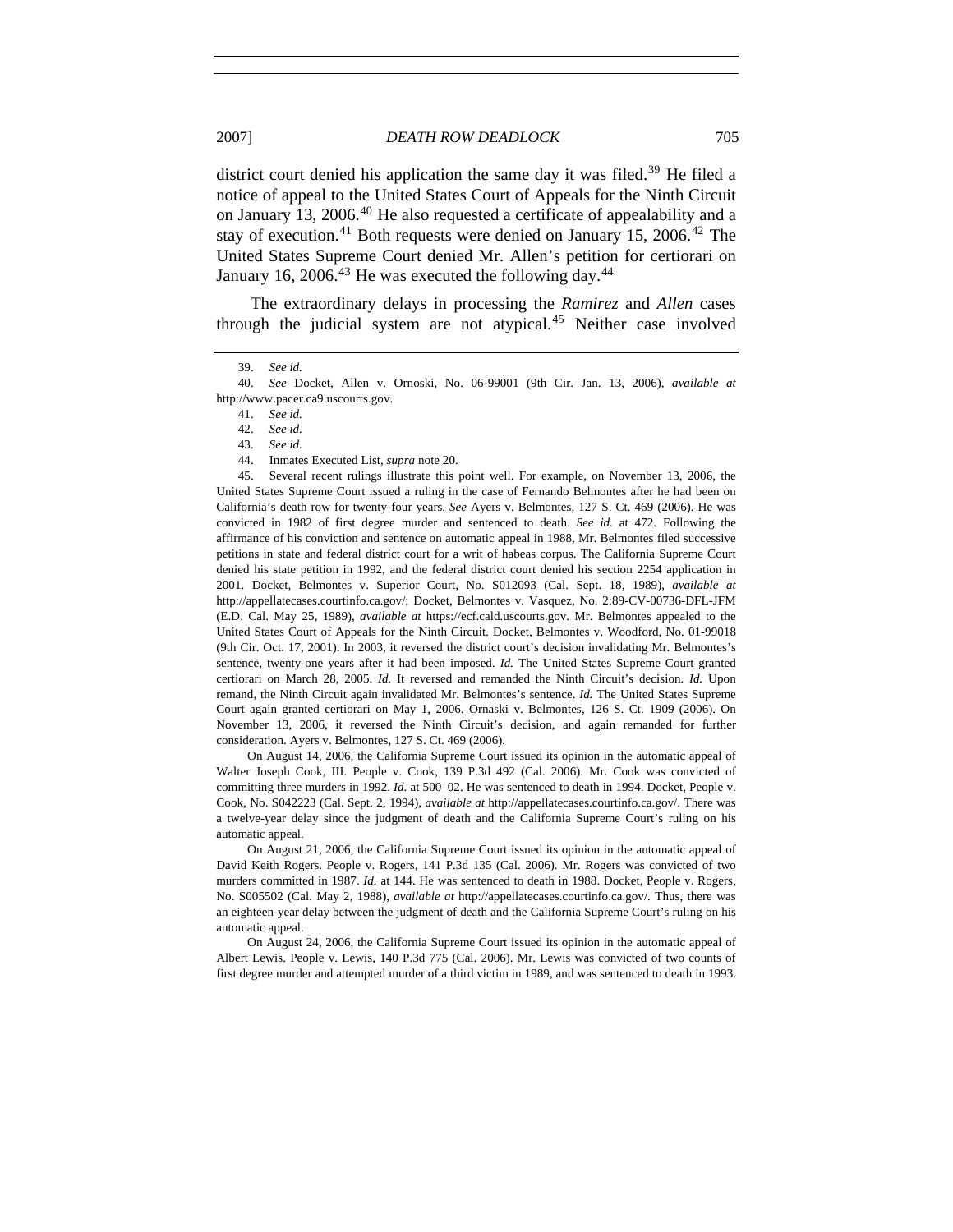anomalous events—such as vacated convictions or sentences followed by successive trials that create lengthy delays—beyond those inherent in the system.<sup>[46](#page-9-0)</sup> These representative cases expose the procedural hurdles to a speedy determination of whether the judgment of death should be vacated or executed. These hurdles include the following events:

(1) Delay in the preparation of the reporter's transcripts of the trial court proceedings.

(2) Delay in the appointment of appellate counsel for the automatic appeal to the California Supreme Court.

(3) Delay in the certification of the record following the appointment of appellate counsel.

(4) Delay by appointed appellate counsel in filing an opening brief.

(5) Delay by the Attorney General's Office in filing its responsive brief.

(6) Delay in the filing of the condemned prisoner's reply brief.

(7) Delay in scheduling the matter for oral argument before the California Supreme Court.

(8) Delay in the filing of decisions by the California Supreme Court on the automatic appeal, vacating or affirming the trial court's judgment. (The average delay between 1978 and January 19, 2006, was 6.2 months. Since January 1, 1989, the California Supreme Court has filed its decisions in death penalty matters within ninety days of oral argument.)

(9) Delay by the United States Supreme Court in the issuance of its ruling in the condemned prisoner's petition for a writ of certiorari.

(10) Delay in the appointment of state habeas counsel.

(11) Delay in the issuance of an order granting or denying the state petition for a writ of habeas corpus.

*See id.* at 843. Thus, there was a thirteen-year delay between the judgment of death and the California Supreme Court's ruling on his automatic appeal.

<span id="page-9-0"></span><sup>46.</sup> This point is well illustrated by the California Supreme Court's recently issued opinion in the second automatic appeal of Fermin Rodriguez Ledesma, twenty-eight years after the commission of his crimes. *See* People v. Ledesma, 140 P.3d 657 (Cal. 2006). Mr. Ledesma was charged with the 1978 murder of Gabriel Flores and was convicted and sentenced to death in 1980. *Id.* at 672. On the automatic appeal, the California Supreme Court vacated Mr. Ledesma's judgment of death and remanded the case to the superior court. People v. Ledesma, 729 P.2d 839 (Cal. 1987). On February 7, 1990, following a second trial, Mr. Ledesma was again found guilty on all charges and sentenced to death. Docket, People v. Ledesma, No. S014394 (Cal. Feb. 7, 1990), *available at* http://appellate cases.courtinfo.ca.gov/. Sixteen years later, on August 17, 2006, the California Supreme Court issued its opinion in his automatic appeal affirming his second judgment of death. *Id. See also* James S. Liebman, *Opting for Real Death Penalty Reform*, 63 OHIO ST. L.J. 315, 315–16 (2002) (arguing that delays during appeal and postconviction procedures are caused by mistakes at the trial level).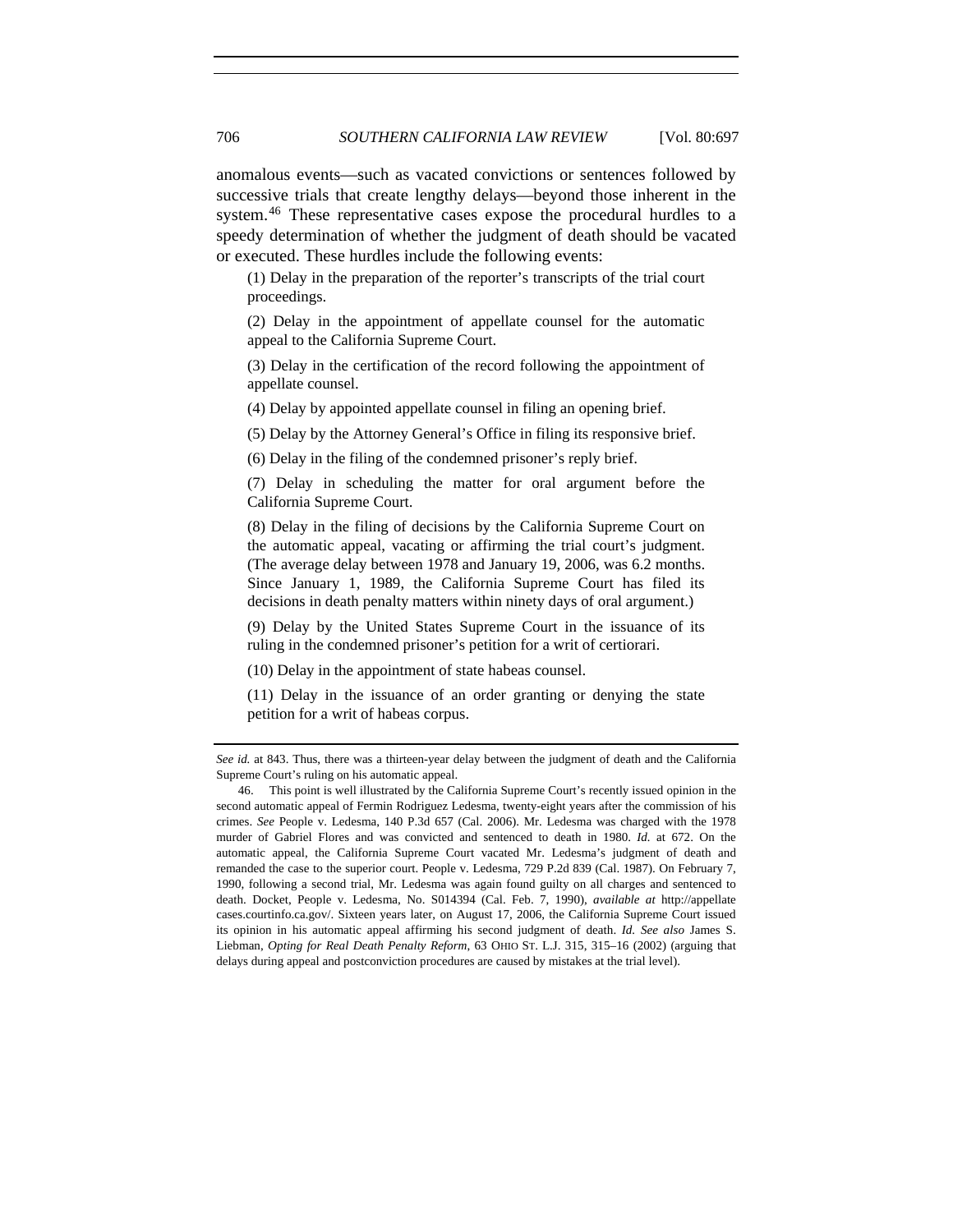(12) Delay by the United States Supreme Court in granting or denying a petition for a writ of certiorari challenging the denial of the state habeas corpus petition.

(13) Delay in the appointment of counsel for a death row inmate's application for a federal writ of habeas corpus.

(14) Delay in the filing of an application for a writ of habeas corpus by appointed or retained counsel in the federal district court.

(15) Delay in the determination by a federal district court of whether the application for a writ of habeas corpus contains claims that were not exhausted before the California Supreme Court.

(16) Delay resulting from the stay and abeyance of an applicant's exhausted claims while the condemned prisoner presents unexhausted claims to the California Supreme Court.

(17) Delay in the resolution of the fully exhausted federal constitutional claims by a federal district court.

(18) Delay in resolving the condemned prisoner's appeal to the United States Court of Appeals from the denial or dismissal of the application for a federal writ of habeas corpus.

(19) Delay in the resolution by the United States Supreme Court of a condemned prisoner's petition for a writ of certiorari challenging the Ninth Circuit's affirmance of the district court's denial or dismissal of an application for a federal writ of habeas corpus.

(20) Delay in the resolution of a condemned prisoner's application for a second or successive petition for federal habeas corpus relief.

These delays in the present procedures under California and federal law have resulted in the imprisonment of death row inmates awaiting resolution of their requests for a reversal of their judgments of death for an inhumane—if not a cruel and unusual—period of time. While the average delay is currently 17.2 years, this figure is deceptive when you consider that, of the  $662^{47}$  $662^{47}$  $662^{47}$  prisoners currently on death row:

Thirty persons have been on California's death row more than twenty-five years.<sup>[48](#page-10-1)</sup>

One hundred and nineteen persons have been on death row more than twenty years.<sup>[49](#page-10-2)</sup>

<span id="page-10-2"></span><span id="page-10-1"></span><span id="page-10-0"></span><sup>47.</sup> Docket Database, *supra* note 14. *See also* Cal. Dep't of Corrs. & Rehab., Condemned Inmate Summary List (Dec. 13, 2005), http://www.cdc.state.ca.us/ReportsResearch/docs/Summary.pdf.

<sup>48.</sup> Cal. Dep't of Corrs. & Rehab., *supra* note 47.

<sup>49.</sup> *Id.*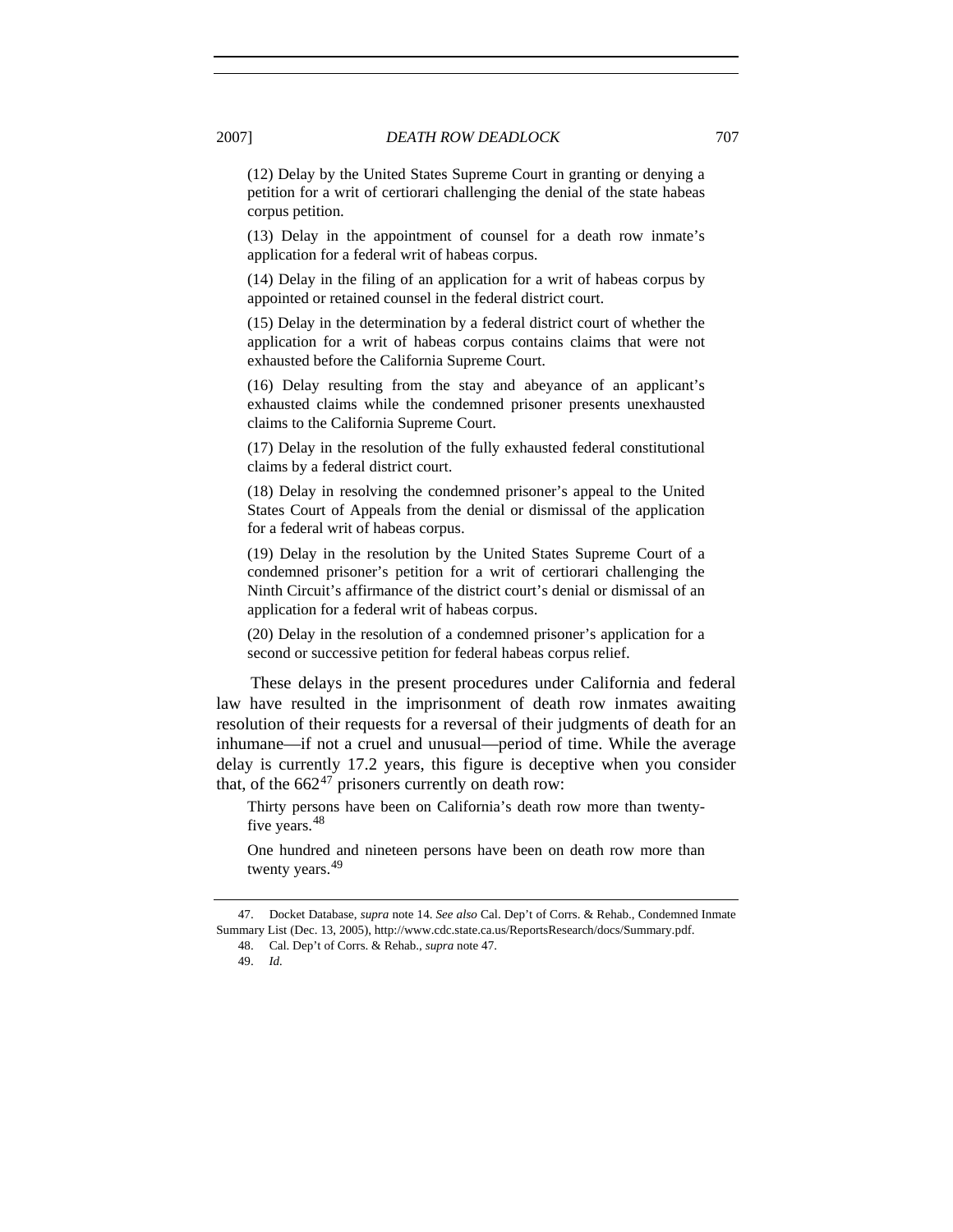Two hundred and forty persons have been on death row more than fifteen years. $50$ 

Four hundred and eight persons have been on death row more than ten vears. $51$ 

Five hundred and seventy-five persons have been on death row more than five years. $52$ 

## III. WHY THE COURTS, THE LEGISLATURE, AND THE PEOPLE SHOULD BE CONCERNED ABOUT DELAYS

Not everyone is troubled by lengthy delays. In fact, some argue that delays are an inevitable part of the death penalty process. Justice Thomas has commented that "[c]onsistency would seem to demand that those who accept our death penalty jurisprudence as a given also accept the lengthy delay between sentencing and execution as a necessary consequence.<sup>"[53](#page-11-3)</sup> That is, seeing delays simply as a natural outgrowth of the "arsenal of 'constitutional' claims" with which capital defendants are armed, Justice Thomas said that "executions are inevitably delayed."[54](#page-11-4)

The extraordinary delays experienced by California's death row inmates, however, are unacceptable for several important reasons. First, prisoners who have had convictions set aside because of reversible trial court errors or who have meritorious habeas claims are spending decades on death row before their appeals or postconviction claims for relief are heard and their judgments or sentences are vacated. In cases where the judgment of guilt and/or sentence were vacated between 1978 and 1986, the average delay was  $3.6$  years.<sup>[55](#page-11-5)</sup> During this time period, it was only on automatic appeal that each death row inmate's judgment of guilt or sentence was vacated.<sup>[56](#page-11-6)</sup> In cases where the judgment of guilt and/or the sentence were vacated between 1987 and 2005, the average delay was 11 years.[57](#page-11-7) During this time period, for those inmates whose judgments of guilt and/or sentences were vacated by the California Supreme Court on automatic appeal, the average delay was  $7.6$  years.<sup>[58](#page-11-8)</sup> For those inmates

<sup>50.</sup> *Id.*

 <sup>51.</sup> *Id.*

 <sup>52.</sup> *Id.*

 <sup>53.</sup> Knight v. Florida, 528 U.S. 990, 992 (1999) (Thomas, J., concurring in denial of certiorari).

 <sup>54.</sup> *Id.*

<span id="page-11-8"></span><span id="page-11-7"></span><span id="page-11-6"></span><span id="page-11-5"></span><span id="page-11-4"></span><span id="page-11-3"></span><span id="page-11-2"></span><span id="page-11-1"></span><span id="page-11-0"></span> <sup>55.</sup> Docket Database, *supra* note 14. This figure is based on an examination of the dockets of persons whose judgments of guilt or sentences were vacated and who were not retried or resentenced.

 <sup>56.</sup> *Id.*

 <sup>57.</sup> *Id.*

 <sup>58.</sup> *Id.*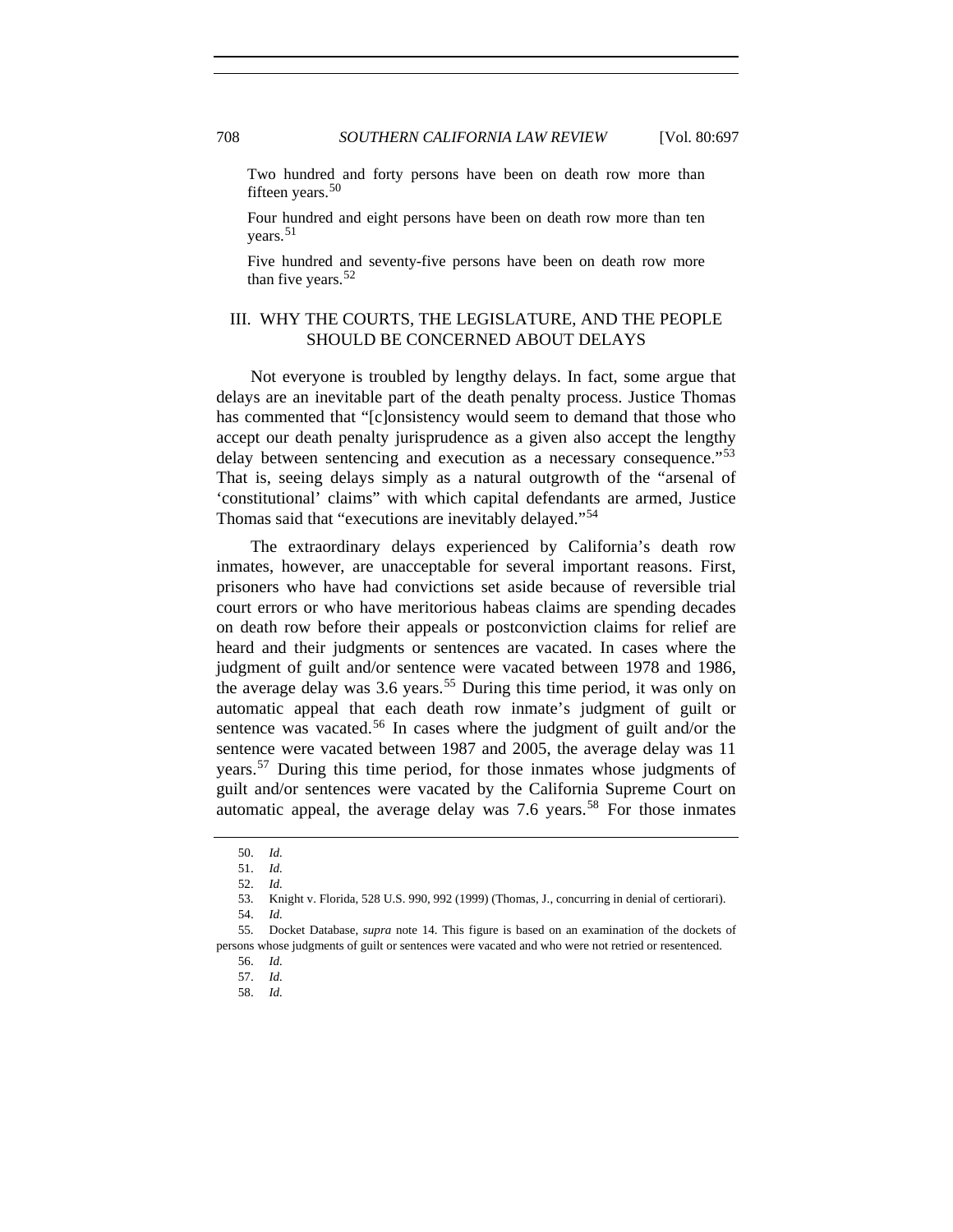whose judgments of guilt and/or sentences were vacated by the California Supreme Court on a state petition for habeas corpus, the average delay was 11.4 years.[59](#page-12-0) For those inmates whose sentences were vacated by a federal court upon an application for habeas corpus, the average delay was 16.75

years.<sup>[60](#page-12-1)</sup> These delays undermine one of the very purposes of a review of a judgment of death, which is to uncover mistakes made at trial as efficiently and expeditiously as possible in order to protect the prisoner's right to a fair trial. $61$ 

Inordinate delays also undermine the stated purposes of having the death penalty, namely retribution and deterrence.<sup>[62](#page-12-3)</sup> Some legal commentators have concluded that long delays diminish the deterrent value of the death penalty.[63](#page-12-4) As for retribution, Justice Stevens suggested in *Lackey v. Texas* that the retributive purpose of the death penalty is fulfilled after a long period of imprisonment while waiting for a final disposition.<sup>[64](#page-12-5)</sup>

Additionally, the costs to California taxpayers of trying death penalty cases and carrying out a death sentence are enormous. One oft-cited statistic, derived from a 1988 study conducted by the *Sacramento Bee*, is that the death penalty costs California \$90 million per year beyond the ordinary costs of the justice system.[65](#page-12-6) The *Sacramento Bee* study estimated

<span id="page-12-5"></span> 64. *See* Lackey v. Texas, 514 U.S. 1045 (1995) (Stevens, J., respecting denial of certiorari) (stating that "after such an extended time, the acceptable state interest in retribution has arguably been satisfied by the severe punishment already inflicted").

 <sup>59.</sup> *Id.*

 <sup>60.</sup> *Id.*

<span id="page-12-2"></span><span id="page-12-1"></span><span id="page-12-0"></span> <sup>61.</sup> *See* Liebman, *supra* note 46, at 315 (contending that the "appellate system is forced to deal with large amounts of error, creating backlog and delays").

<span id="page-12-3"></span> <sup>62.</sup> *See* Gregg v. Georgia, 428 U.S. 153, 183 (1976) (Stewart, Powell & Stevens, JJ.) (concluding that the death penalty serves two principle social purposes: retribution and deterrence).

<span id="page-12-4"></span> <sup>63.</sup> Joanna M. Shepherd, *Murders of Passion, Execution Delays, and the Deterrence of Capital Punishment*, 33 J. LEGAL STUD. 283 (2004) (stating that delays decrease the deterrence factor). *See also*  Justice Lewis F. Powell, Jr., *Capital Punishment*, 102 HARV. L. REV. 1035, 1035 (1989) ("This delay undermines the deterrent effect of capital punishment and reduces public confidence in the criminal justice system.").

<span id="page-12-6"></span> <sup>65.</sup> *See, e.g.*, Stephen Magagnini, *Closing Death Row Would Save State \$90 Million a Year*, SACRAMENTO BEE, Mar. 28, 1988, at A1 (original study); Kozinski & Gallagher, *supra* note 3, at 13 (citing the \$90 million figure); Ashley Rupp, Note, *Death Penalty Prosecutorial Charging Decisions and County Budgetary Restrictions: Is the Death Penalty Arbitrarily Applied Based on County Funding?*, 71 FORDHAM L. REV. 2735, 2755 (2003) (same); Barbara L. Jones, *Some in Minnesota's Legal Community Express Concern About Re-introducing the Death Penalty*, MINN. LAW., Dec. 15, 2003, *available at* 2003 WLNR 5603758 (same); Editorial, *Slow Ride to Death Chamber*, L.A. TIMES, Dec. 15, 2004, at B12 (same); Death Penalty Focus of Cal., The Cost of the Death Penalty in California, *at* http://worldpolicy.org/globalrights/dp/dp-cost.html (last visited May 10, 2007) (same); RICHARD C. DIETER, MILLIONS MISSPENT: WHAT POLITICIANS DON'T SAY ABOUT THE HIGH COSTS OF THE DEATH PENALTY (1994), *at* http://www.deathpenaltyinfo.org/article.php?scid=45&did=385 (same).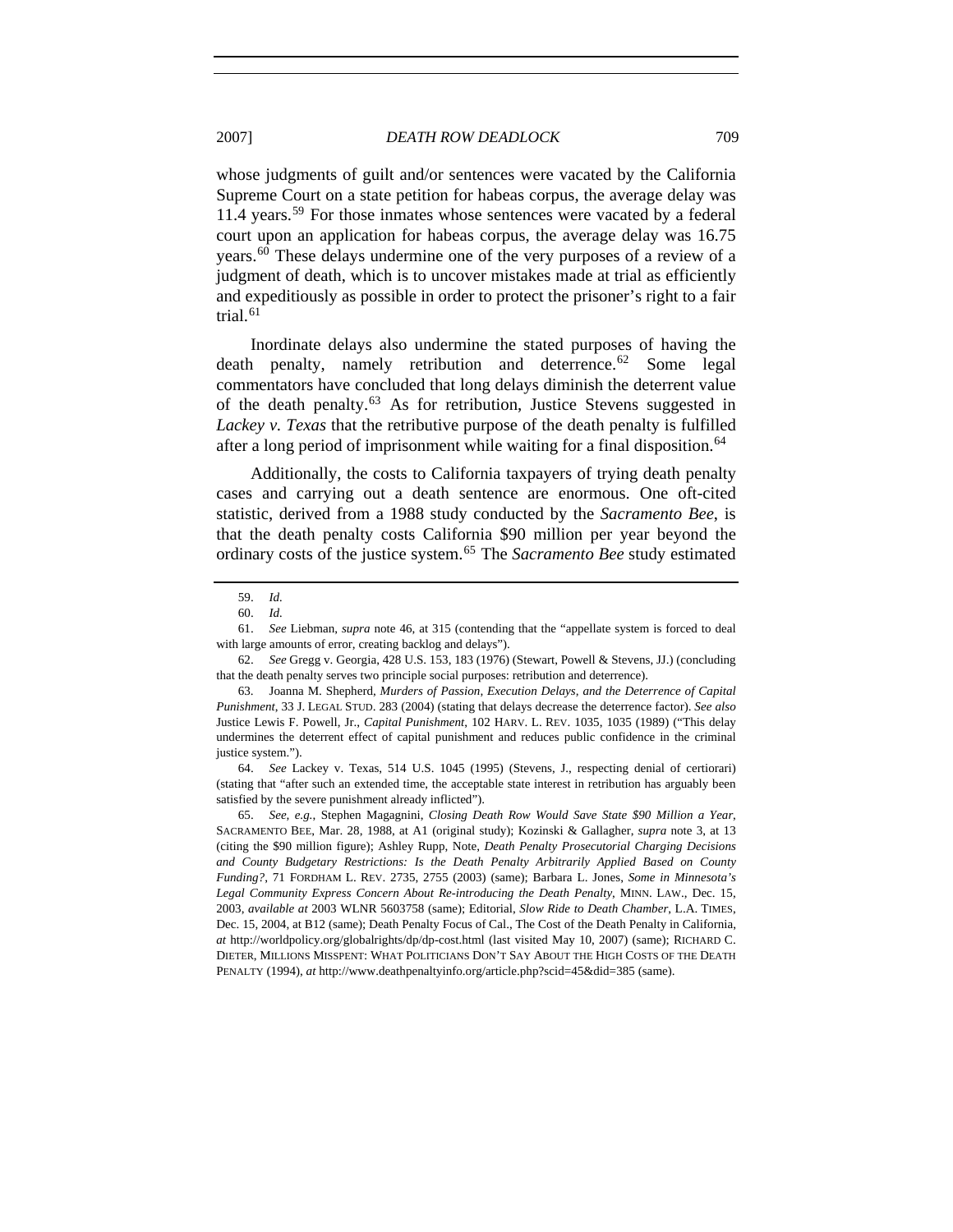that \$78 million of that figure was incurred at the trial level.<sup>[66](#page-13-0)</sup> Moreover, the postconviction costs were also substantial. The study estimated that the costs incurred by the state of California for prosecuting automatic appeals was \$1.8 million per year.<sup>[67](#page-13-1)</sup> In addition, the cost of counsel appointed to represent death row inmates on appeal was  $$7.6$  million per year.<sup>[68](#page-13-2)</sup> It costs an average of  $$124,150$  per year to house a death row inmate.<sup>[69](#page-13-3)</sup> This amount is \$90,000 more per year than the cost of housing an inmate in the general population<sup>[70](#page-13-4)</sup> and almost four times the annual undergraduate tuition of \$31,200 at Stanford University.<sup>[71](#page-13-5)</sup> On housing alone, California spends \$57.5 million more per year on condemned prisoners than on the general prison population.<sup>[72](#page-13-6)</sup>

Additional expenses are also incurred with regard to habeas corpus petitions brought by condemned prisoners in federal court. "Federal habeas corpus appeals in death cases are so expensive that the [Ninth] Circuit assigns a U.S. district judge just to review" the amount requested by counsel who represents a habeas corpus applicant and investigates the applicant's claims.<sup>[73](#page-13-7)</sup> The amount requested is not made public.<sup>[74](#page-13-8)</sup>

<span id="page-13-3"></span> 69. *See* Tempest, *supra* note 68 (citing California Department of Corrections Spokesperson Margot Boch) (stating that the cost of housing a condemned prisoner is \$90,000 more than the cost of housing a prisoner in the general population); Death Penalty Info. Ctr., Death Penalty in California Is Very Costly, *at* http://www.deathpenaltyinfo.org/article.php?did=2058 (last visited May 10, 2007) (stating that the average cost of housing a prisoner who is neither on death row nor serving a sentence of life-without-parole is \$34,150).

70. *See* Tempest, *supra* note 68.

<span id="page-13-6"></span><span id="page-13-5"></span><span id="page-13-4"></span> 71. *See* Stanford Fin. Aid Office, Stanford Undergraduate Student Budget, *at* http://www.stanford.edu/dept/finaid/current/2\_a\_cost.html (last visited May 10, 2007).

72. *See* Tempest, *supra* note 68.

<span id="page-13-8"></span><span id="page-13-7"></span> 74. From November 23, 1992, until October 1, 1998, I served on the Committee on Defender Services of the Judicial Conference of the United States. During that time, I was privy to budgetary requests. In multiple cases, federal habeas corpus counsel's expenses exceeded \$500,000. In at least one case, the expense claim exceeded \$1 million.

<span id="page-13-0"></span> <sup>66.</sup> Magagnini, *supra* note 65. *See also* Ilyana Kuziemko, *Does the Threat of the Death Penalty Affect Plea Bargaining in Murder Cases? Evidence from New York's 1995 Reinstatement of Capital Punishment*, 8 AM. L. & ECON. REV. 116, 117 (2006) (noting that in California, a capital trial alone, excluding subsequent appeals, costs from \$200,000 to \$1.5 million).

 <sup>67.</sup> *See* Magagnini, *supra* note 65.

<span id="page-13-2"></span><span id="page-13-1"></span> <sup>68.</sup> *See id.* Since 1988, the postconviction costs have risen substantially. *See* Patrick Hoge, *Death-penalty Cases Involve Long, Laborious, Costly Process*, SACRAMENTO BEE, Feb. 25, 1996, at A1. In 1988, there were only 249 death penalty appeals pending. *See id.* Now, there are 662. *See* Cal. Dep't of Corrs. & Rehab., *supra* note 47 (stating that the number of prisoners on California's death row as of January 29, 2007, is 662). As of 2005, the California Supreme Court spent "\$11.8 million annually for court-appointed defense counsel." Rone Tempest, *Death Row Often Means a Long Life; California Condemns Many Murderers, but Few Are Ever Executed*, L.A. TIMES, Mar. 6, 2005, at B1. California Attorney General Bill Lockyer's office spends \$11 million annually in representing the state in death penalty appeals. *See id.*

 <sup>73.</sup> *See id.*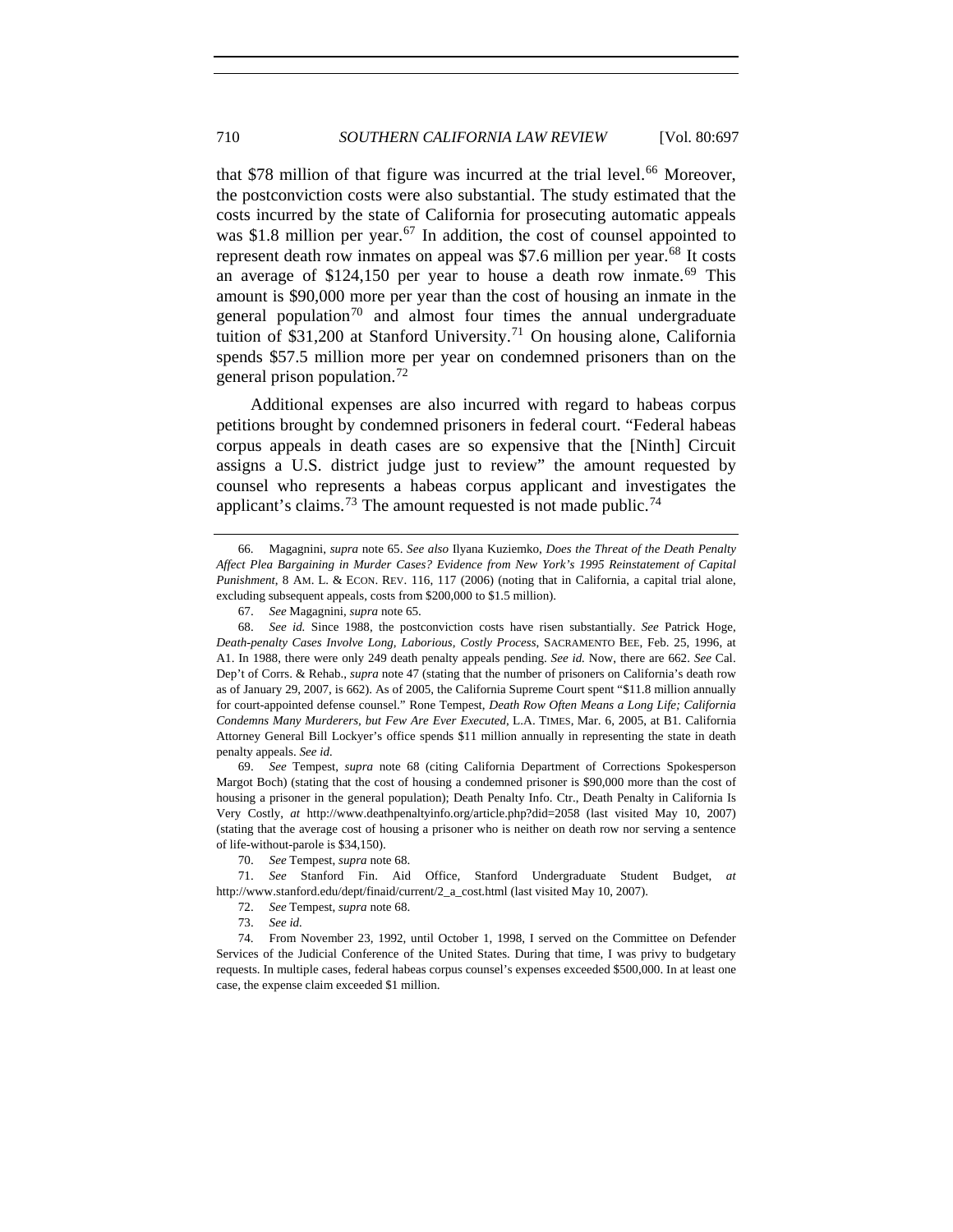2007] *DEATH ROW DEADLOCK* 711

Since the death penalty was reinstated in California in 1978, thirteen prisoners have been executed.<sup>[75](#page-14-0)</sup> During the same time period, fifty death row inmates died because of natural causes, suicide, or other inmates' violence in the exercise yard.<sup>[76](#page-14-1)</sup> The practical effect of the delays in the appellate process, thus, is to convert the vast majority of death sentences to sentences of life without parole. As illustrated in Figure 1 below, the backlog in processing death row appeals is now so severe that California would have to execute five prisoners per month for the next ten years just to carry out the sentences of those currently on death row.[77](#page-14-2)

Extraordinary delays are indeed unacceptable. The United States Supreme Court may one day grant certiorari to determine whether such delays violate the Eighth Amendment's prohibition against cruel and unusual punishment. But they are not "inevitable," as suggested by Justice Thomas,<sup>[78](#page-14-3)</sup> if the California Legislature will take action to change the present dysfunctional procedures. This Article addresses seriatim the delays inherent in the multiple stages of the appellate and postconviction relief process. Part IV sets forth the results of a statistical analysis of the delays that have occurred in disposing of the automatic appeals and presents recommendations for providing swifter justice. The parts that follow address the delay inherent in state and federal habeas procedures and propose implementing changes to reduce it.

 <sup>75.</sup> Inmates Executed List, *supra* note 20.

<span id="page-14-0"></span>Robert Harris, Received: 03/06/1979, Executed: 04/21/1992, 13 years on death row. David Mason, Received: 01/27/1984, Executed: 08/24/1993, 9 years on death row. William Bonin, Received: 03/22/1982, Executed: 02/23/1996, 13 years on death row. Keith Williams, Received: 04/13/1979, Executed: 05/31/1996, 17 years on death row. Thomas Thompson, Received: 08/17/1984, Executed: 07/14/1998, 14 years on death row. Jaturun Siripongs, Received: 05/02/1983, Executed: 02/09/1999, 15 years on death row. Manuel Babbit, Received: 07/15/1982, Executed: 05/04/1999, 16 years on death row. Darrell Rich, Received: 01/23/1981, Executed: 03/15/2000, 19 years on death row. Robert Massie, Received: 05/28/1979, Executed: 03/27/2001, 21 years on death row. Stephen Anderson, Received: 07/30/1981, Executed: 01/29/2002, 20 years on death row. Donald Beardslee, Received: 03/14/1984, Executed: 01/19/2005, 20 years on death row. Stanley Williams, Received: 04/20/1981, Executed: 12/13/2005, 24 years on death row. Clarence Allen, Received: 12/02/1982, Executed: 01/17/2006, 23 years on death row.

<span id="page-14-1"></span> <sup>76.</sup> *See* Cal. Dep't of Corrs. & Rehab., Condemned Inmates Who Have Died Since 1978, *at*  http://www.cdc.state.ca.us/ReportsResearch/docs/CIWHD.pdf (last visited May 10, 2007). *See also*  Kuziemko, *supra* note 66, at 117 ("Capital trials rarely reduce prison costs, as less than 10% of those sentenced to death are executed.").

<span id="page-14-2"></span> <sup>77.</sup> This figure is based on the 646 prisoners on death row as of the creation of the Docket Database, *supra* note 14.

<span id="page-14-3"></span> <sup>78.</sup> *See* Knight v. Florida, 528 U.S. 990, 992 (1999) (Thomas, J., concurring in denial of certiorari).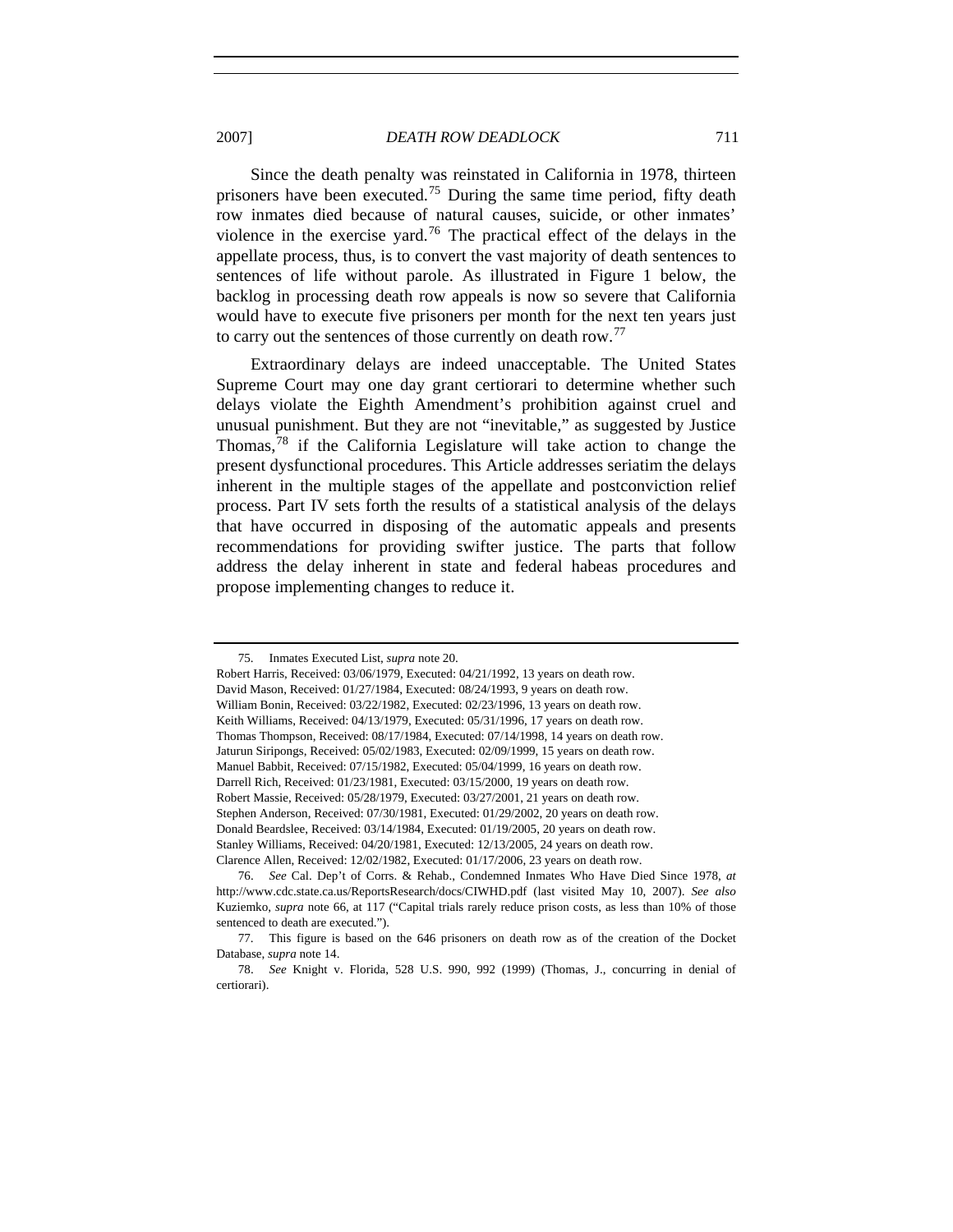FIGURE 1: Judgments of death rendered v. Executions carried out in California 1978–2005



## IV. DELAYS INHERENT IN THE AUTOMATIC APPEALS PROCESS

One of the lengthiest delays in the administration of death sentences occurs during the automatic appeal. The California Supreme Court has had exclusive jurisdiction over direct appeals from judgments of death since California became a state in  $1850$ .<sup>[79](#page-15-0)</sup> When the California Constitution was adopted, the Supreme Court had jurisdiction over *all* appealable civil and criminal judgments,<sup>[80](#page-15-1)</sup> because the California Courts of Appeal were not created until 1904.<sup>[81](#page-15-2)</sup>

The 1849 California Constitution provided for a Supreme Court with only three members.[82](#page-15-3) In its June term in 1850, the original California

<span id="page-15-0"></span> <sup>79.</sup> CAL. CONST. of 1849, art. VI, § 4 (conferring jurisdiction over the California Supreme Court to hear "all criminal cases amounting to felony, on questions of law alone").

 <sup>80.</sup> *Id.* ("The Supreme Court shall have appellate jurisdiction in all cases . . . .").

 <sup>81. 1903</sup> Cal. Stat. 738 (creating the California Courts of Appeal effective in 1904).

<span id="page-15-3"></span><span id="page-15-2"></span><span id="page-15-1"></span> <sup>82.</sup> CAL. CONST. of 1849, art. VI, § 2 ("The supreme court shall consist of a chief justice and two associate justices, any two of whom shall constitute a quorum.").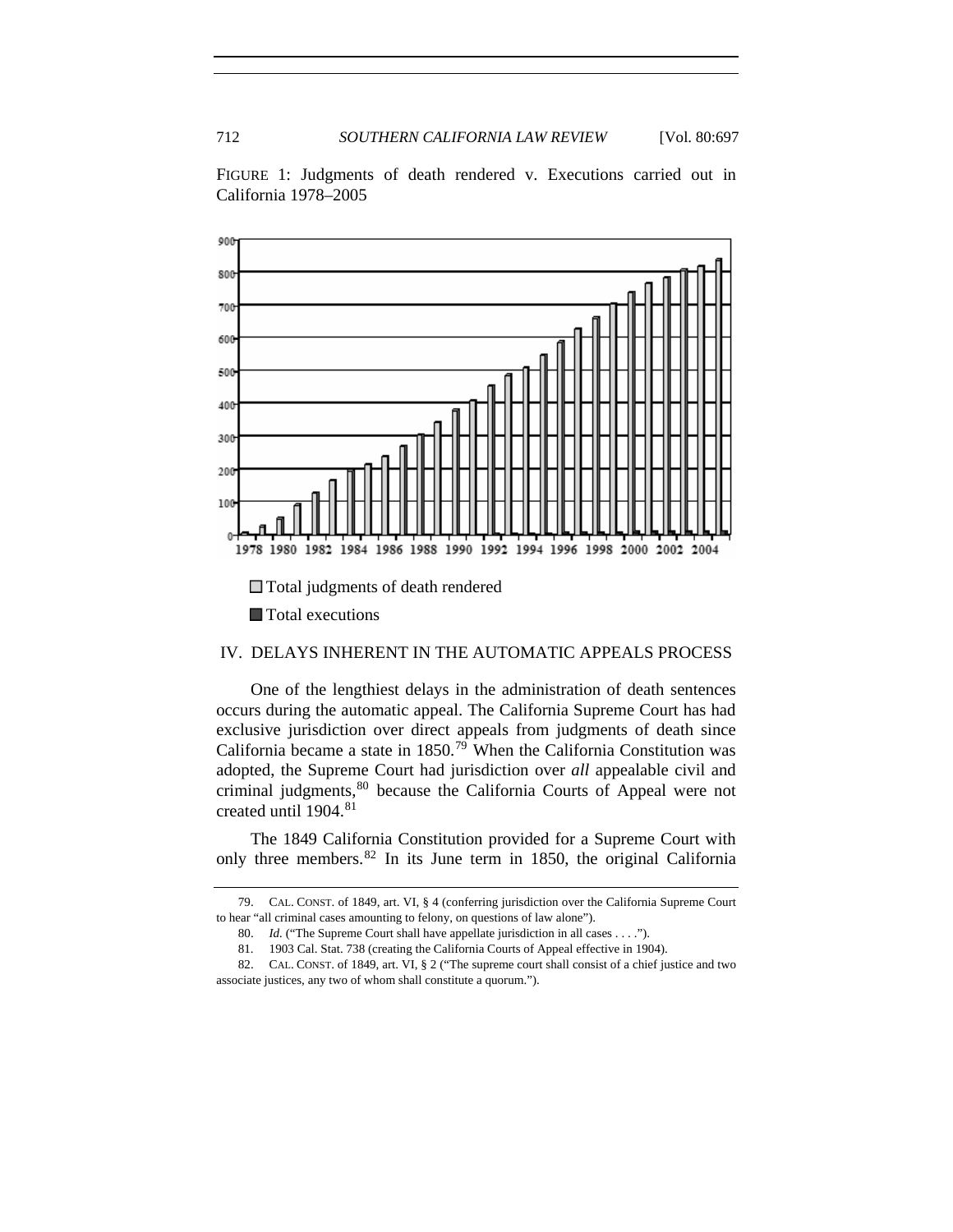Supreme Court published its first opinion in a death penalty case.  $83$  Mr. Daniels was indicted for the crime of murder on August 30, 1[84](#page-16-1)9.<sup>84</sup> The judgment of death was reversed on jurisdictional grounds by the California Supreme Court a mere ten months later.<sup>[85](#page-16-2)</sup>

The size of the court was increased to five members in  $1862$  $1862$  $1862$ .<sup>86</sup> In May of 1[87](#page-16-4)9, California voters adopted a new Constitution<sup>87</sup> that provided for a Supreme Court consisting of a chief justice and six associate justices.<sup>[88](#page-16-5)</sup> It also required that all opinions be in writing. $89$  By 1882, the newly expanded Supreme Court developed a backlog of pending cases. The average time that a case was pending before the Supreme Court was two years.<sup>[90](#page-16-7)</sup> In 1885, the California Legislature authorized the appointment of three commissioners to help reduce the backlog.<sup>[91](#page-16-8)</sup> Two additional commissioners were authorized in 1889.<sup>[92](#page-16-9)</sup>

In 1904, the California Legislature created three Courts of Appeal and eliminated the position of Supreme Court commissioner.<sup>[93](#page-16-10)</sup> The Courts of Appeal were given jurisdiction over civil and criminal matters *except* for

<span id="page-16-6"></span><span id="page-16-5"></span> 89. *Id.* ("In the determination of causes, all decisions of the court in bank or in departments shall be given in writing, and the grounds of the decision shall be stated.").

<span id="page-16-8"></span><span id="page-16-7"></span> 90. *See* Cal. Supreme Court Historical Soc'y, History of the California Supreme Court, *at*  http://www.cschs.org/02\_history/02\_a.html (last visited May 9, 2007).

 <sup>83.</sup> People v. Daniels, 1 Cal. 106 (1850).

 <sup>84.</sup> *See id.* at 107.

 <sup>85.</sup> *See id.* 

<span id="page-16-3"></span><span id="page-16-2"></span><span id="page-16-1"></span><span id="page-16-0"></span> <sup>86.</sup> CAL. CONST. of 1849, art. VI, § 2 (as amended 1862). *See also* JOSEPH R. GRODIN, CALVIN R. MASSEY & RICHARD B. CUNNINGHAM, THE CALIFORNIA STATE CONSTITUTION: A REFERENCE GUIDE 118 (1993) (describing the 1862 amendment).

<span id="page-16-4"></span> <sup>87.</sup> CAL. CONST. of 1879. *See also* GRODIN ET AL., *supra* note 86, at 118 (describing the 1879 amendments).

 <sup>88.</sup> CAL. CONST. of 1879, art. VI, § 2.

 <sup>91.</sup> *See id.* 

 <sup>92.</sup> *See id.*

<span id="page-16-10"></span><span id="page-16-9"></span> <sup>93.</sup> *See* 1903 Cal. Stat. 738 (amending article VI, section 4 of the California Constitution). The amended section 4 provided: "The state is hereby divided into three appellate districts, in each of which there shall be a district court of appeal consisting of three justices." *Id.*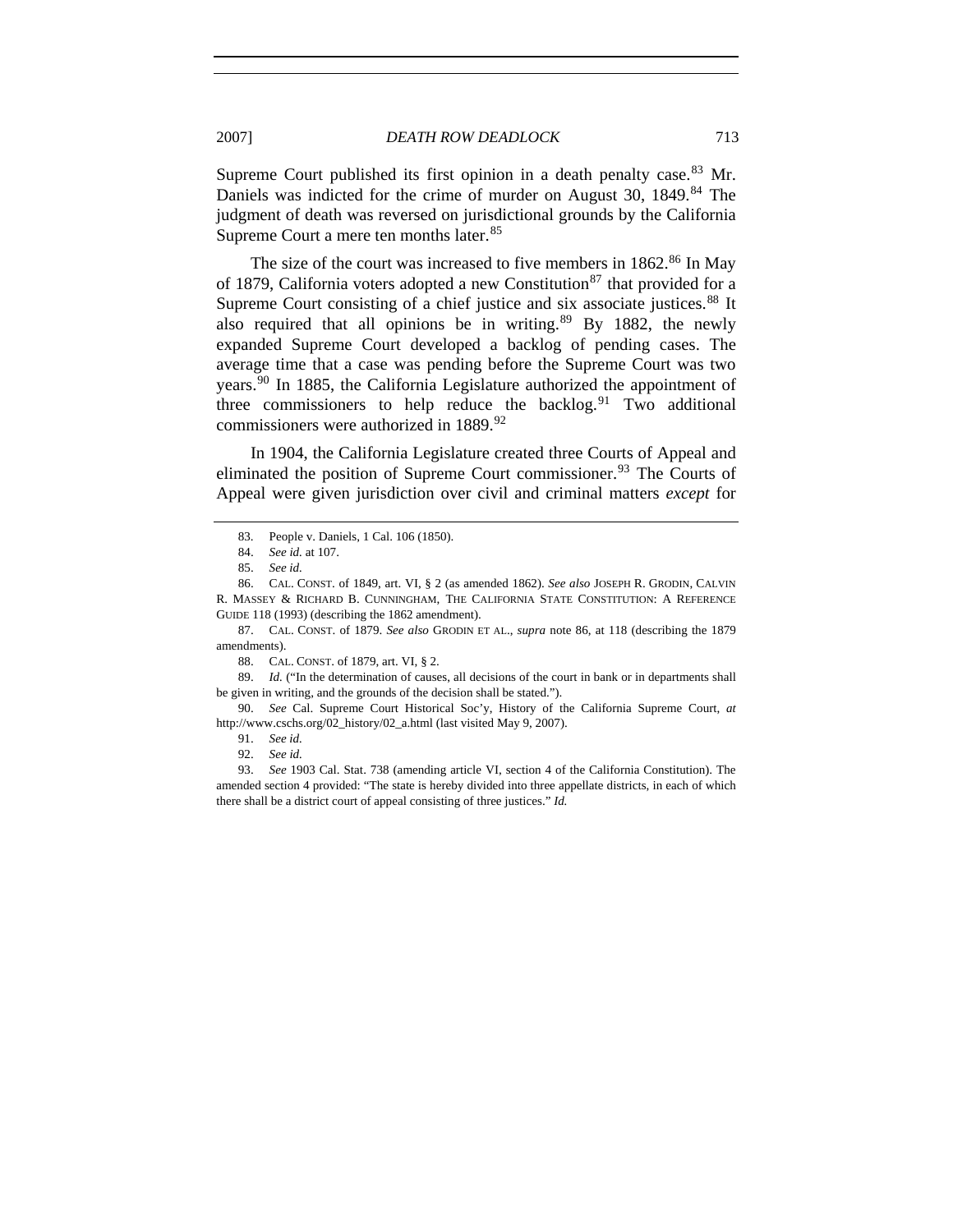death penalty appeals.<sup>[94](#page-17-0)</sup> The Supreme Court retained its exclusive jurisdiction over appeals in death penalty cases.<sup>[95](#page-17-1)</sup>

Since 1904, the number of Courts of Appeal has been increased periodically.[96](#page-17-2) Currently there are six separate Courts of Appeal districts in California,  $97$  in which a total of 105 associate justices sit.  $98$  The size of the California Supreme Court, however, has remained at seven justices since 1879.

While the California Supreme Court has always had exclusive jurisdiction over an appeal from a judgment of death, such appeals have not always been automatic. Prior to 1935, an appellant in a capital case had to comply with the requirements of section 1240 of the California Penal Code for the filing and service of a notice of appeal in order "to confer upon . . . [the Supreme Court] jurisdiction to hear and determine the appeal."[99](#page-17-5) In 1935, however, Rush Griffin was executed before the California Supreme Court heard his appeal from his death sentence.<sup>[100](#page-17-6)</sup> His attorney had filed a notice of appeal in the trial court, but the clerk of the superior court did not inform the clerk of the Supreme Court that Mr. Griffin had appealed. Moreover, the clerk's transcript of the trial proceedings was not forwarded to the Supreme Court until three days after Mr. Griffin's execution.<sup>[101](#page-17-7)</sup> At that time, it was customary for the clerk of the Supreme Court to notify the warden that an appeal was pending.<sup>[102](#page-17-8)</sup> The warden was not notified

<span id="page-17-2"></span><span id="page-17-1"></span>*Id.* at 739.

<span id="page-17-0"></span> <sup>94.</sup> The new provision provided that the Courts of Appeal had jurisdiction

in all cases at law in which the demand, exclusive of interest, or the value of the property in controversy, amounts to three hundred dollars, and does not amount to two thousand dollars; also, in all cases of forcible and unlawful entry and detainer . . . , in proceedings in insolvency, and in actions to prevent or abate a nuisance; in proceedings of mandamus, certiorari, and prohibition, usurpation of office, contesting elections and eminent domain, and in such other special proceedings as may be provided by law (excepting cases in which appellate jurisdiction is given to the supreme court); also, on questions of law alone, in all criminal cases prosecuted by indictment or information in a court of record, excepting criminal cases where judgment of death has been rendered.

 <sup>95.</sup> *Id.* at 738.

 <sup>96.</sup> *See* GRODIN ET AL., *supra* note 86, at 119.

 <sup>97.</sup> *See id.* 

<span id="page-17-3"></span> <sup>98.</sup> California Courts of Appeal, Centennial Celebration, *at* http://www.courtinfo.ca.gov/ courts/courtsofappeal (last visited May 10, 2007).

<span id="page-17-5"></span><span id="page-17-4"></span> <sup>99.</sup> People v. Brown, 84 P. 204, 205 (Cal. 1906) ("Section 1240 of the Penal Code provides that in a criminal case 'appeal is taken by filing with the clerk of the court in which the judgment or order appealed from is entered or filed, a notice stating the appeal from the same, and serving a copy thereof upon the attorney of the adverse party.'"). The current version of section 1240 of the California Penal Code is unrelated to taking appeals. Instead, it relates to the appointment of the state public defender to represent indigent defendants. *See* CAL. PENAL CODE § 1240 (West 2004).

<span id="page-17-6"></span> <sup>100.</sup> *See* People v. Massie, 967 P.2d 29, 40 (Cal. 1998).

 <sup>101.</sup> *See id.* 

<span id="page-17-8"></span><span id="page-17-7"></span> <sup>102.</sup> *See id.*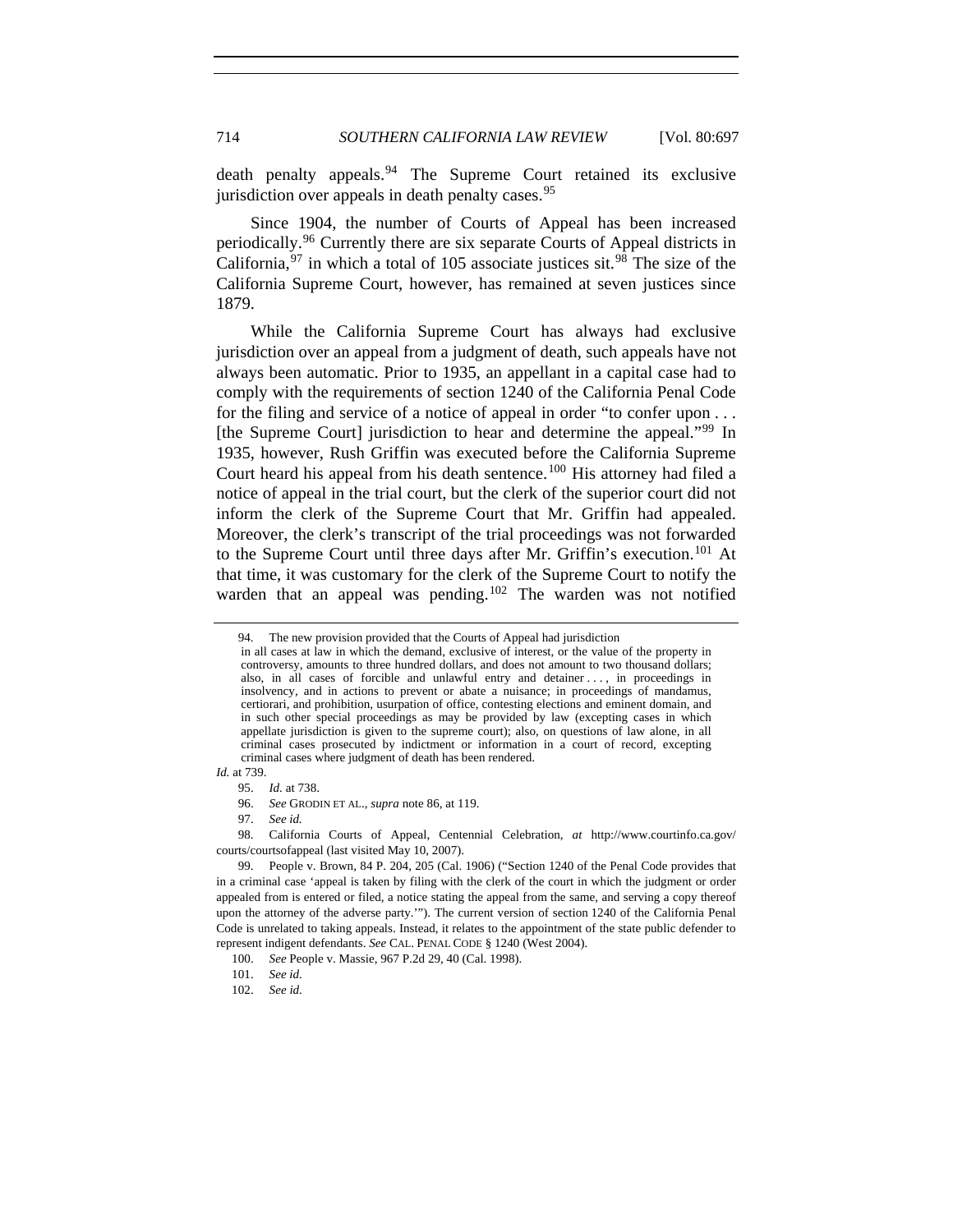because the clerk of the Supreme Court was unaware that Mr. Griffin had filed a notice of appeal.<sup>[103](#page-18-0)</sup>

The California Legislature created a special committee to investigate the execution of Mr. Griffin.[104](#page-18-1) This committee recommended that legislation be enacted providing for an automatic appeal in all cases where the trial court ordered a sentence of death.<sup>[105](#page-18-2)</sup> As a result, section 1239 was amended to provide that "[w]hen . . . a judgment of death is rendered, an appeal is automatically taken by the defendant."<sup>[106](#page-18-3)</sup>

The right to an automatic appeal "imposes a duty upon [the] court 'to make an examination of the complete record of the proceedings had in the trial court, to the end that it be ascertained whether defendant was given a fair trial.'"[107](#page-18-4) The court "cannot avoid or abdicate this duty merely because defendant desires to waive the right provided for him."[108](#page-18-5)

The number of prisoners on death row has grown steadily over the years,[109](#page-18-6) but the constitutional duty of the seven justices on the California Supreme Court to consider every automatic appeal from a judgment of death has not changed. The California Supreme Court now spends "about 20% of its time and resources on death penalty cases alone."[110](#page-18-7) The result: long delays at every stage of the automatic appeal process.

<span id="page-18-4"></span> 107. People v. Stanworth, 457 P.2d 889, 898 (Cal. 1969) (quoting People v. Perry, 94 P.2d 559, 561 (Cal. 1939)).

<span id="page-18-5"></span> 108. *Id. See also* People v. Sheldon, 875 P.2d 83, 85 (Cal. 1994) ("[T]his appeal is automatic (Pen. Code, § 1239, subd. (b)), and we have no authority to allow defendant to waive the appeal."). In *Massie*, the court noted that the Legislature had acquiesced in *Stanworth*'s holding that a condemned defendant cannot waive his automatic appeal. *See Massie*, 967 P.2d at 40 ("'When a statute has been construed by the courts, and the Legislature thereafter reenacts that statute without changing the interpretation put on that statute by the courts, the Legislature is presumed to have been aware of, and acquiesced in, the courts' construction of that statute.'" (quoting People v. Ledesma, 939 P.2d 1310, 1316 (Cal. 1997) (quoting People v. Bouzas, 807 P.2d 1076, 1081 (Cal. 1991)))).

<span id="page-18-7"></span><span id="page-18-6"></span> 109. An average of twenty-eight prisoners are sentenced to death each year. *See* JUDICIAL COUNCIL OF CAL., 2006 COURT STATISTICS REPORT: STATEWIDE CASELOAD TRENDS, 1995–1996 THROUGH 2004–2005, at 4 (providing statistics from which the average can be calculated) [hereinafter 2006 STATISTICS REPORT].

110. *See* Tempest, *supra* note 68.

 <sup>103.</sup> *See id.* 

 <sup>104.</sup> *See id.*

 <sup>105.</sup> *See id.* 

<span id="page-18-3"></span><span id="page-18-2"></span><span id="page-18-1"></span><span id="page-18-0"></span> <sup>106.</sup> *See* CAL. PENAL CODE § 1239 (West 2004). Section 1239 provides, in part: "When upon any plea a judgment of death is rendered, an appeal is automatically taken by the defendant without any action by him or her or his or her counsel." The Legislature has reenacted section 1239, *see* 1982 Cal. Stat. 3355, and has amended it, *see* 1988 Cal. Stat. 2013, but it has never altered the requirement that an appeal is automatic when a defendant is sentenced to death.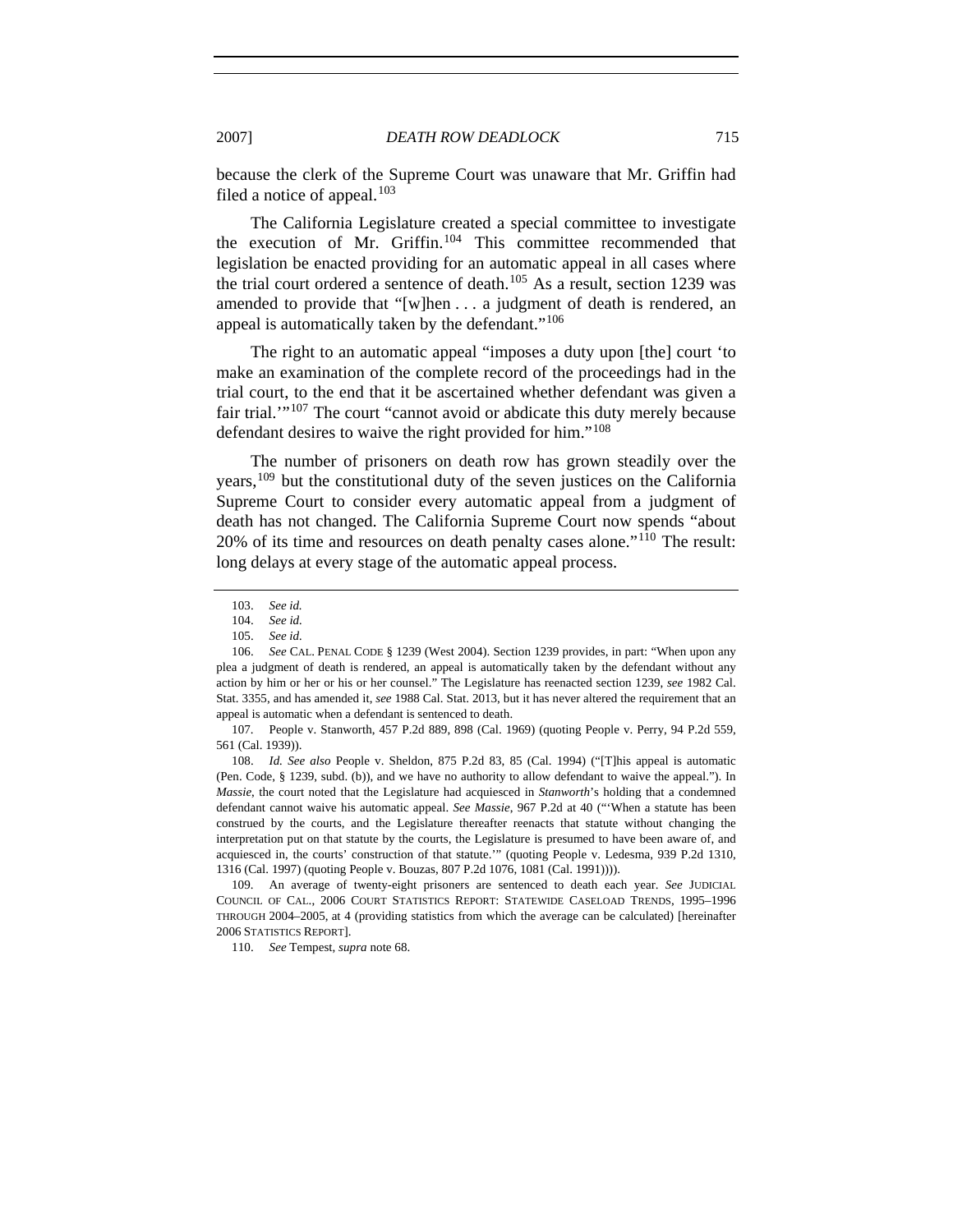A. DELAYS IN APPOINTING COUNSEL FOR THE AUTOMATIC APPEAL

One major source of delay in the automatic appeal process is the appointment of counsel. Death row inmates are constitutionally entitled to counsel for their automatic appeal; $111$  however, because counsel are compensated well below market rates, the California Supreme Court has encountered great difficulty in finding counsel who are willing to accept appointment to represent such inmates.

#### 1. Availability of Qualified Counsel

The California Rules of Court impose qualifications required of appellate counsel for capital defendants. Specifically, every attorney must demonstrate the "commitment, knowledge, and skills necessary to competently represent the defendant."[112](#page-19-1)

There are two categories of attorneys eligible for appointment. First, lead or associate counsel must have had an "[a]ctive practice of law in California for at least four years."[113](#page-19-2) The attorney must have either served "as counsel of record for a defendant in seven completed felony appeals, including one murder case" or "as counsel of record for a defendant in five completed felony appeals and as supervised counsel for a defendant in two death penalty appeals in which the opening brief has been filed."<sup>[114](#page-19-3)</sup> Second, if an attorney has not practiced in California for four years or has not served as counsel in the requisite number of criminal cases, an attorney may be appointed if the attorney has substantially equivalent experience in "another jurisdiction or different type of practice (such as civil trials or appeals, academic work, or work for a court or prosecutor) for at least four vears."<sup>[115](#page-19-4)</sup>

All attorneys must be familiar with Supreme Court practices and procedures, including those specific to death penalty appeals.<sup>[116](#page-19-5)</sup> Attorneys must be proficient "in issue identification, research, analysis, writing, and advocacy."[117](#page-19-6) The Supreme Court may consider the following to determine whether the attorney is so qualified: two writing samples; evaluations from

<span id="page-19-3"></span><span id="page-19-2"></span><span id="page-19-1"></span><span id="page-19-0"></span> <sup>111.</sup> *See* Douglas v. California, 372 U.S. 353, 356 (1963) (holding that there is a right to counsel on appeal); Powell v. Alabama, 287 U.S. 45, 68–69 (1932) (holding that defendants subject to the death penalty are entitled to counsel).

 <sup>112.</sup> CAL. R. CT. 8.605(b).

 <sup>113.</sup> *Id.* at 8.605(d)(1).

 <sup>114.</sup> *Id.* at 8.605(d)(2)(A)–(B).

<span id="page-19-4"></span><sup>115.</sup> *Id.* at  $8.605(f)(1)$ .

<span id="page-19-5"></span> <sup>116.</sup> *Id.* at 8.605(d)(3).

<span id="page-19-6"></span> <sup>117.</sup> *Id.* at 8.605(d)(5).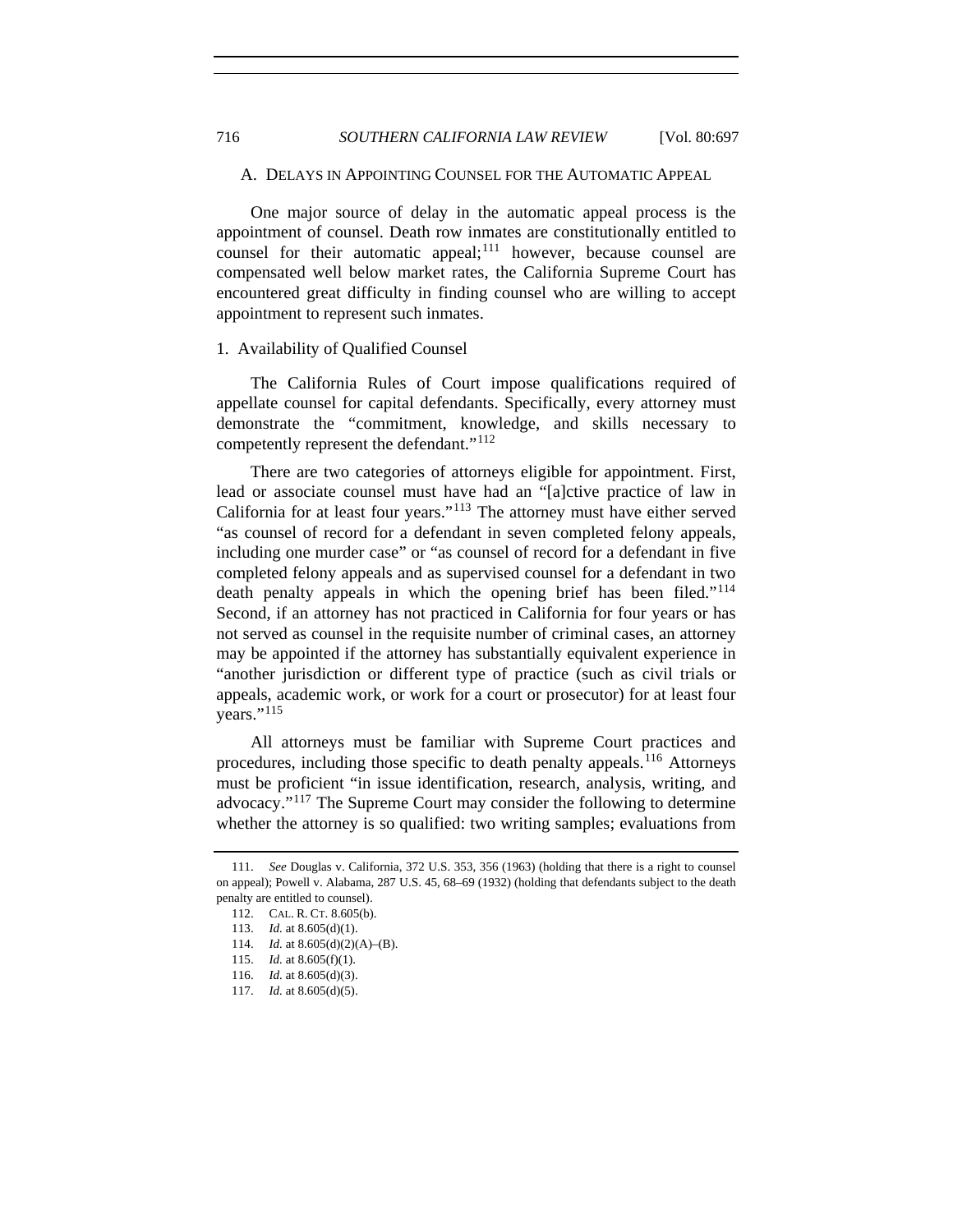#### 2007] *DEATH ROW DEADLOCK* 717

assisting counsel if the attorney was previously appointed in a death penalty appeal or postconviction proceeding; recommendations from two other attorneys familiar with the attorney's qualifications; and an evaluation from the administrator responsible for appointing attorneys to represent indigent defendants, if the attorney is involved in such a program. $118$ 

#### 2. Inadequate Compensation

Chief Justice Ronald George has commented that the delay in the appointment of counsel is caused by the necessity of finding lawyers who meet the qualifications set forth in the California Rules of Court.<sup>[119](#page-20-1)</sup> I suggest that there is an even more compelling reason. The California Legislature has failed to provide adequate funds to compensate appointed counsel for the responsibility of representing clients who will die if their attorney's efforts are unsuccessful.<sup>[120](#page-20-2)</sup> The inadequate hourly compensation surely must discourage lawyers who meet the four-year requirement in criminal trials or appeals, or who have four years of equivalent experience in civil trials or appeals, academic work, or work for a court or as a prosecutor.

The hourly rate an appointed attorney in a capital case receives to represent a death row inmate in an automatic appeal or in state postconviction proceedings is \$140.<sup>[121](#page-20-3)</sup> The issues presented in the automatic appeal or state habeas corpus petitions in capital cases are complex and constantly evolve based on the need to interpret the United States Supreme Court's most recent decisions (1) resolving challenges to judgments of death based on alleged violations of the Fourth, Fifth, Sixth, Eighth, and Fourteenth Amendments of the U.S. Constitution, and (2) interpreting the Antiterrorism and Effective Death Penalty Act ("AEDPA")

 <sup>118.</sup> *Id.*

<span id="page-20-1"></span><span id="page-20-0"></span> <sup>119.</sup> Donna Domino, Linda Rapattoni & Peter Blumberg, *George Cites Death-case Gains: Justice Concedes Capital-appeals System is 'Dysfunctional*,*'* L.A. DAILY J., Dec. 15, 2004, at 1.

<span id="page-20-2"></span> <sup>120.</sup> Chief Justice George also acknowledges the lack of adequate compensation as a reason why there is a shortage of lawyers. *See* Bob Egelko, *Effort to Speed Executions Stalls in Senate; Provision Unrelated to Security Had Been Added to Patriot Act*, S.F. CHRON., Dec. 25, 2005, at B1 (quoting Chief Justice George as saying, "If California wants to have a death penalty, California needs to provide a level of funds where we can attract counsel.").

<span id="page-20-3"></span> <sup>121.</sup> *See* PAYMENT GUIDELINES FOR APPOINTED COUNSEL REPRESENTING INDIGENT CRIMINAL APPELLANTS IN THE CALIFORNIA SUPREME COURT 13 (1993) (as amended 2006). Counsel representing state capital defendants in federal habeas corpus proceedings receive \$160 to \$163 per hour. *See* COMM. ON DEFENDER SERVS., JUDICIAL CONFERENCE OF THE U.S., REPORT 2 (2006). This too is woefully inadequate.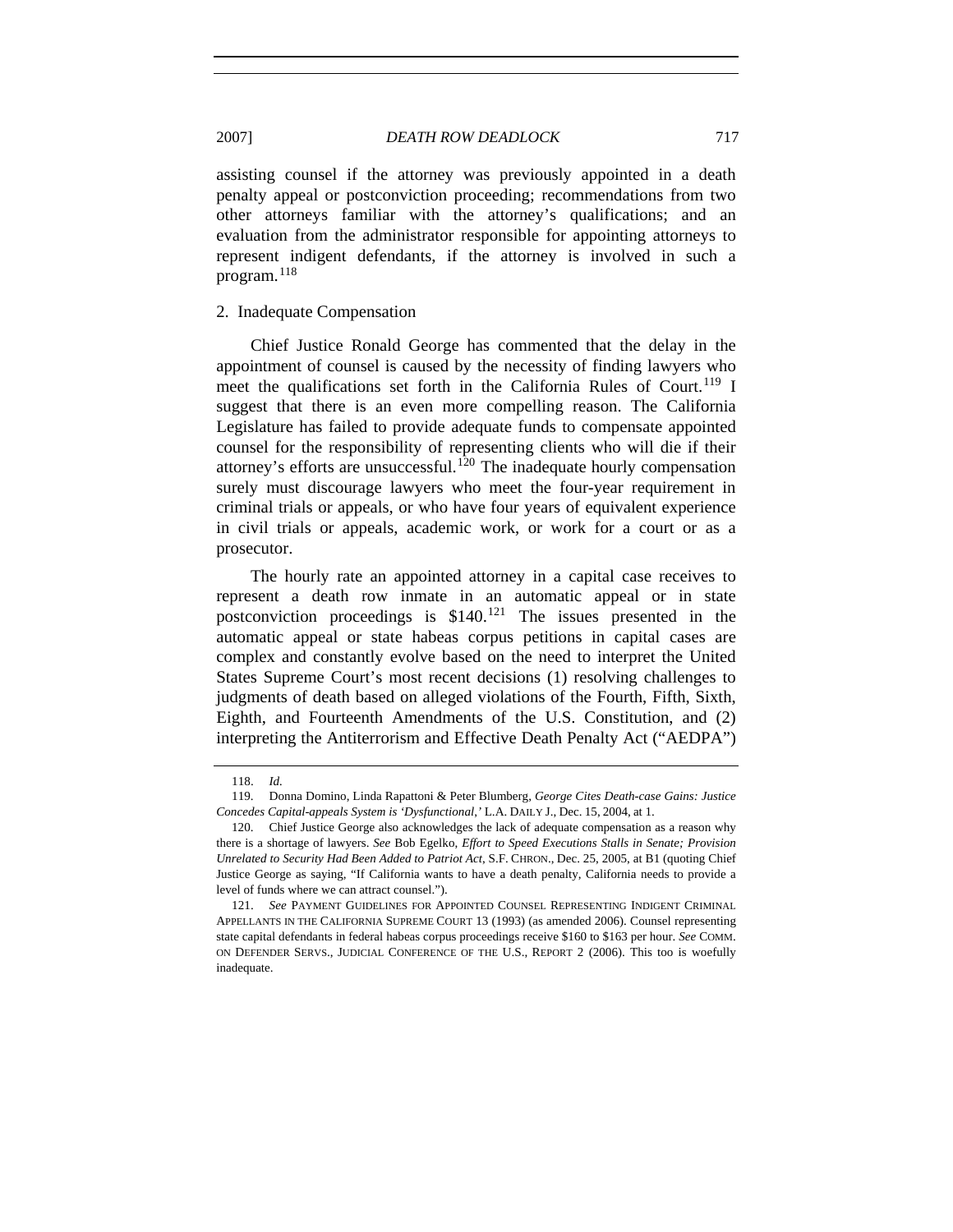and Patriot Act.<sup>[122](#page-21-0)</sup> Competent appellate practitioners have the skills to research the relevant jurisprudence and case law that must be considered in resolving their clients' challenges to the bases underlying a trial court's judgment of death.

By contrast, in 2005 and 2006, the average hourly rate awarded by United States District Courts in California that use the Lodestar method was \$287 in civil cases.<sup>[123](#page-21-1)</sup> Paralegals in those same cases received an

<span id="page-21-1"></span> 123. In this section, three different approaches are used to determine what hourly rate civil attorneys can expect to receive for work at levels comparable to appointed capital counsel. No state court attorney's fees figures are discussed because the only available published figures pertain to federal court proceedings. A survey of twenty-eight cases from 2005 to 2006 in which attorneys fees were awarded to attorneys in civil cases by the United States District Courts situated in California revealed the average hourly rate for attorneys determined by the court using the Lodestar method was \$287 per hour [hereinafter Survey]. *See* Fenberg v. Cowden Auto. Long Term Disability Plan, No. C-03-03898 SI, 2006 U.S. Dist. LEXIS 2575 (N.D. Cal. Jan. 11, 2006); Miller v. Vicorp Rests., Inc., No. C-03-00777 RMW, 2006 U.S. Dist. LEXIS 10112 (N.D. Cal. Feb. 23, 2006); Gunn v. Reliance Standard Life Ins. Co., 407 F. Supp. 2d 1162 (C.D. Cal. 2006); Gens v. Ferrell, No. C-05-2183 MHP, 2005 U.S. Dist. LEXIS 39115 (N.D. Cal. Dec. 21, 2005); Martinez v. Longs Drug Stores, Inc., No. S-03-1843 DFL CMK, 2005 U.S. Dist. LEXIS 30226 (E.D. Cal. Nov. 28, 2005); White v. Save Mart Supermarkets, No. S-03-2402 MCE KJM, 2005 U.S. Dist. LEXIS 24386 (E.D. Cal. Oct. 20, 2005); Velasquez v. Khan, No. S-01-0246 MCE DAD, 2005 U.S. Dist. LEXIS 28956 (E.D. Cal. Sept. 28, 2005); Navarro v. Gen. Nutrition Corp., No. C-03-0603 SBA, 2005 U.S. Dist. LEXIS 39726 (N.D. Cal. Sept. 20, 2005); Doran v. Vicorp Rests., Inc., 407 F. Supp. 2d 1120 (C.D. Cal. 2005); Foster Poultry, Inc. v. Suntrust Bank, No. 1:04-cv-05513-OWW-SMS, 2005 U.S. Dist. LEXIS 36491 (E.D. Cal. Aug. 20, 2005); Lopez v. S.F. Unified Sch. Dist., 385 F. Supp. 2d 981 (N.D. Cal. 2005); Johnson v. Credit Int'l, Inc., No. C-03-100 SC, 2005 U.S. Dist. LEXIS 21513 (N.D. Cal. July 28, 2005); Cancio v. Fin. Credit Network, Inc., No. C-04-03755 THE, 2005 U.S. Dist. LEXIS 13626 (N.D. Cal. July 6, 2005); Cortes v. Metro. Life Ins. Co., 380 F. Supp. 2d 1125 (C.D. Cal. 2005); Vedatech, Inc. v. St. Paul Fire & Marine Ins. Co., Nos. C 04-1249 VRW, 04-1818 VRW, 04-1403 VRW, 2005 WL 1490445 (E.D. Cal. June 17, 2005); Fleming v. Kemper Nat'l Serv., Inc., 373 F. Supp. 2d 1000 (N.D. Cal. 2005); Directv, Inc. v. Atwal, No. S-032499 WBS DAD, 2005 WL 1388649 (E.D. Cal. June 8, 2005); White v. Sutherland, Inc., No. S-03-2080 CMK, 2005 WL 1366487 (E.D. Cal. May 6, 2005); Baerthlein v. Elec. Data Sys. Corp., No. C 05-00196 VRW, 2005 WL 818381 (N.D. Cal. Apr. 7, 2005); May v. Metro. Life Ins. Co., No. C 03-5056CW, 2005 WL 839291 (N.D. Cal. Apr. 7, 2005); Hubbard v. Twin Oaks Health & Rehab. Ctr., 406 F. Supp. 2d 1096 (E.D. Cal. 2005); Favela v. Target Corp., No. C-04- 00895WHA(JCS), 2005 WL 701606 (N.D. Cal. Mar. 28, 2005); Loera v. County of Los Angeles, No. CV 047508PA, 2005 WL 1225982 (C.D. Cal. Mar. 21, 2005); Doran v. Corte Madera Inn Best Western, 360 F. Supp. 2d 1057 (N.D. Cal. 2005); Eiden v. Thrifty Payless, Inc., 407 F. Supp. 2d 1165 (E.D. Cal. 2005); Bonilla v. Starwood Hotels & Resorts Worldwide, Inc., 407 F. Supp. 2d 1107 (C.D. Cal. 2005); Signatures Network, Inc. v. Estefan, No. C-03-4796 SBA(BZ), 2005 WL 151928 (N.D. Cal.

<span id="page-21-0"></span> <sup>122.</sup> *See, e.g.*, Kansas v. Marsh, 126 S. Ct. 2516 (2006) (considering an Eighth Amendment challenge to Kansas's death penalty scheme); House v. Bell, 126 S. Ct. 2064 (2006) (considering the applicability of AEDPA to a claim of actual innocence); Oregon v. Guzek, 546 U.S. 517 (2006) (considering a Fourteenth and Eighth Amendment argument related to the presentation of alibi evidence at a sentencing hearing); Brown v. Sanders, 546 U.S. 212 (2006) (considering a "constitutional" challenge to a jury's consideration of invalid "special circumstances" as aggravating evidence in favor of the death penalty); Hill v. McDonough, 126 S. Ct. 2096 (2006) (considering the applicability of AEDPA to an Eighth Amendment challenge to the method of execution brought pursuant to 42 U.S.C. § 1983).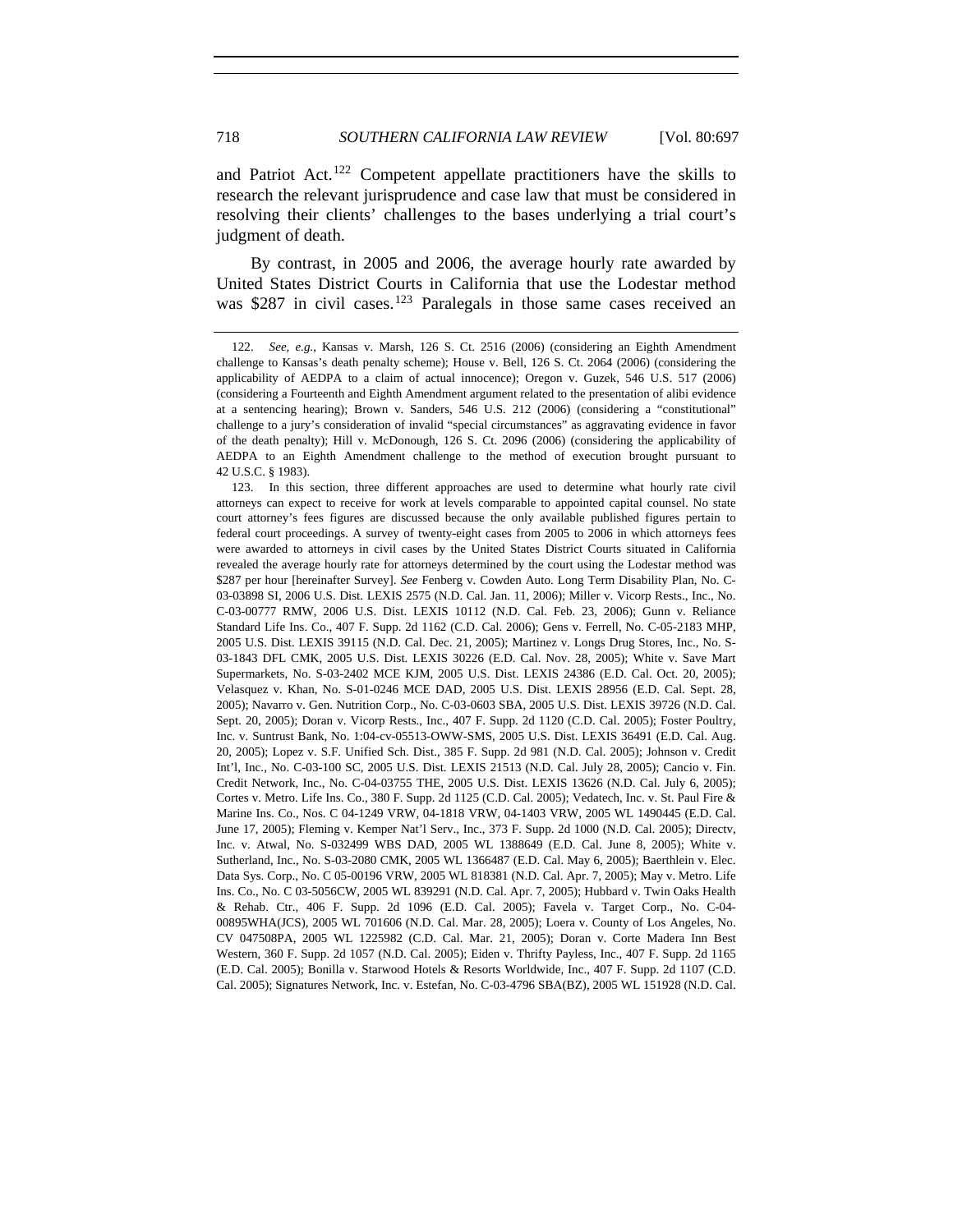2007] *DEATH ROW DEADLOCK* 719

average rate of \$78.75 per hour, and law students received an average of \$90 per hour.<sup>[124](#page-22-0)</sup> Thus, the average hourly rate for a civil attorney practicing in federal court is more than twice that awarded to counsel who attempts to save the life of a death row inmate in California.

Another indicator of the average compensation received by civil attorneys is the Laffey Matrix—a "matrix of hourly rates for attorneys of varying experience levels and paralegals/law clerks" prepared by the Civil Division of the United States Attorney's Office for the District of Columbia.[125](#page-22-1) The matrix is used by courts in the District of Columbia to award fees to government attorneys under fee shifting statutes.<sup>[126](#page-22-2)</sup> As of 2006 to 2007, an attorney with twenty years of experience receives \$425 per hour, an attorney with one year receives \$205 per hour, and a paralegal receives  $$120$  per hour.<sup>[127](#page-22-3)</sup> To qualify as lead appointed counsel in a capital case, an attorney must have at least four years of experience.<sup>[128](#page-22-4)</sup> Under the Laffey Matrix, an attorney with four years of experience should receive \$245 per hour—nearly twice the rate received by counsel appointed by the California Supreme Court in a capital case.<sup>[129](#page-22-5)</sup> Using the Laffey Matrix as an indicator of average compensation, an attorney representing a capital defendant before the California Supreme Court is paid twenty dollars per hour more than a paralegal.

Finally, the United States District Courts in the Northern and Eastern Districts of California have made determinations as to the average compensation to be awarded to attorneys in civil actions in their geographical area. In *Yahoo!, Inc. v. Net Games, Inc.*,<sup>[130](#page-22-6)</sup> the Northern District calculated the "average market rate in the local legal community as a whole using public data from the U.S. Census Bureau and Bureau of Labor Statistics."<sup>[131](#page-22-7)</sup> Based on this information, the court determined the average rate to be \$190 per hour.<sup>[132](#page-22-8)</sup> Some courts that have followed the *Yahoo!* methodology have concluded that \$200 per hour is the average

Jan. 24, 2005) (amended 2005 WL 1249522 (N.D. Cal. May 25, 2005)); Cambridge Elecs. Corp. v. MGA Elecs., Inc., No. CV02-8636MMM(PJWX), 2005 WL 927179 (C.D. Cal. Jan. 18, 2005).

 <sup>124.</sup> *See* Survey, *supra* note 123.

<span id="page-22-4"></span><span id="page-22-3"></span><span id="page-22-2"></span><span id="page-22-1"></span><span id="page-22-0"></span> <sup>125.</sup> United States Attorney's Office for the District of Columbia, Laffey Matrix 2003–2007, at Explanatory Note 1, *at* http://www.usdoj.gov/usao/dc/Divisions/Civil\_Division/Laffey\_Matrix\_6.html (last visited May 10, 2007) [hereinafter Laffey Matrix 2003–2007].

 <sup>126.</sup> *See* Laffey v. Nw. Airlines, Inc., 572 F. Supp. 354 (D.D.C. 1983).

 <sup>127.</sup> *See* Laffey Matrix 2003–2007, *supra* note 125.

<span id="page-22-5"></span> <sup>128.</sup> CAL. R. CT. 8.605(d)(1).

 <sup>129.</sup> *See* Laffey Matrix 2003–2007, *supra* note 125.

<span id="page-22-6"></span> <sup>130.</sup> Yahoo!, Inc. v. Net Games, Inc., 329 F. Supp. 2d 1179 (N.D. Cal. 2004).

 <sup>131.</sup> *See id.* at 1189.

<span id="page-22-8"></span><span id="page-22-7"></span> <sup>132.</sup> *See id.* at 1191.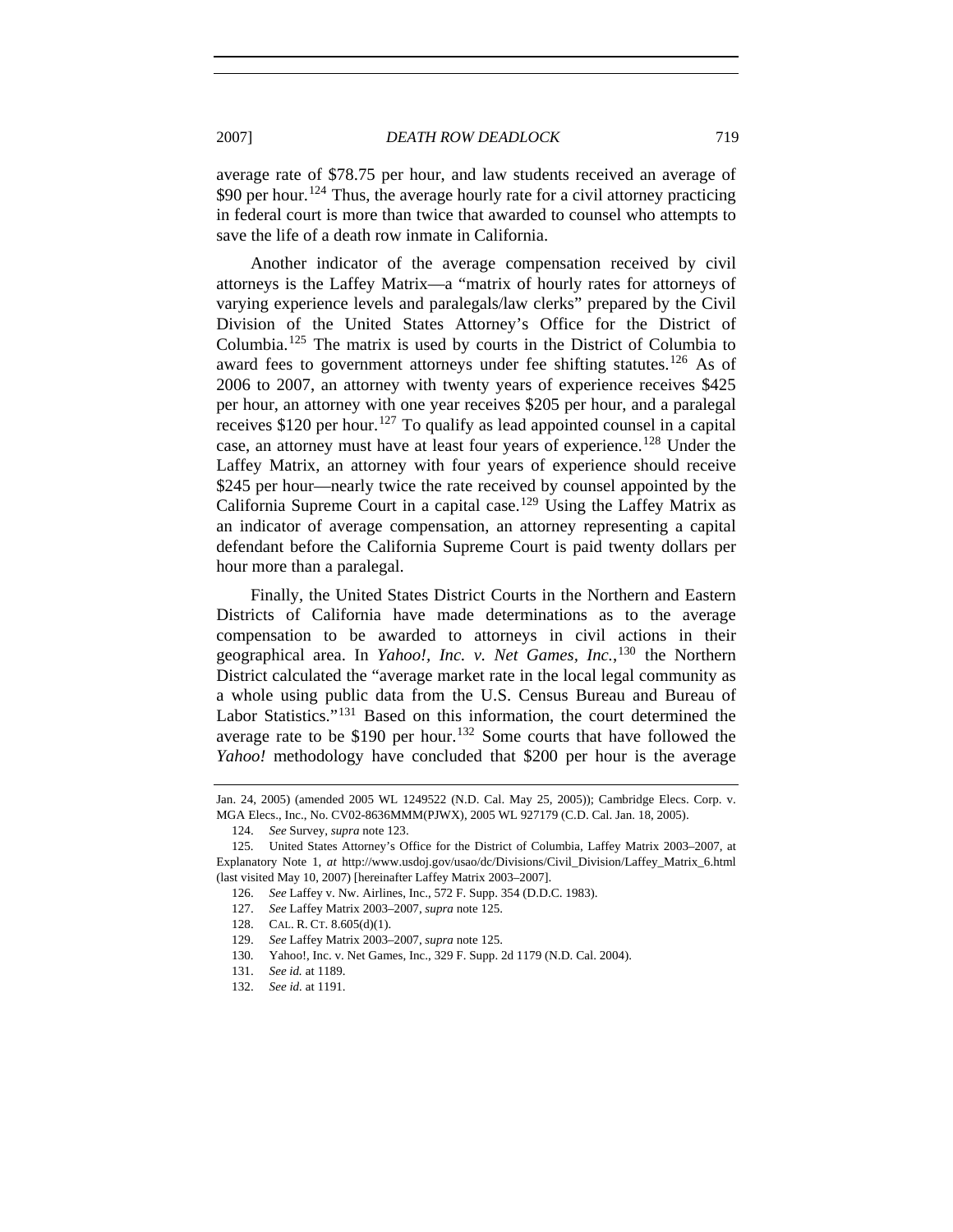market rate.<sup>[133](#page-23-0)</sup> In the Eastern District, courts have "repeatedly found that reasonable rates . . . are \$250 per hour for an experienced attorney, \$150 for associates, and \$75 for paralegals."[134](#page-23-1) In both geographical areas, counsel in capital cases are paid substantially less than lawyers of similar qualifications in civil cases.

In a recent appeal to the Ninth Circuit filed on behalf of an insolvent corporation in an action to enjoin duplicate parallel proceedings in a foreign country, the corporation's attorney filed a declaration indicating that the hourly rate for an attorney with more than twenty-five years of experience was \$540 per hour.<sup>[135](#page-23-2)</sup> I would be hard-pressed to explain to a bartender or a nonlawyer acquaintance how it is appropriate that an appellate lawyer who is attempting to save a human being's life is compensated at the rate of \$140 per hour, while the same lawyer could receive as much as \$540 per hour to represent an insolvent corporation in bankruptcy proceedings. As the American Bar Association has noted:

Unreasonably low fees not only deny the defendant the right to effective representation . . . . They also place an unfair burden on skilled criminal defense lawyers, especially those skilled in the highly specialized capital area. These attorneys are forced to work for next to nothing after assuming the responsibility of representing someone who faces a possible sentence of death. Failure to provide appropriate compensation discourages experienced criminal defense practitioners from accepting assignments in capital cases (which require counsel to expend substantial amounts of time and effort).  $136$ 

There are ninety-four prisoners on death row for whom counsel has not yet been appointed.<sup>[137](#page-23-4)</sup> For those prisoners currently on death row who have had counsel appointed, the average time between entry of the judgment of death and the appointment of counsel was approximately two years (twenty-five months).<sup>[138](#page-23-5)</sup> These delays are increasing rapidly. Counsel has not been appointed for any death row prisoner sentenced since 2003.<sup>[139](#page-23-6)</sup> Of the seventeen persons sentenced to death in 2002, counsel has been

<span id="page-23-0"></span> <sup>133.</sup> *See* Baerthlein v. Elec. Data Sys. Corp., No. C 05-00196 VRW, 2005 WL 818381, at \*5 (N.D. Cal. Apr. 7, 2005).

<span id="page-23-1"></span> <sup>134.</sup> *See* Eiden v. Thrifty Payless, Inc., 407 F. Supp. 2d 1165, 1171 (E.D. Cal. 2005) (internal quotations omitted).

<span id="page-23-2"></span> <sup>135.</sup> Declaration of Charles S. Donovan, Triton Container Int'l Ltd. v. Di Gregorio Navegaçao Ltda., No. 05-15535 (9th Cir. Apr. 12, 2006) (on file with author).

<span id="page-23-6"></span><span id="page-23-5"></span><span id="page-23-4"></span><span id="page-23-3"></span> <sup>136.</sup> AM. BAR ASS'N, GUIDELINES FOR THE APPOINTMENT AND PERFORMANCE OF COUNSEL IN DEATH PENALTY CASES 79 (1989).

 <sup>137.</sup> Docket Database, *supra* note 14.

 <sup>138.</sup> *Id.*

 <sup>139.</sup> *Id.*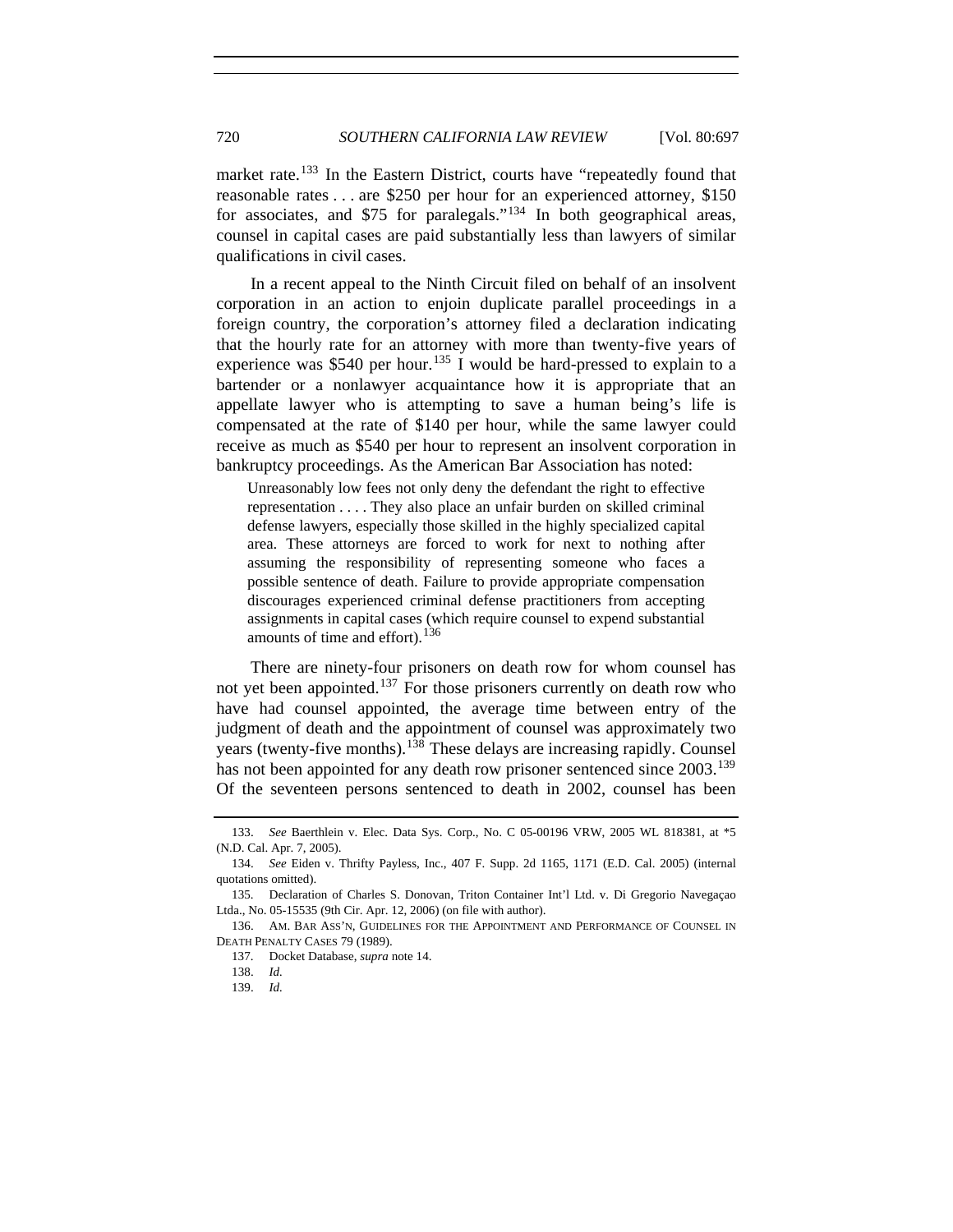appointed in only two cases.<sup>[140](#page-24-0)</sup> Of the twenty-three persons who were sentenced to death in the year 2001, counsel has been appointed in only one case.[141](#page-24-1) Thus, the average delay in appointing counsel has increased to more than three years  $(3.3 \text{ years})$ .<sup>[142](#page-24-2)</sup>

#### B. DELAYS IN CERTIFYING THE RECORD

Prior to the enactment of legislation in 1996 requiring that trial courts expedite the preparation of trial records for appeals in death cases, significant delays attributable to a trial court's failure to prepare the trial records in a timely manner impeded the appeals process.<sup>[143](#page-24-3)</sup> A review of the Annual Reports of the Judicial Council of California for the period covering 1997 to 2005 indicates that the trial courts are making progress in expediting the preparation of the trial records in order to comply with section 190.8(d) of the California Penal Code.<sup>[144](#page-24-4)</sup>

The most recent data for the certification of the record for completeness indicates that the trial courts are complying with the ninety-day rule approximately seventy-eight percent of the time.<sup>[145](#page-24-5)</sup> Requiring the trial courts to prepare the record within ninety days, rather than waiting for

<span id="page-24-4"></span>JUDICIAL COUNCIL OF CAL., 1999 COURT STATISTICS REPORT: STATEWIDE CASELOAD TRENDS, 1988–1989 THROUGH 1997–1998, at 13.

144. Section 190.8 provides in relevant part:

 (d) The trial court shall certify the record for completeness and for incorporation of all corrections, as provided by subdivision (c), no later than 90 days after entry of the imposition of the death sentence unless good cause is shown. However, this time period may be extended for proceedings in which the trial transcript exceeds 10,000 pages in accordance with the timetable set forth in, or for good cause pursuant to the procedures set forth in, the rules of court adopted by the Judicial Council.

 . . . . (g) The trial court shall certify the record for accuracy no later than 120 days after the record has been delivered to appellate counsel. However, this time may be extended pursuant to the timetable and procedures set forth in the rules of court adopted by the Judicial Council. The trial court may hold one or more status conferences for purposes of timely certification of the record for accuracy, as set forth in the rules of court adopted by the Judicial Council.

CAL. PENAL CODE § 190.8(d), (g) (West 1999).

<span id="page-24-5"></span> 145. *See* JUDICIAL COUNCIL OF CAL., COURT STATISTICS REPORT FOR FISCAL YEARS 1997–2005 (on file with author).

 <sup>140.</sup> *Id.*

 <sup>141.</sup> *Id.*

 <sup>142.</sup> *Id.*

<span id="page-24-3"></span><span id="page-24-2"></span><span id="page-24-1"></span><span id="page-24-0"></span> <sup>143.</sup> A note in the annual report for the Judicial Council of California Court Statistics Report for 1999 states:

During the first year in which the provisions of Stats. 1996, ch. 1086 (AB 195) (concerning certification of the record in capital cases for completeness and accuracy) were in effect, compliance with the requirements of the applicable statutes and related rules proved to be inconsistent across the state. In many instances, the trial courts did not have sufficient resources or training to make effective use of the new provisions, and in others, were unaware of the new requirements because preparation of the appellate record in such cases traditionally had been deferred until the appointment of appellate counsel.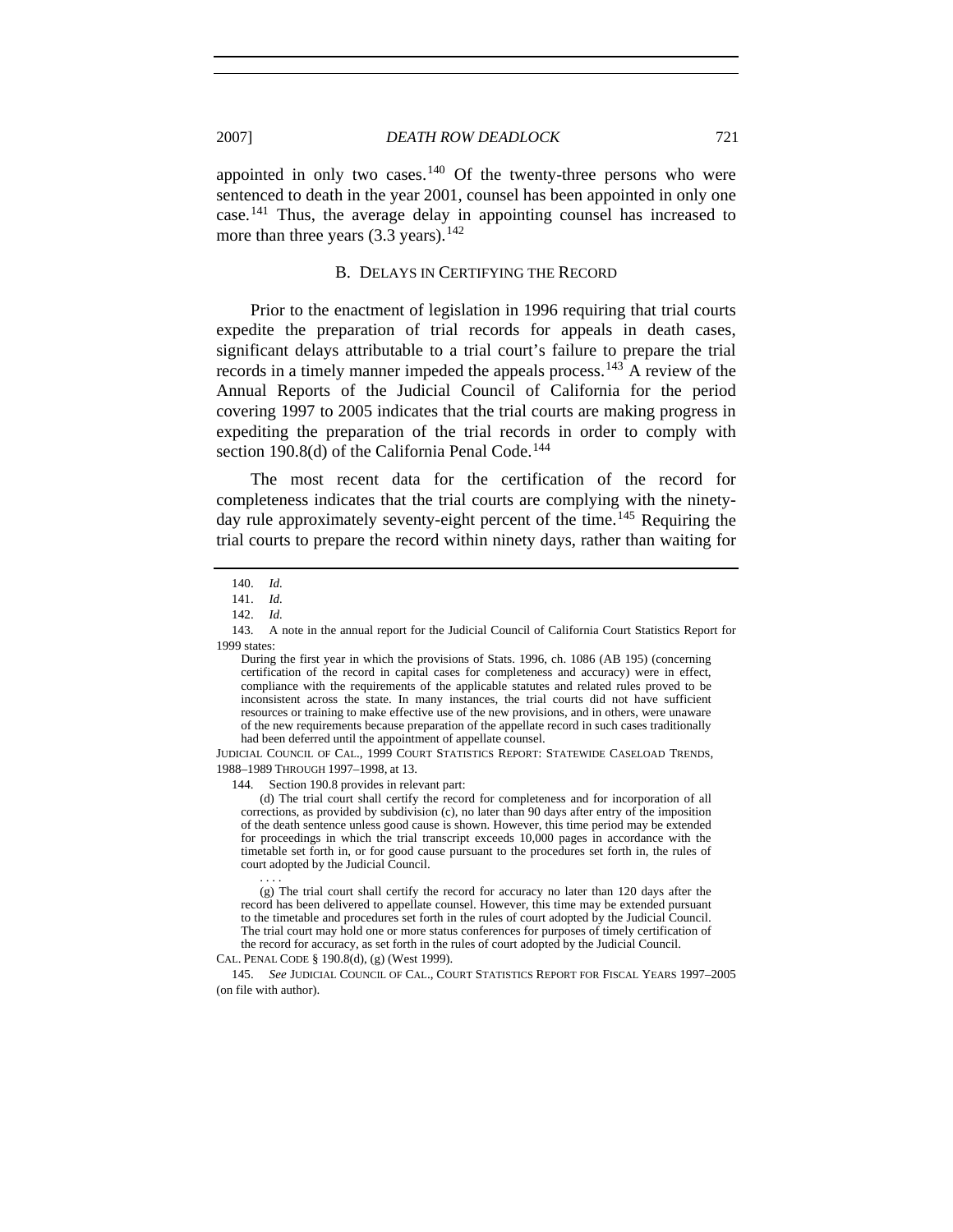appointment of appellate counsel, means that the trial courts are no longer the cause of the delay where preparing the record is concerned.

The data for the trial courts' compliance with section  $190.8(g)$  is less instructive because there are a few years for which no data are available.<sup>[146](#page-25-0)</sup> In addition, because the record cannot be certified for accuracy until *after* appellate counsel is appointed, it does not appear that there is anything the trial courts can do to expedite the certification of the record for accuracy. As discussed above, the delays that result from a scarcity of experienced and willing appellate counsel are considerably greater than the time limits for certifying the reporter's transcript.

#### C. DELAYS IN BRIEFING, ARGUING, AND REACHING A DECISION

The delay in the appointment of counsel creates a ripple effect of delays that reverberate throughout the remainder of the appellate process. For prisoners sentenced since 1978 whose automatic appeals have been decided, the average delay between the judgment of death and the filing of the California Supreme Court's opinion was 8.1 years.<sup>[147](#page-25-1)</sup>

The overall delay in these cases is broken down as follows. The average delay between the appointment of counsel and the filing of the opening brief was  $3.7$  years.<sup>[148](#page-25-2)</sup> Due to the dearth of available counsel, however, no opening briefs have been filed for prisoners condemned after June 2000.<sup>[149](#page-25-3)</sup> The average delay between the filing of the opening brief and the filing of the responsive brief by the attorney general prior to June 2000 was 6 months.<sup>[150](#page-25-4)</sup> The average delay between the filing of the responsive brief by the attorney general and the prisoner's reply brief was 6.5 months.<sup>[151](#page-25-5)</sup> The average delay between the filing of the reply brief and oral argument before the California Supreme Court was 18.5 months.<sup>[152](#page-25-6)</sup> The average delay between oral argument and the filing of the California Supreme Court's opinion between 1978 and January 19, 2004 was 6.2 months.<sup>[153](#page-25-7)</sup> Since January 1, 1989, the California Supreme Court has filed

 <sup>146.</sup> *Id.*

 <sup>147.</sup> Docket Database, *supra* note 14.

 <sup>148.</sup> *Id.* 

<span id="page-25-6"></span><span id="page-25-5"></span><span id="page-25-4"></span><span id="page-25-3"></span><span id="page-25-2"></span><span id="page-25-1"></span><span id="page-25-0"></span> <sup>149.</sup> In fact, only one inmate sentenced in 2000 has filed an opening brief. Lester Wilson, who was sentenced on June 29, 2000, filed his opening brief in his automatic appeal on July 19, 2004. *See id.*

 <sup>150.</sup> *Id.*

 <sup>151.</sup> *Id.*

<span id="page-25-7"></span> <sup>152.</sup> *Id.*

 <sup>153.</sup> *Id.*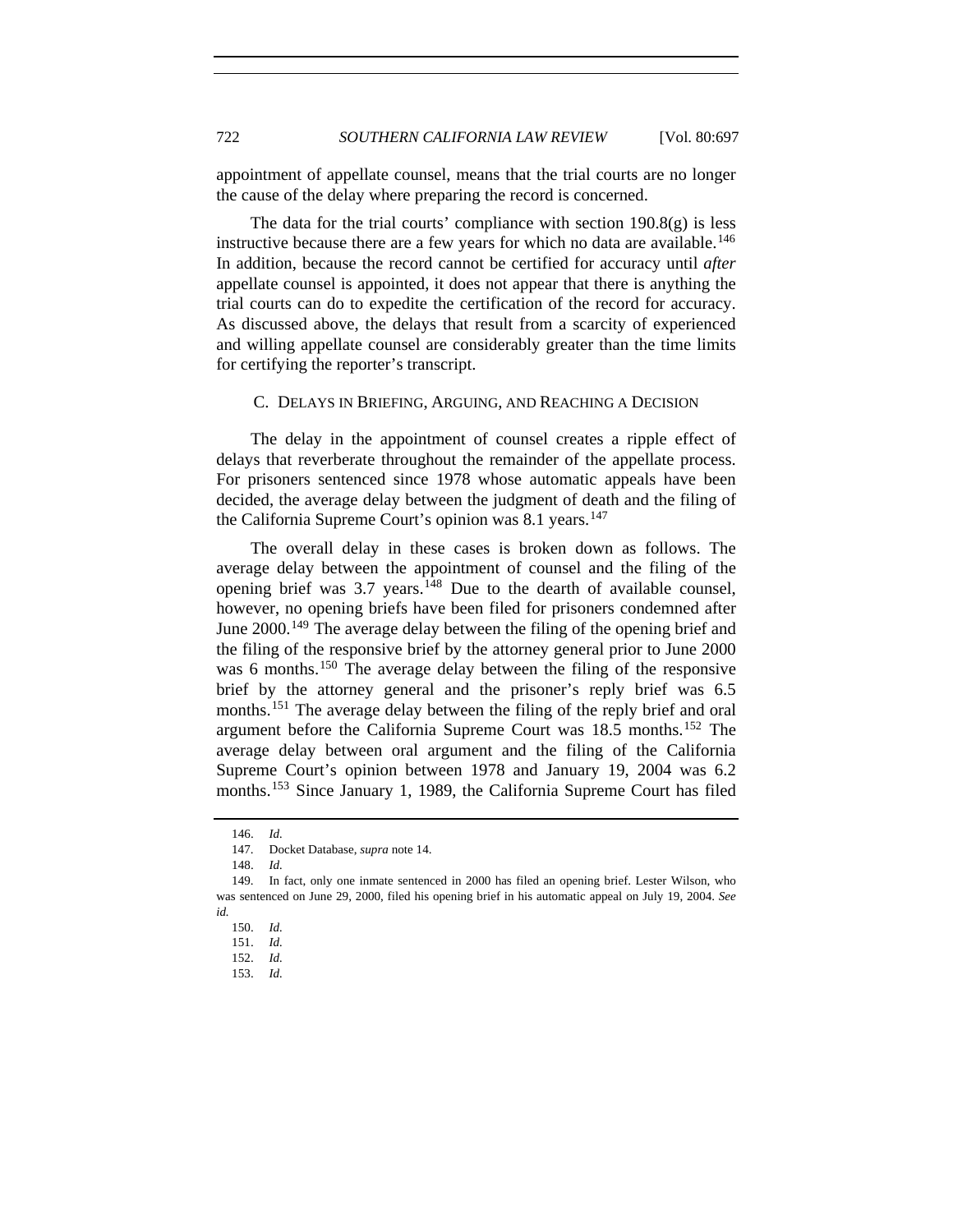its decisions in death penalty cases within ninety days of oral argument.<sup>[154](#page-26-0)</sup> The average delay between the judgment of death and oral argument before the California Supreme Court was 7.6 years.<sup>[155](#page-26-1)</sup>

It should be noted, however, that the average delay of eight years from the judgment of death to the California Supreme Court's decision understates the increasing length of delays in more recent cases. For example, the average delay between the judgment of death and the final disposition of the automatic appeal for condemned prisoners convicted between 1978 and 1989 was 6.6 years.<sup>[156](#page-26-2)</sup> Death row inmates convicted between 1990 and 1996, however, have experienced an average delay of approximately 10.7 years between the judgment of death and the Supreme Court's decision disposing of the automatic appeal.<sup>[157](#page-26-3)</sup>

The California Supreme Court has issued only one opinion disposing of an automatic appeal of a condemned prisoner convicted after 1997.<sup>[158](#page-26-4)</sup> In that case, John George Brown was initially sentenced to death on June 15, 1982.[159](#page-26-5) The California Supreme Court affirmed his judgment of death in his initial automatic appeal on August 25, 1988, after he had been on death row 6.2 years. In 1998, the California Supreme Court granted his state habeas corpus petition. Mr. Brown was retried, convicted, and again sentenced to death on March 31, 2000. The California Supreme Court affirmed the automatic appeal from his judgment of death on July 12, 2004.[160](#page-26-6) Mr. Brown's state habeas corpus petition was denied September 28, 2005.[161](#page-26-7) His federal habeas corpus petition, filed November 7, 2005, is currently pending.<sup>[162](#page-26-8)</sup>

Between 1978 and 2005, 840 judgments of death were entered by California trial courts.<sup>[163](#page-26-9)</sup> As illustrated by the chart below, during that

<span id="page-26-2"></span><span id="page-26-1"></span><span id="page-26-0"></span> <sup>154.</sup> Letter from the Honorable Ronald M. George, Chief Justice of the California Supreme Court, to author (Dec. 26, 2006) (on file with author) [hereinafter George Letter].

 <sup>155.</sup> Docket Database, *supra* note 14.

 <sup>156.</sup> *Id.*

 <sup>157.</sup> *Id.*

 <sup>158.</sup> *Id.* This figure is as of January 19, 2006.

 <sup>159.</sup> People v. Brown, 93 P.3d 244 (Cal. 2004).

<span id="page-26-6"></span><span id="page-26-5"></span><span id="page-26-4"></span><span id="page-26-3"></span> <sup>160.</sup> Docket, People v. Brown, No. S087243 (Cal. Mar. 31, 2000), *available at* http://appellatecases.courtinfo.ca.gov/.

<span id="page-26-7"></span> <sup>161.</sup> Docket, People v. Brown, No. S120253 (Cal. Nov. 4, 2003), *available at*  http://appellatecases.courtinfo.ca.gov/.

<span id="page-26-8"></span> <sup>162.</sup> Docket, Brown v. Ornoski, No. 2:05-cv-07964-AHM (E.D. Cal. Nov. 7, 2005), *available at*  https://ecf.cacd.uscourts.gov.

<span id="page-26-9"></span> <sup>163.</sup> Docket Database, *supra* note 14. This figure is larger than the current number of persons on death row because (1) some prisoners have had more than one judgment of death rendered against them,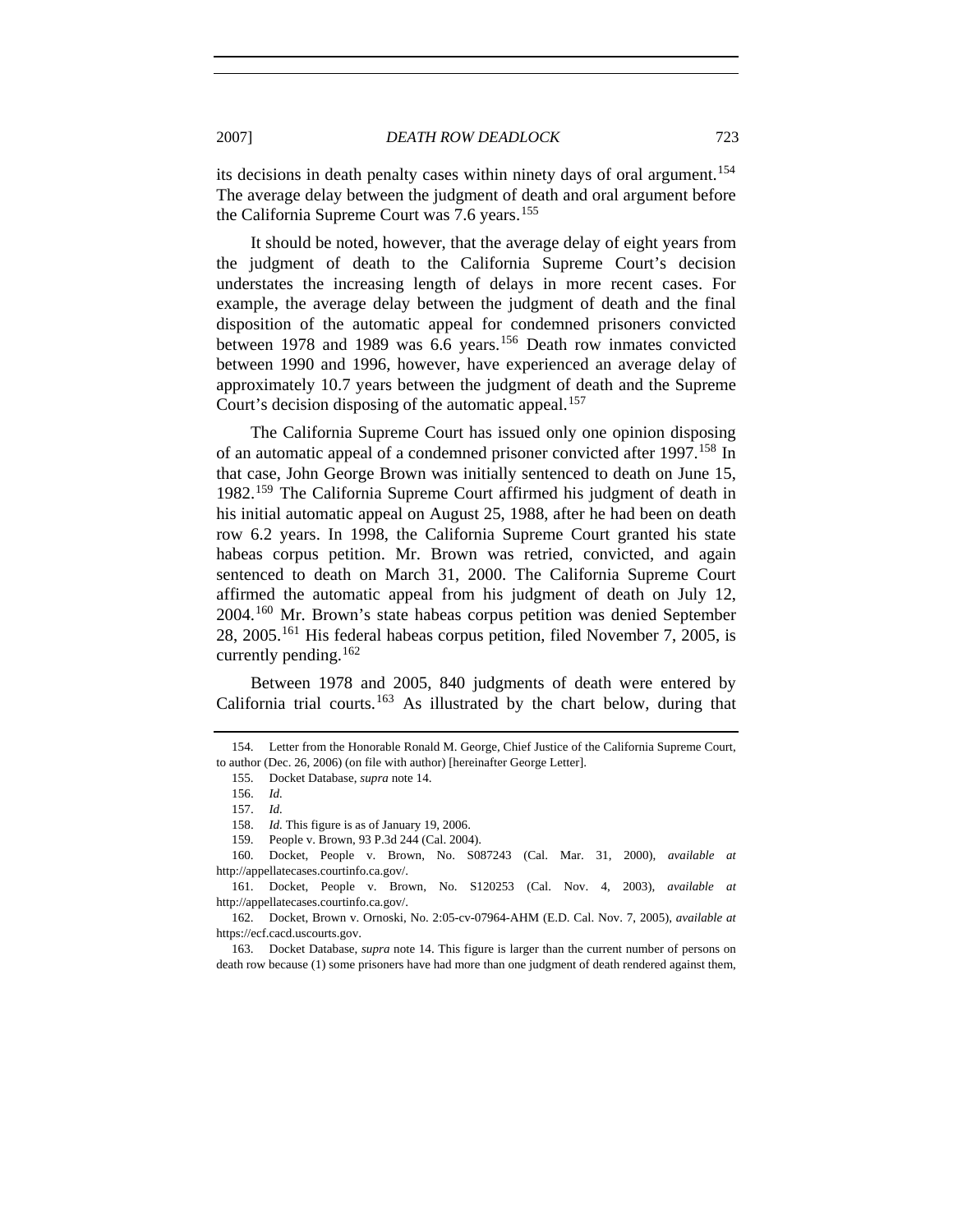same period, the California Supreme Court decided 313 automatic appeals. Thus, the discrepancy between the number of judgments of death rendered and the number of direct appeals decided by the California Supreme Court as of the end of 2005 was 527 cases.<sup>[164](#page-27-0)</sup>

FIGURE 2: California Supreme Court backlog in deciding automatic appeals of death row inmates 1978–2005



## D. RECOMMENDATIONS FOR REDUCING THE DELAY IN AUTOMATIC APPEALS

The California Legislature and the United States Congress hold the keys to reducing the delay in releasing persons who have been wrongfully convicted or in determining whether a person's trial and sentence were free of reversible error. The deterrent value of California's death penalty scheme is seriously called into question when one considers that since 1978, more than four times as many death row inmates have died of natural causes, suicide, or violence within prison walls than have been executed.<sup>[165](#page-27-1)</sup>

<span id="page-27-1"></span><span id="page-27-0"></span><sup>(2)</sup> the judgments of death or sentences of some prisoners have been vacated, and (3) some prisoners have died by means other than execution while on death row.

 <sup>164.</sup> *Id.*

 <sup>165.</sup> *See* Cal. Dep't of Corrs. & Rehab., *supra* note 76.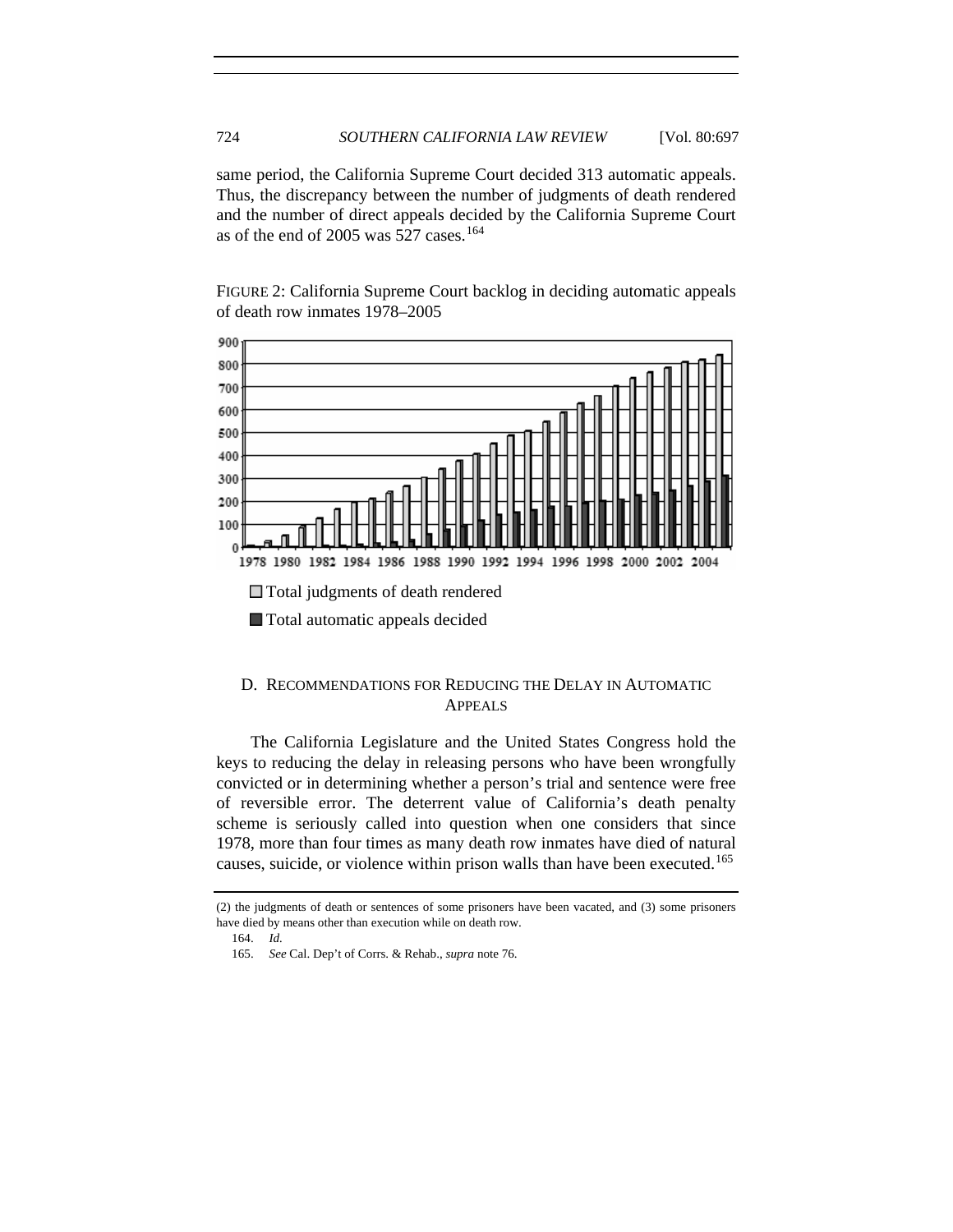2007] *DEATH ROW DEADLOCK* 725

An extraordinary delay in reaching a final disposition lends troubling support to the argument that death row prisoners are being subjected to cruel and unusual punishment in violation of the Eighth Amendment because of their prolonged imprisonment without any closure concerning their fate. Eleven years ago, in *Lackey v. Texas*, Justice Stevens noted that the "question whether executing a prisoner who has already spent some 17 years on death row violates the Eighth Amendment's prohibition against cruel and unusual punishment" is "importan[t]" and "novel" and "not without foundation."<sup>[166](#page-28-0)</sup>

In his *Lackey* memorandum, Justice Stevens explained the Court's decision in *Gregg v. Georgia*[167](#page-28-1) that the Eighth Amendment does not prohibit capital punishment "rested in large part on the grounds that (1) the death penalty was considered permissible by the Framers, and (2) the death penalty might serve 'two principal social purposes: retribution and deterrence.'"[168](#page-28-2) Justice Stevens also wrote: "It is arguable that neither ground retains any force for prisoners who have spent some 17 years under a sentence of death."[169](#page-28-3) As of January 2006, 198 prisoners had been on death row for more than seventeen years in California.<sup>[170](#page-28-4)</sup>

Justice Stevens pointed out that "the Court's denial of certiorari does not constitute a ruling on the merits."[171](#page-28-5) "Often, a denial of certiorari on a novel issue will permit the state and federal courts to 'serve as laboratories in which the issue receives further study before it is addressed by this Court."<sup>[172](#page-28-6)</sup>

Justice Breyer agreed with Justice Stevens that "the issue is an important undecided one."<sup>[173](#page-28-7)</sup> Justice Breyer has dissented from the denial of certiorari in four cases since he joined in Justice Stevens's memorandum in *Lackey*. [174](#page-28-8) In his dissent from the denial of a writ of certiorari in *Elledge* 

173. *Id.* 

 <sup>166.</sup> Lackey v. Texas, 514 U.S. 1045 (1995) (Stevens, J., respecting denial certiorari).

 <sup>167.</sup> Gregg v. Georgia, 428 U.S. 153 (1976).

<span id="page-28-3"></span><span id="page-28-2"></span><span id="page-28-1"></span><span id="page-28-0"></span> <sup>168.</sup> *Lackey*, 514 U.S. at 1045 (internal citations omitted) (quoting *Gregg*, 428 U.S. at 183 (Stewart, Powell & Stevens, JJ.)).

 <sup>169.</sup> *Id.* 

 <sup>170.</sup> Docket Database, *supra* note 14.

 <sup>171.</sup> *Lackey*, 514 U.S. at 1045.

<span id="page-28-6"></span><span id="page-28-5"></span><span id="page-28-4"></span> <sup>172.</sup> *Id.* (quoting McCray v. New York, 461 U.S. 961, 963 (1983) (Stevens, Blackmun & Powell, JJ., respecting denial of certiorari)).

<span id="page-28-8"></span><span id="page-28-7"></span> <sup>174.</sup> Allen v. Ornoski, 126 S. Ct. 1139 (2006) (Breyer, J., dissenting from denial of certiorari); Foster v. Florida, 537 U.S. 990 (2002) (Breyer, J., dissenting from same); Knight v. Florida, 528 U.S. 990, 993 (1999) (Breyer, J., dissenting from same); Elledge v. Florida, 525 U.S. 944 (1998) (Breyer, J., dissenting from same).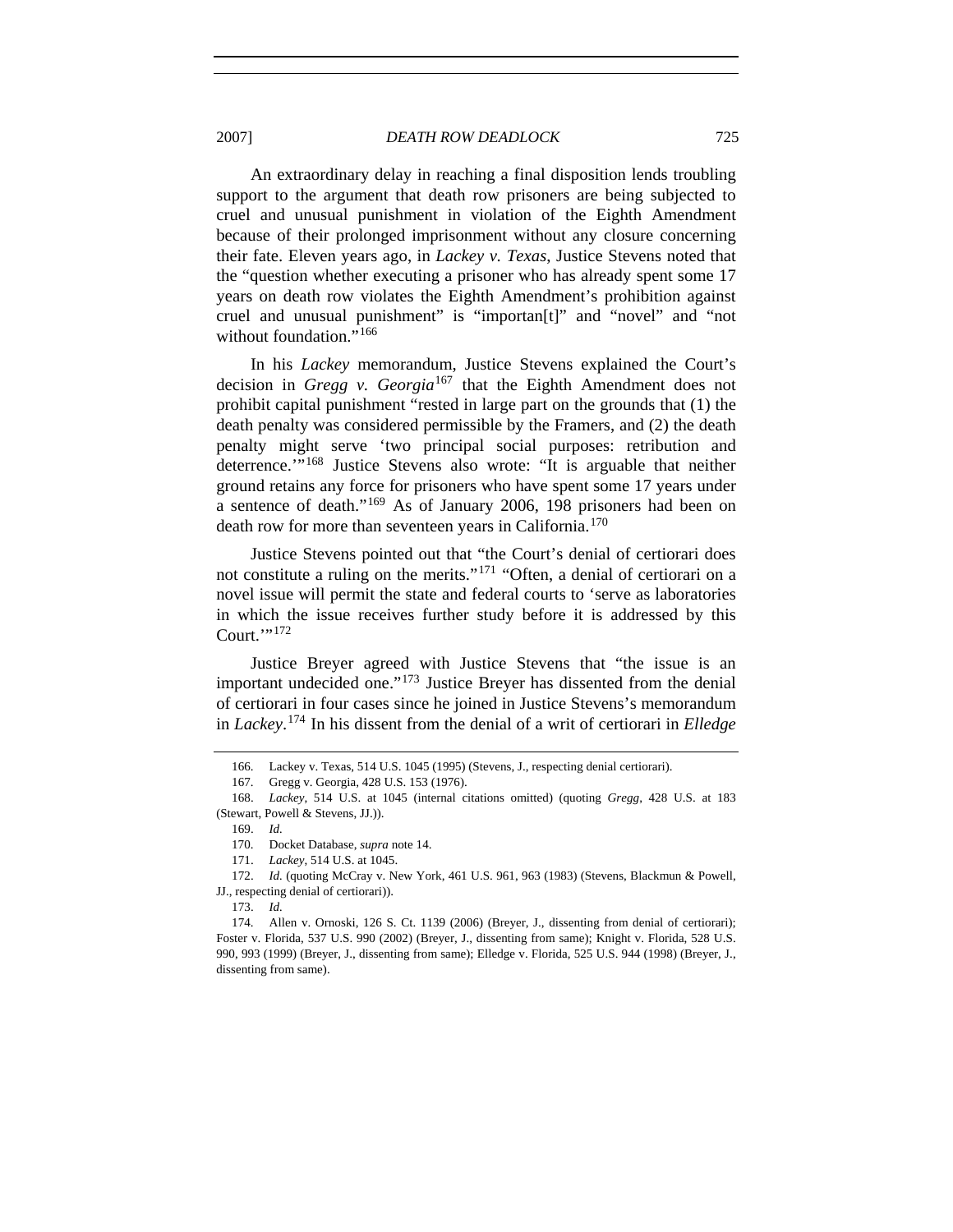*v. Florida*, [175](#page-29-0) Justice Breyer stated that imprisonment for more than twenty-three years under sentence of death was "unusual" and "especially 'cruel'" to a death row inmate because "he ha[d] experienced that delay because of the State's own faulty procedures and not because of frivolous appeals on his own part."<sup>[176](#page-29-1)</sup>

On January 16, 2006, Justice Breyer again dissented from a denial of certiorari, this time in *Allen v. Ornoski*. [177](#page-29-2) Justice Breyer wrote:

Petitioner is 76 years old, blind, suffers from diabetes, is confined to a wheelchair, and has been on death row for 23 years. I believe that in the circumstances he raises a significant question as to whether his execution would constitute "cruel and unusual punishment." I would grant the application for stay of execution.<sup>[178](#page-29-3)</sup>

The merits of the question of whether a delay of seventeen years (*Lackey*) or twenty-three years (*Allen*) is cruel and unusual punishment have not been decided by the United States Supreme Court. The fact that over 124 prisoners have been on California's death row for more than twenty years may well induce four members of the United States Supreme Court some day to grant a writ of certiorari to resolve the question of whether imprisonment for decades under sentence of death is itself cruel and unusual punishment.

As regrettably illustrated by the seventeen years it took to decide the automatic appeal in the *Ramirez* case, the California Legislature continues to ignore the increasing delay in finally determining the validity of death penalty judgments in California. The average time a death row inmate is imprisoned on death row in California will soon exceed twenty years in every case.[179](#page-29-4)

In addition to raising concern over violating the Eighth Amendment's protection against cruel and unusual punishment, the delays in appointment of appellate counsel may also in the future raise due process concerns

 <sup>175.</sup> *Elledge*, 525 U.S. at 944.

<span id="page-29-1"></span><span id="page-29-0"></span> <sup>176.</sup> *Id.* In *Knight v. Florida*, Justice Breyer noted: "It is difficult to deny the suffering inherent in a prolonged wait for execution—a matter which courts and individual judges have long recognized." *Knight*, 528 U.S. at 994. Although Justice Breyer did not use the term, this suffering has come to be known as the "death row phenomenon." *See, e.g.*, Soering v. United Kingdom, 11 Eur. Ct. H.R. 439, 439 (1989) (coining term); Patrick Hudson, *Does the Death Row Phenomenon Violate a Prisoner's Human Rights Under International Law?*, 11 EUR. J. INT'L L. 833, 834 (2000) (discussing the meaning of the term).

 <sup>177.</sup> *Allen*, 126 S. Ct. at 1139.

<span id="page-29-4"></span><span id="page-29-3"></span><span id="page-29-2"></span><sup>178.</sup> *Id.* (internal citations omitted) (quoting U.S. CONST. amend. VIII). The petitioner, Clarence Ray Allen, was executed at San Quentin Prison on January 17, 2006.

 <sup>179.</sup> *See generally* Docket Database, *supra* note 14.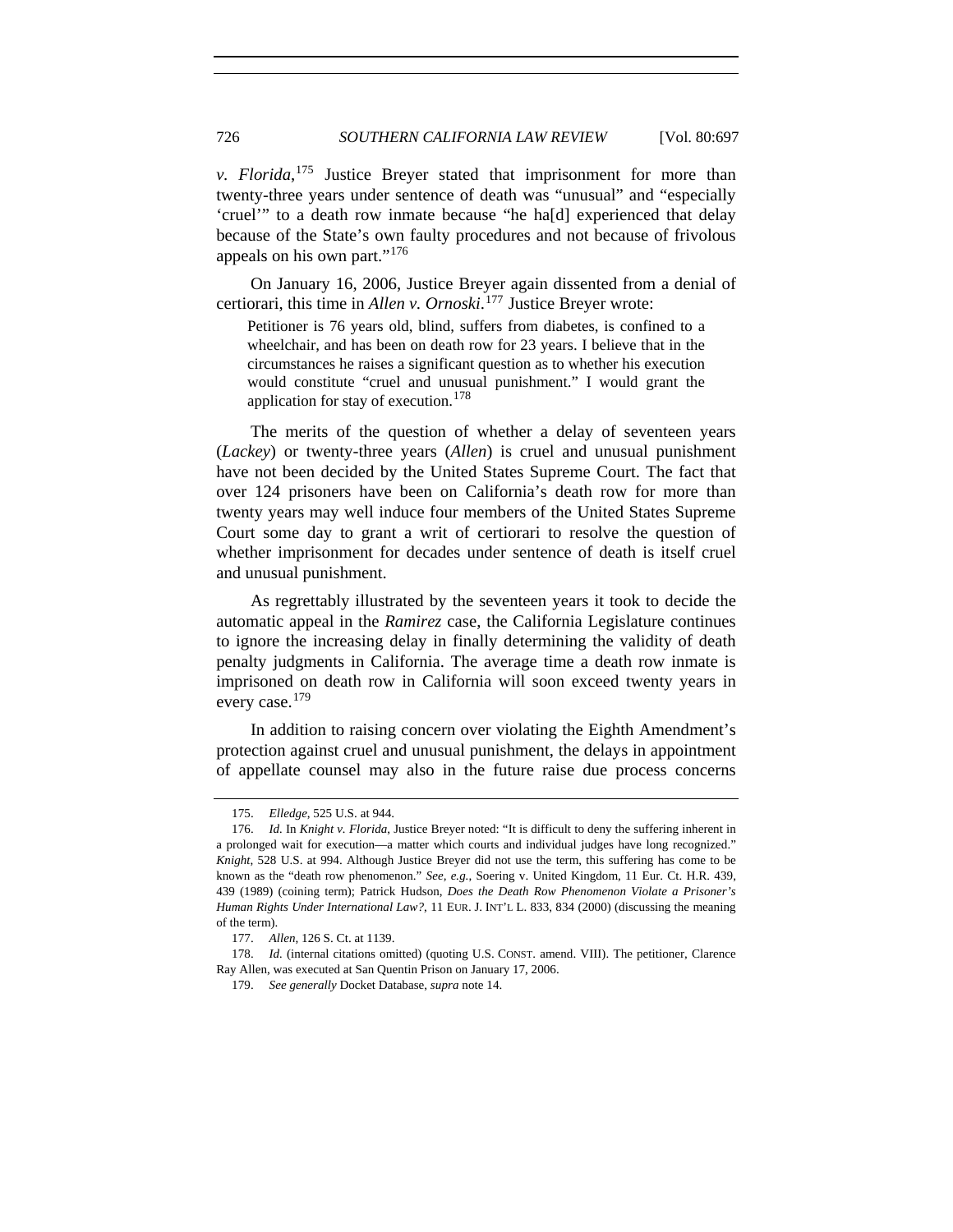because only indigent prisoners must wait for counsel to be appointed. The doctrine undergirding the right to counsel on appeal is the right of indigent prisoners to be afforded the same Sixth Amendment right to counsel as prisoners who can afford to pay for their own counsel.<sup>[180](#page-30-0)</sup>

#### 1. California Courts of Appeal Should Review Automatic Appeals

The solution to the increasing delay between the entry of a judgment of death by the trial court and the ultimate grant or denial of relief from its execution is obvious. First, the California Legislature should amend the state constitution to provide that the California Courts of Appeal should have jurisdiction to review automatic appeals from death penalty judgments. It should not continue to blind itself to the fact that the seven members of the California Supreme Court are unable to keep up with the increasing backlog of automatic death penalty appeals awaiting disposition.

The California Legislature should take steps to amend article VI, section 11 of the California Constitution, which now provides: "The Supreme Court has appellate jurisdiction when judgment of death has been pronounced. With that exception courts of appeal have appellate jurisdiction when superior courts have original jurisdiction  $\dots$ ."<sup>[181](#page-30-1)</sup> The automatic appeal of a judgment of death should be heard by the California Court of Appeal that reviews orders of the superior courts within its district. The Courts of Appeal should be required to publish their opinions in each death penalty case. The California Supreme Court should have the discretion to grant or deny a motion for a review of a California Court of Appeal's decision in an automatic appeal from a judgment of death. Discretionary review would permit the Supreme Court to resolve any conflicts in the decisions rendered by the various districts and divisions of the California Courts of Appeal or to consider novel questions of federal constitutional law.

This recommendation precisely parallels present federal law. A federal death row inmate convicted in federal court of a capital offense does not have the right to a direct appeal to the United States Supreme Court. The

<span id="page-30-0"></span> <sup>180.</sup> *E.g.*, Douglas v. California, 372 U.S. 353, 357–58 (1963) ("There is lacking that equality demanded by the Fourteenth Amendment where the rich man, who appeals as of right, enjoys the benefit of counsel's examination into the record, research of the law, and marshalling of arguments on his behalf, while the indigent, already burdened by a preliminary determination that his case is without merit, is forced to shift for himself."); Griffin v. Illinois, 351 U.S. 12, 18 (1956) (addressing a state law that required all defendants to pay for a trial transcript in order to prepare an appeal, and stating that a state cannot grant appellate review "in a way that discriminates against some convicted defendants on account of their poverty").

<span id="page-30-1"></span> <sup>181.</sup> CAL. CONST. art. VI, § 11.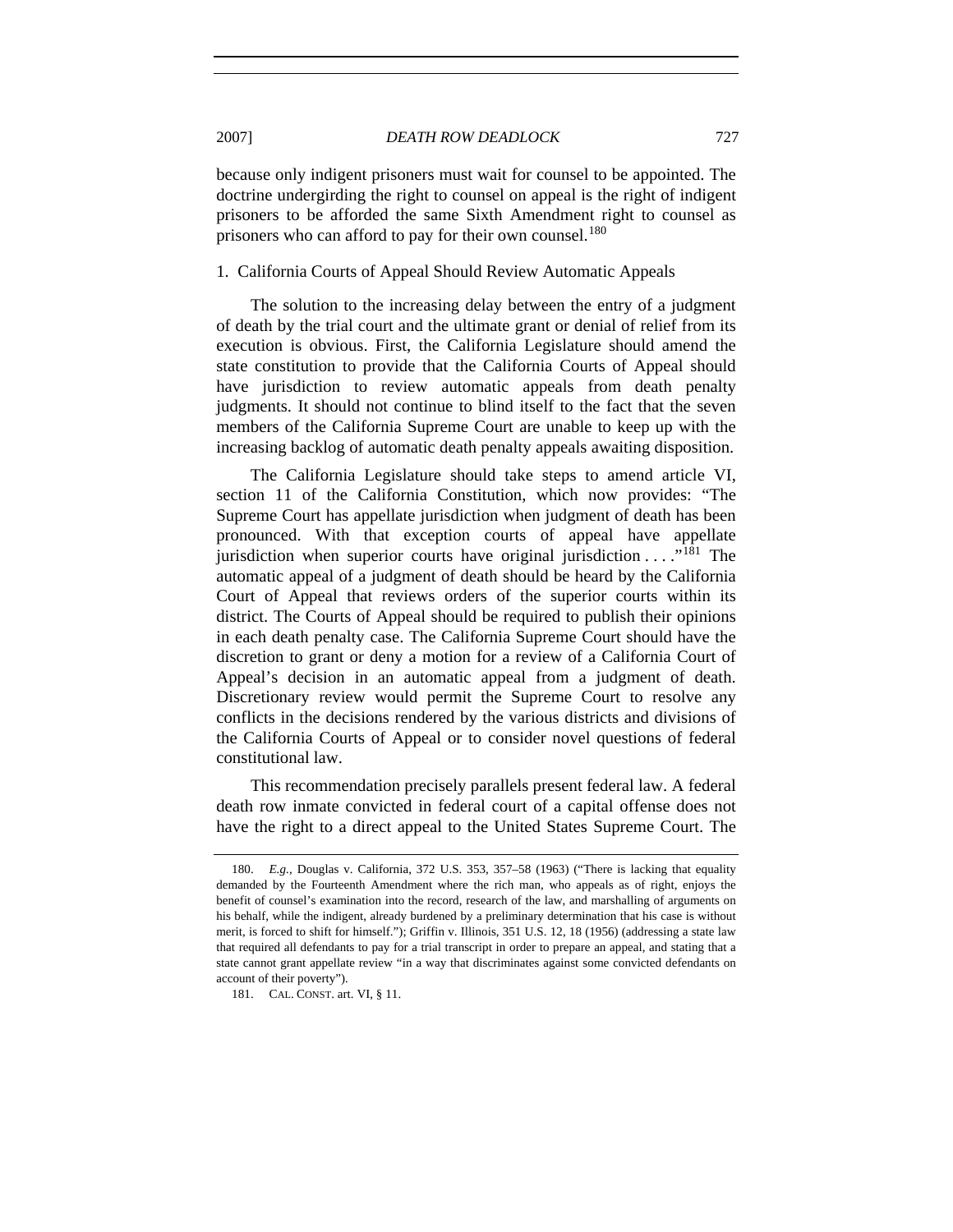Supreme Court has jurisdiction over cases reviewed by a United States Court of Appeals "[b]y writ of certiorari granted upon the petition of any party to any civil or criminal case, before or after rendition of judgment or decree."[182](#page-31-0) Thus, a writ of certiorari is "not a matter of right, but of judicial discretion."<sup>[183](#page-31-1)</sup> As the federal system illustrates, just because "death is different" does not mean that intermediate appellate courts cannot provide the necessary level of review.[184](#page-31-2)

The Timothy McVeigh case presents a prime example of the effectiveness of the federal system in reviewing appeals and applications for writs of habeas corpus from a conviction under federal law in a timely manner. Mr. McVeigh was indicted in the Western District of Oklahoma on August 10, 1995.<sup>[185](#page-31-3)</sup> He was charged with eleven counts stemming from the bombing of the Alfred P. Murrah Federal Building that resulted in the deaths of 168 persons.<sup>[186](#page-31-4)</sup>

The McVeigh trial commenced on April 24, 1997.<sup>[187](#page-31-5)</sup> The jury returned guilty verdicts on all eleven counts on June 2, 1997. On June 14, 1997, the jury recommended that Mr. McVeigh be sentenced to death. On August 14, 1997, the district court sentenced him to death on each count. Mr. McVeigh filed a notice of appeal on that same date.<sup>[188](#page-31-6)</sup>

The Tenth Circuit affirmed the conviction and sentence on September 8, 1998, less than thirteen months after entry of the judgment and sentence in the district court.[189](#page-31-7) The United States Supreme Court denied Mr. McVeigh's petition for a writ of certiorari eight months later on March 8, 1999.[190](#page-31-8)

<span id="page-31-7"></span><span id="page-31-6"></span><span id="page-31-5"></span><span id="page-31-4"></span><span id="page-31-3"></span> 185. Venue was subsequently transferred to the District of Colorado. United States v. McVeigh, 918 F. Supp. 1467 (W.D. Okla. 1996).

 <sup>182. 28</sup> U.S.C. § 1254 (2000).

 <sup>183.</sup> SUP. CT. R. 10.

<span id="page-31-2"></span><span id="page-31-1"></span><span id="page-31-0"></span> <sup>184.</sup> Robert Weisberg has argued that allowing the California Courts of Appeal to review death sentences would threaten uniformity and increase arbitrariness. *See* Robert Weisberg, *Redistributing the Wealth of Capital Cases: Changing Death Penalty Appeals in California*, 28 SANTA CLARA L. REV. 243, 262–64 (1988). If the federal system is adopted in California, any lack of uniformity, arbitrariness, or conflicts between the Courts of Appeal would be resolved by the grant of review by the California Supreme Court. *See* Gerald F. Uelmen, *Crocodiles in the Bathtub: Maintaining the Independence of State Supreme Courts in an Era of Judicial Politicization*, 72 NOTRE DAME L. REV. 1133, 1138 (1997) (arguing that with regard to the California Courts of Appeal hearing death penalty cases, "the uniformity of ultimate judgment would be preserved in the process of considering applications for discretionary review").

 <sup>186.</sup> United States v. McVeigh, 153 F.3d 1166, 1176 (10th Cir. 1998).

 <sup>187.</sup> *Id.* at 1177.

 <sup>188.</sup> *Id.* at 1179.

 <sup>189.</sup> *Id.* at 1222.

<span id="page-31-8"></span> <sup>190.</sup> McVeigh v. United States, 526 U.S. 1007 (1999).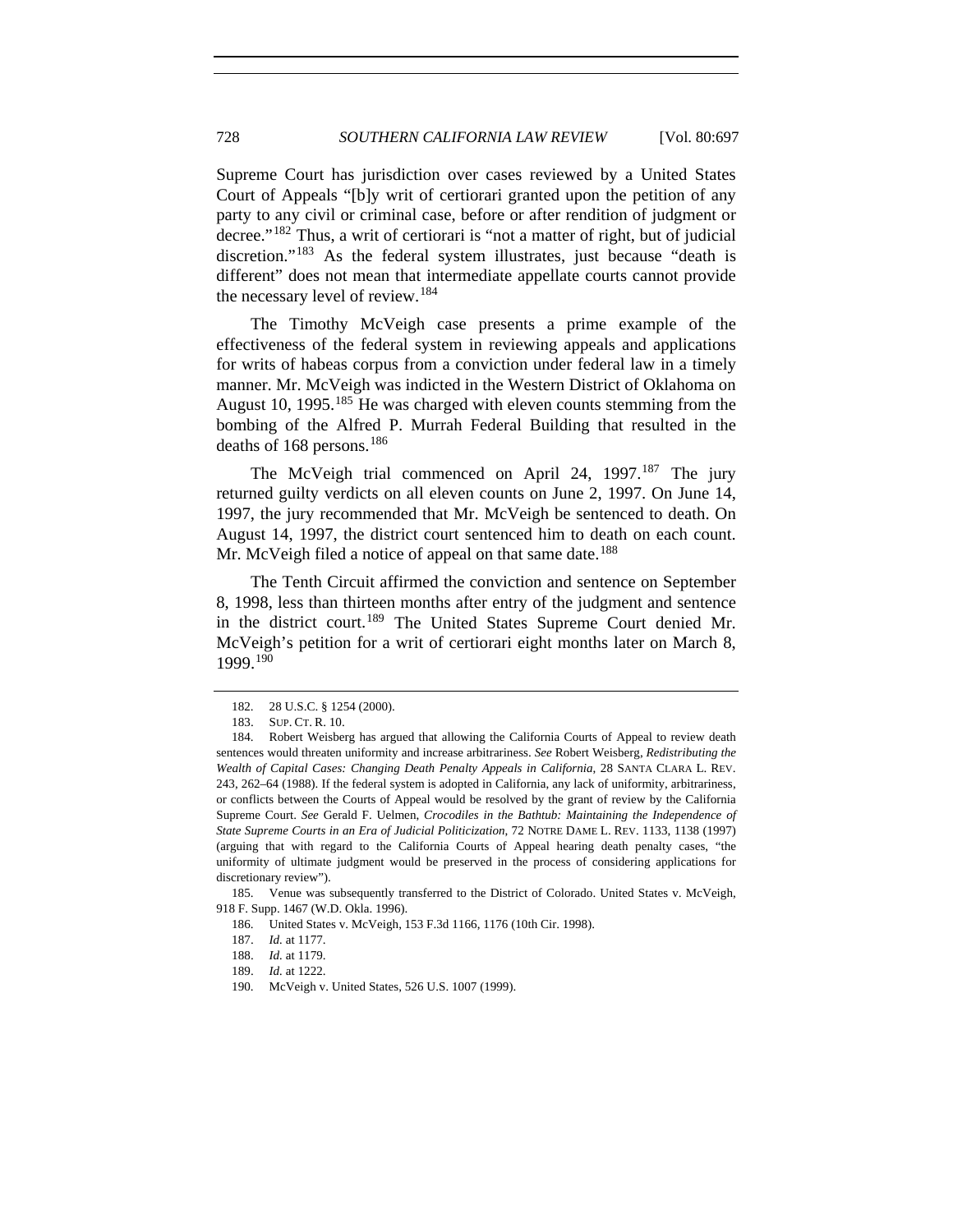2007] *DEATH ROW DEADLOCK* 729

On March 6, 2000, Mr. McVeigh filed a motion to vacate his conviction and sentence pursuant to 28 U.S.C. § 2255 and a motion for a new trial pursuant to Rule 33 of the Federal Rules of Criminal Procedure based on a claim of newly discovered evidence.<sup>[191](#page-32-0)</sup> The motions were denied on October 12, 2000. On December 11, 2000, Mr. McVeigh filed a notice that he did not intend to appeal the denial of his § 2255 motion to vacate his conviction and sentence.<sup>[192](#page-32-1)</sup>

The date for Mr. McVeigh's execution was set for May 16, 2001. On May 10, 2001, however, Attorney General John Ashcroft granted a thirtyday stay after discovering that the Federal Bureau of Investigation had failed to disclose thousands of pages of documents to Mr. McVeigh's defense team.[193](#page-32-2)

On June 6, 2001, Mr. McVeigh filed a petition to stay his execution in the district court. It was denied the same day.<sup>[194](#page-32-3)</sup> On June 7, 2001, the Tenth Circuit affirmed the denial of a stay of execution.<sup>[195](#page-32-4)</sup> Mr. McVeigh was executed on June 11, 2001, after spending 3.8 years on death row.<sup>[196](#page-32-5)</sup>

The time that elapsed from the entry of the district court's judgment to the affirmance of the conviction and sentence on direct appeal by the Tenth Circuit was one year and twenty-five days. The comparable average delay in California between the trial court's judgment and the affirmance on direct appeal in 1998 by the California Supreme Court would have been 8 years and 310 days.<sup>[197](#page-32-6)</sup>

Timothy McVeigh's case is by no means an exception. Currently, there are forty-two persons on death row in the federal system.<sup>[198](#page-32-7)</sup> Of those

<span id="page-32-7"></span>198. *Id.*

 <sup>191.</sup> United States v. McVeigh, 118 F. Supp. 2d 1137, 1139 (D. Colo. 2000).

<span id="page-32-1"></span><span id="page-32-0"></span> <sup>192.</sup> Notice of Petitioner Timothy McVeigh Not to Appeal Re: Judgment, McVeigh v. United States, No. 1:-CV-00494-RPM (D. Colo. Dec. 11, 2000).

<span id="page-32-2"></span> <sup>193.</sup> Mike Tharp, Chitra Ragavan & Angie Cannon, *A Notch in the Paranoia Belt: Timothy McVeigh Execution Delayed as Additional FBI Documents Are Discovered*, U.S. NEWS & WORLD REP., May 21, 2001, at 20.

 <sup>194.</sup> United States v. McVeigh, No. 96-CR-68-M, 2001 WL 611163 (D. Colo. June 6, 2001).

 <sup>195.</sup> United States v. McVeigh, 9 F. App'x 980 (10th Cir. 2001).

<span id="page-32-5"></span><span id="page-32-4"></span><span id="page-32-3"></span> <sup>196.</sup> Two of the lawyers who were appointed to represent Mr. McVeigh at his trial acted as his appellate counsel before the Tenth Circuit. Thus, there was no delay in appointing appellate counsel.

<span id="page-32-6"></span> <sup>197.</sup> For automatic appeals decided by the California Supreme Court in 1998 (the year the Tenth Circuit affirmed Timothy McVeigh's conviction and sentence), the average delay between entry of the judgment of death and the issuance of the California Supreme Court's opinion was 8.85 years. *See* Docket Database, *supra* note 14. No automatic appeals have yet been decided for prisoners convicted and sentenced in California in 1997 (the year Timothy McVeigh was convicted and sentenced), so it is not possible to calculate the delay in California for the resolution of the automatic appeals of prisoners convicted in 1997, except to say that it is already in excess of nine years.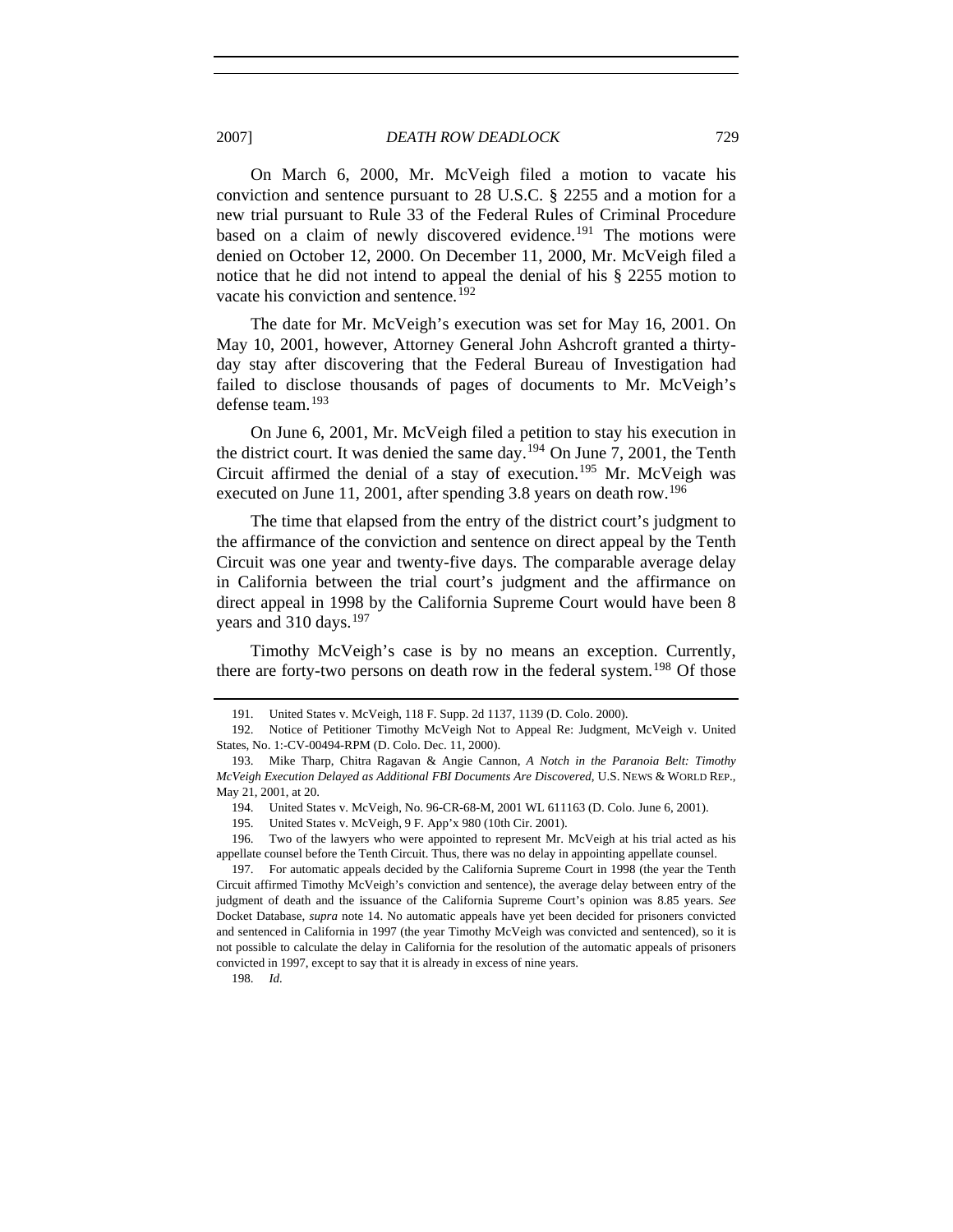forty-two, thirty-seven have had their direct appeal decided by a United States Court of Appeals.<sup>[199](#page-33-0)</sup> The average delay in deciding that appeal is only two and a half years.[200](#page-33-1) This figure includes the time it takes the Court of Appeals to decide whether to rehear the case en banc.<sup>[201](#page-33-2)</sup> Some may argue that allowing the California Supreme Court to hear discretionary appeals from the California Courts of Appeal will only add another layer of lengthy review.<sup>[202](#page-33-3)</sup> However, the average delay between the decision of the United States Court of Appeals and that of the United States Supreme Court with regard to an inmate's petition for a writ of certiorari is only nine months.<sup>[203](#page-33-4)</sup> The comparable average delay in California between a trial court's judgment and affirmance on automatic appeal is currently eight years.[204](#page-33-5)

With the exception of appeals from death penalty judgments, the California Courts of Appeal have had, since their inception, appellate jurisdiction over all criminal appeals from state trial court judgments. This includes appeals filed by defendants convicted of first degree murder with special circumstances who were sentenced to life in prison without the possibility of parole rather than death.<sup>[205](#page-33-6)</sup> The only difference between the review undertaken by the Courts of Appeal in such cases and that of the California Supreme Court in automatic appeals from judgments of death is that the Supreme Court must consider whether the mitigating circumstances were properly considered by the jury in determining that the death penalty should be imposed.<sup>[206](#page-33-7)</sup> Otherwise, the law and procedures are identical:

At the initial phase of the trial, the trier of fact decides the issue of defendant's guilt or innocence of first degree murder. If the defendant is found guilty, a determination must be made as to the existence of any "special circumstances." If the trier of fact finds at least one alleged special circumstance to be true, the case proceeds to the "penalty" phase of the trial.<sup>[207](#page-33-8)</sup>

<span id="page-33-1"></span><span id="page-33-0"></span>A review of 100 appeals from first degree murder convictions with special circumstances decided by the California Courts of Appeal between

 <sup>199.</sup> *Id.* 

 <sup>200.</sup> *Id.*

 <sup>201.</sup> *Id.* 

<span id="page-33-2"></span> <sup>202.</sup> *See* Uelmen, *supra* note 184, at 1138–39.

 <sup>203.</sup> Docket Database, *supra* note 14.

 <sup>204.</sup> *Id.* 

 <sup>205.</sup> *See* CAL. CONST. art. VI, § 11; CAL. PENAL CODE § 1237 (West 2004).

<span id="page-33-8"></span><span id="page-33-7"></span><span id="page-33-6"></span><span id="page-33-5"></span><span id="page-33-4"></span><span id="page-33-3"></span> <sup>206.</sup> *See, e.g.*, People v. Ramirez, 139 P.3d 64, 111–12 (Cal. 2006) (considering jury instructions with regard to mitigating evidence on an automatic appeal from judgment of death).

 <sup>207.</sup> People v. Bacigalupo, 862 P.2d 808, 813 (Cal. 1993) (internal citations omitted).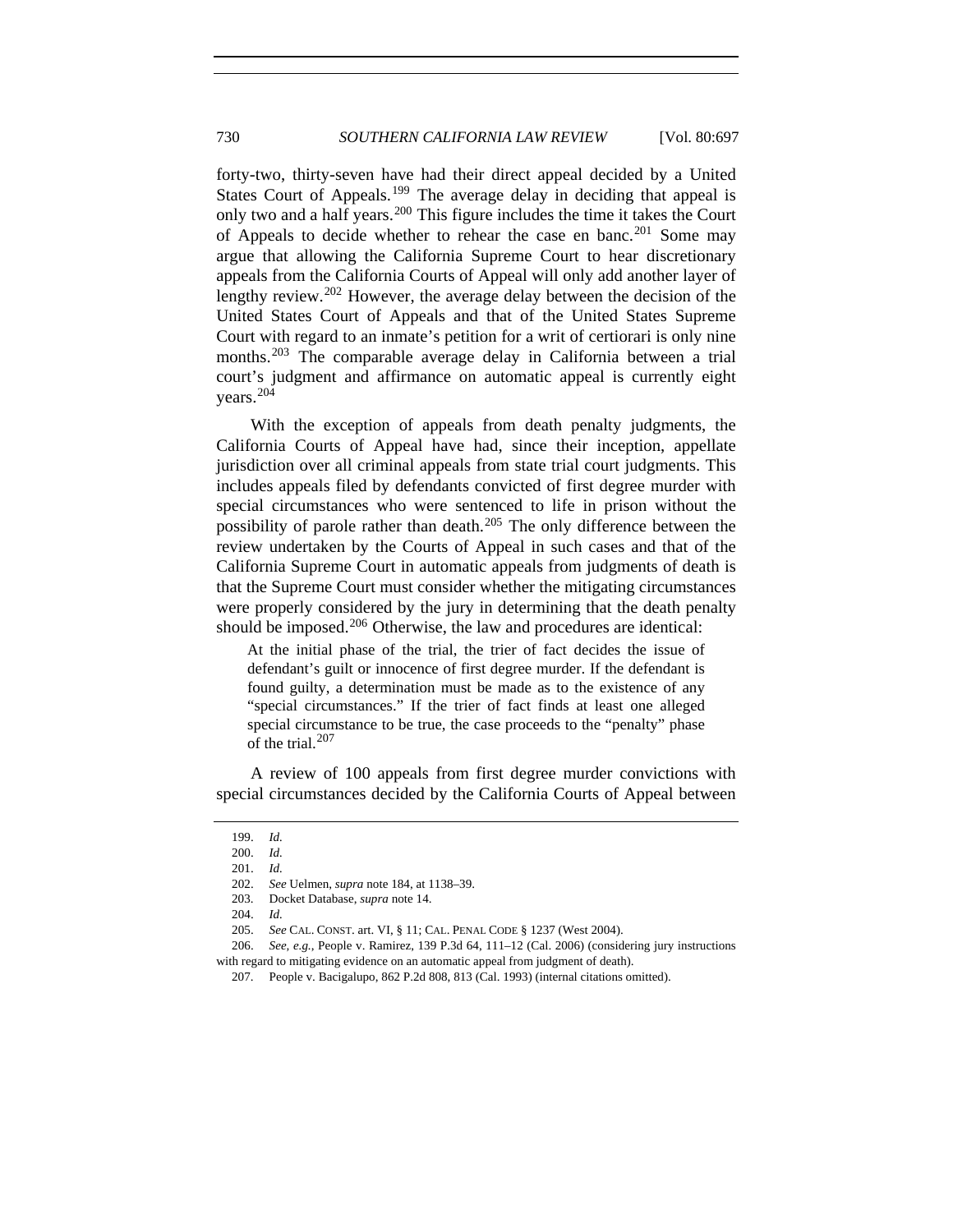June 2005 and June 2006 revealed the following statistics regarding the average delays in reaching a final decision:

Notice of appeal to appointment of counsel: 1.9 months.

Appointment of counsel to submission of case/oral argument: 15.1 months.

Submission of the case/oral argument to final disposition: 24 days.

Overall delay: 18.6 months.[208](#page-34-0)

During that same one-year period, the California Supreme Court issued opinions in approximately thirty-one automatic appeals from convictions and sentences of death in first degree murder cases with special circumstances.[209](#page-34-1) The average delay in those cases was over twelve years. The disparity in the delays currently experienced in the two courts is illustrated in the chart below.

FIGURE 3: First degree murder with special circumstances—Appeals decided 2005–2006. Filing of appeal to appellate court decision: Average delay in years.



Appointment of counsel to oral argument

Submission of case to disposition

<span id="page-34-1"></span><span id="page-34-0"></span> <sup>208.</sup> Docket Database, *supra* note 14.

 <sup>209.</sup> *Id.*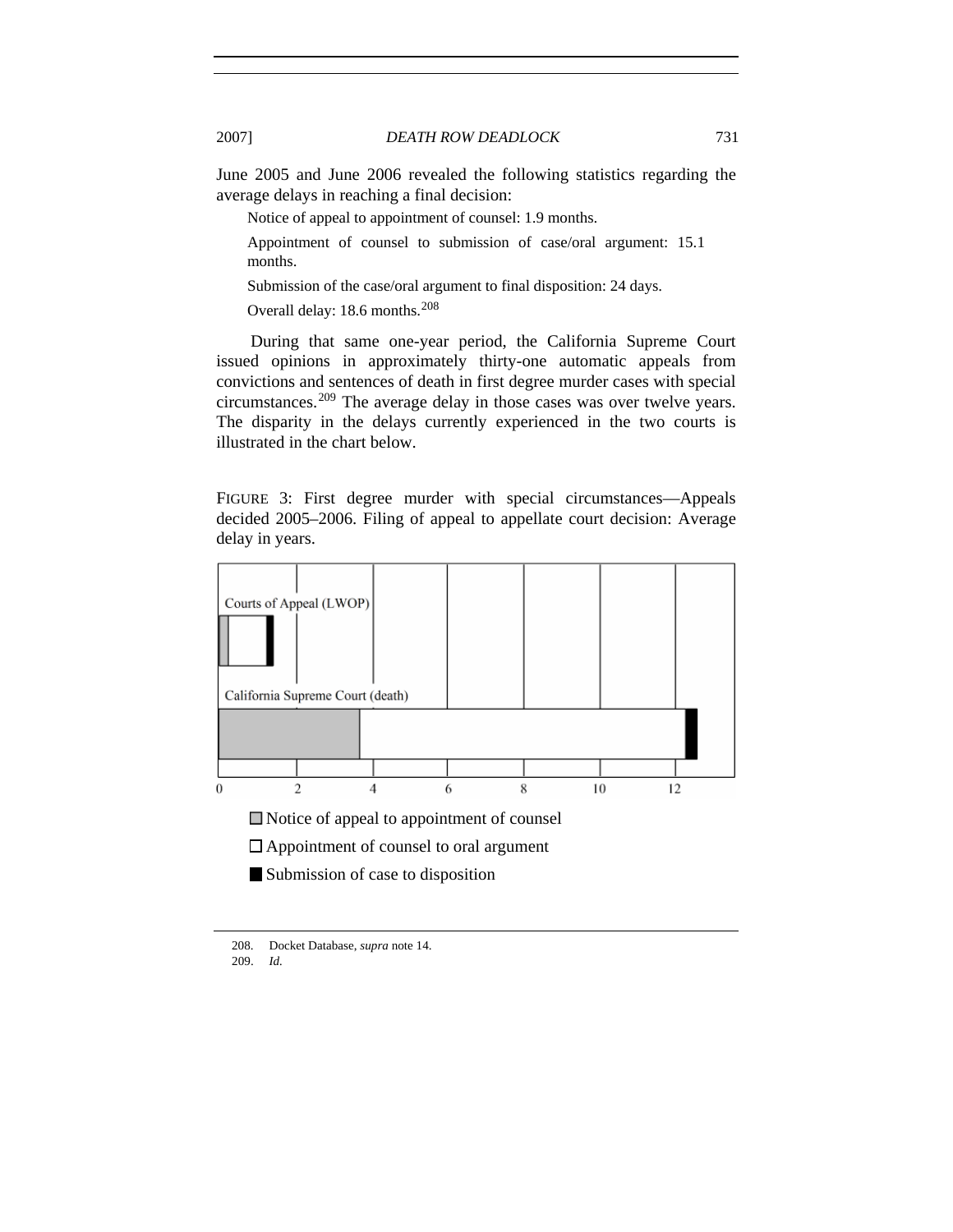The 105 justices of the California Courts of Appeal disposed of 15,856 appeals in the fiscal year of 2004 to 2005.<sup>[210](#page-35-0)</sup> In the same year, eighteen appeals from judgments of death were automatically filed in the California Supreme Court.<sup>[211](#page-35-1)</sup> Had these appeals from judgments of death been automatically filed in the California Courts of Appeal, they would have increased the courts' caseload by only one tenth of one percent (0.0011). Similarly, between 1995 and 2005, the California Courts of Appeal disposed of, on average,  $26,631$  appeals per year.<sup>[212](#page-35-2)</sup> During that same period, twenty-eight automatic appeals from judgments of death, on average, were filed in the California Supreme Court per year.<sup>[213](#page-35-3)</sup> Based on these ten-year averages, transferring the automatic appeals from judgments of death to the California Courts of Appeal would increase their caseloads by only one and one half tenths of one percent (0.0015).

The increased caseload is even smaller if one takes into account that the work would be distributed among the six districts of the California Courts of Appeal. If the Courts of Appeal had jurisdiction over automatic appeals of the judgments of death entered since 1978, the distribution by Courts of Appeal Districts would have been as follows: <sup>[214](#page-35-4)</sup>

- 14% in the First District<sup>[215](#page-35-5)</sup>
- 34% in the Second District<sup>[216](#page-35-6)</sup>
- 10% in the Third District<sup>[217](#page-35-7)</sup>
- 26% in the Fourth District<sup>[218](#page-35-8)</sup>
- 11% in the Fifth District<sup>[219](#page-35-7)</sup>

<span id="page-35-5"></span> 215. The First District includes Alameda, Contra Costa, Del Norte, Humboldt, Lake, Marin, Mendocino, Napa, San Francisco, San Mateo, Solano, and Sonoma counties.

<span id="page-35-6"></span> 216. The Second District includes Los Angeles, Ventura, San Luis Obispo, and Santa Barbara counties.

<span id="page-35-8"></span> 218. The Fourth District includes San Diego, Imperial, Riverside, Inyo, San Bernardino, and Orange counties.

<span id="page-35-0"></span> <sup>210.</sup> *See* 2006 STATISTICS REPORT, *supra* note 109, at 20. The 2006 Statistics Report is based on information obtained from the California courts regarding appeals filed in 2004–2005. The report, however, assumes that the courts will decide approximately the same number of appeals in 2005–2006 as they did in 2004–2005. *Id.* at 15.

 <sup>211.</sup> *Id.* at 4.

 <sup>212.</sup> *See id.* at 25 (providing data from which the average can be calculated).

 <sup>213.</sup> *See id.* at 4 (providing data from which the average can be calculated).

<span id="page-35-4"></span><span id="page-35-3"></span><span id="page-35-2"></span><span id="page-35-1"></span> <sup>214.</sup> These percentages are equal to the percentage of automatic appeals from judgments of superior courts located in counties covered by each district. For instance, 14% of automatic appeals commenced since 1978 are from judgments of superior courts located in counties covered by the First District.

<span id="page-35-7"></span> <sup>217.</sup> The Third District includes Alpine, Amador, Butte, Calaveras, Colusa, El Dorado, Glenn, Lassen, Modoc, Mono, Nevada, Placer, Plumas, Sacramento, San Joaquin, Shasta, Sierra, Siskiyou, Sutter, Tehama, Trinity, Yolo, and Yuba counties.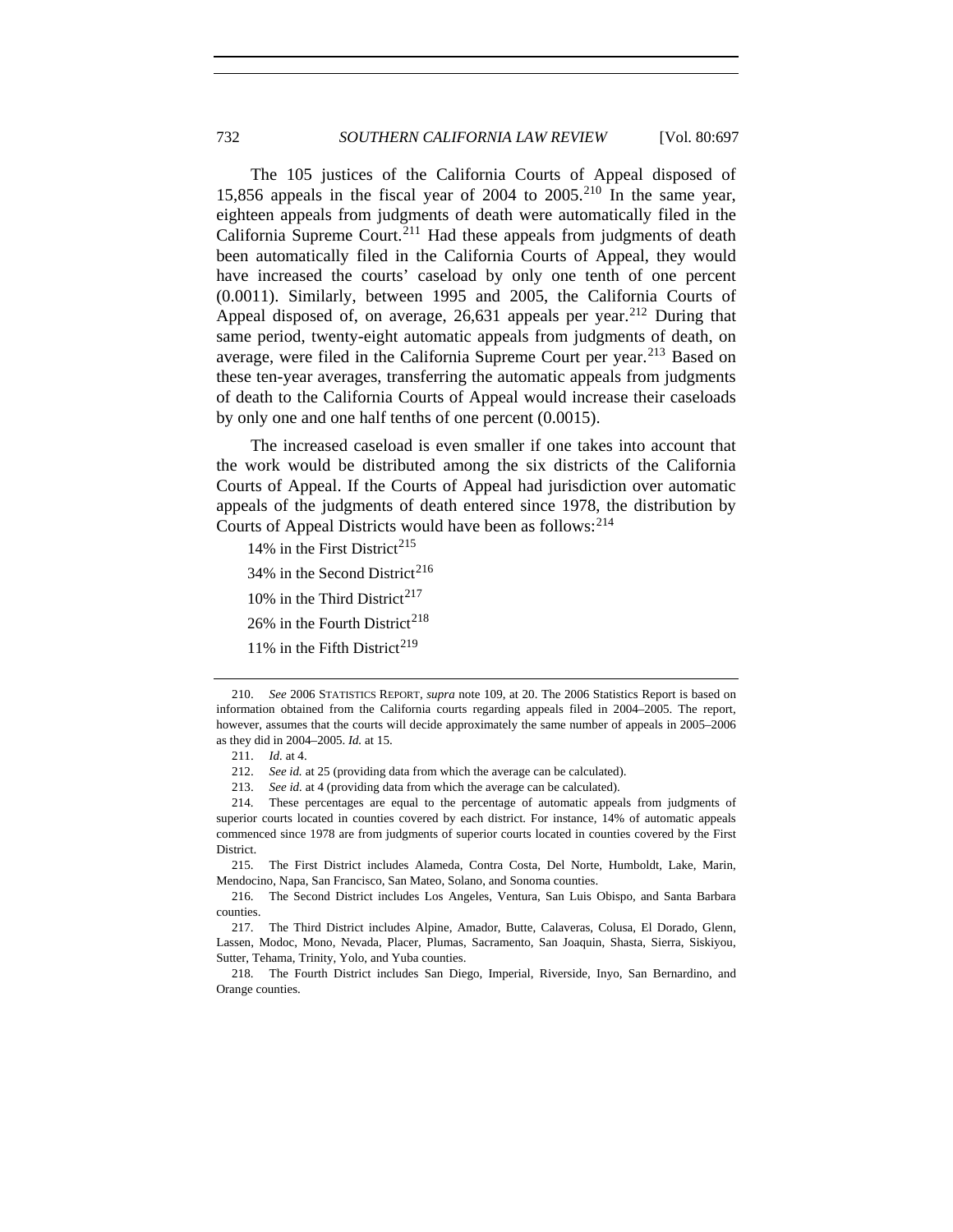5% in the Sixth District<sup>[220](#page-36-0)</sup>

This means that for an average of twenty-eight new death penalty cases each year, the average annual increase in work load for the Courts of Appeal Districts would have been:

First District: Four cases

Second District: Nine cases

Third District: Three cases

Fourth District: Seven cases

Fifth District: Three cases

Sixth District: Two cases

These statistics demonstrate that shifting the jurisdiction over automatic appeals from death penalty judgments could be absorbed by the Courts of Appeal and would thereby relieve the California Supreme Court of an increasing backlog of capital cases.

The California Legislature should also consider amending the California Constitution to authorize the Supreme Court to transfer to the Courts of Appeal those pending cases that have not been calendared for oral argument.<sup>[221](#page-36-1)</sup> This authority would relieve the Supreme Court of its seemingly impossible task of attempting to reduce its backlog of appeals from judgments of death and would also permit it to fulfill its responsibility to review civil and noncapital criminal appeals as well.

2. Cases Should Be Triaged for Early Appointment of Appellate Counsel

The process of appointing appellate counsel should be based on a determination by the California Supreme Court of the likelihood of a successful appeal on the question of guilt. Appointment of counsel should be made swiftly in those cases. Lengthy delays in appointing appellate counsel can be highly prejudicial to a prisoner's due process rights, particularly where the reviewing court concludes that the conviction must be set aside and the prisoner is entitled to a new trial on the issue of guilt. In such instances, a prolonged delay in retrying a case can result in the death of potential witnesses, the loss or impairment of their memory, or the destruction of evidence that may support a defense theory.

<span id="page-36-1"></span><span id="page-36-0"></span> <sup>219.</sup> The Fifth District includes Fresno, Kern, Kings, Madera, Mariposa, Merced, Stanislaus, Tulare, and Tuolumne counties.

 <sup>220.</sup> The Sixth District includes San Benito, Santa Clara, Santa Cruz, and Monterey counties.

 <sup>221.</sup> Docket Database, *supra* note 14.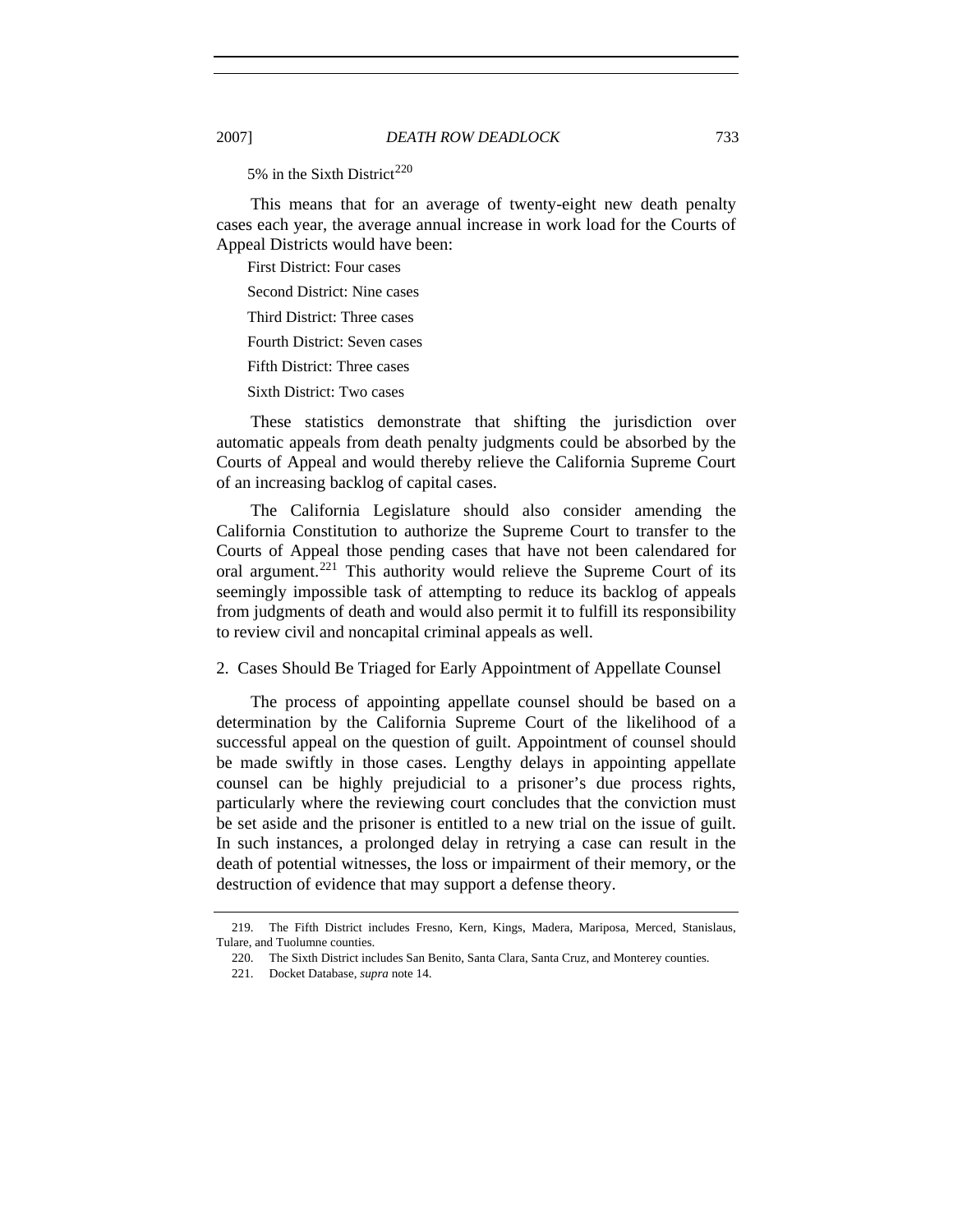Conversely, where the sole claim on appeal is that the trial court erred in imposing the death penalty, and not that the error occurred in upholding the judgment of guilt, the effect of excessive delay is in some respects advantageous to appellants because it will prolong their lives before the judgment is executed.<sup>[222](#page-37-0)</sup> Therefore, priority should be given to those automatic appeals wherein claims are made that attack a first degree murder conviction or the sufficiency of the evidence of guilt or special circumstances, rather than the sentence.

To facilitate a triage process, the California Legislature should require a condemned prisoner's trial counsel to file an appellate memorandum with the clerk of the superior court within thirty days of the entry of the judgment of death. This memorandum should set forth each of the alleged errors that should be considered on the automatic appeal. It could then be used to determine which cases should receive priority in the appointment of counsel in order to reduce the harmful effects of delay should a new trial on the issue of guilt be ordered.

3. Appointed Counsel Should Be Adequately Compensated; More Counsel Should Be Trained in Handling Capital Cases

The California Legislature must provide sufficient funds to compensate qualified lawyers who are willing to accept an appointment to represent death row inmates in their automatic appeals.[223](#page-37-1) There is no justification for the Legislature's failure to address the longstanding shortage of qualified counsel. Private practitioners who can bear the financial sacrifice of accepting a court-appointment at the present hourly rates are scarce. Accepting an appointment to represent a death row inmate on direct appeals requires a lawyer to devote an average of more than eleven years to protecting the inmate's interests.[224](#page-37-2)

In addition to increasing the hourly rate to induce lawyers to serve as counsel for death row inmates, the California Legislature should also provide funds to law schools to train students and lawyers who wish to specialize in the representation of condemned prisoners in automatic direct

<span id="page-37-0"></span> <sup>222.</sup> *See* POWELL COMMITTEE REPORT, *supra* note 9, at 5 ("The inmate under capital sentence, whose guilt frequently is never in question, has every incentive to delay the proceedings that must take place before that sentence is carried out.").

<span id="page-37-2"></span><span id="page-37-1"></span> <sup>223.</sup> *See infra* Part V.B.2. With regard to appointment of counsel in state habeas corpus proceedings, I recommend below that the current system be changed to provide continuity of counsel for all state and federal habeas corpus proceedings. The compensation for such counsel should be borne by the federal and state governments.

 <sup>224.</sup> Docket Database, *supra* note 14.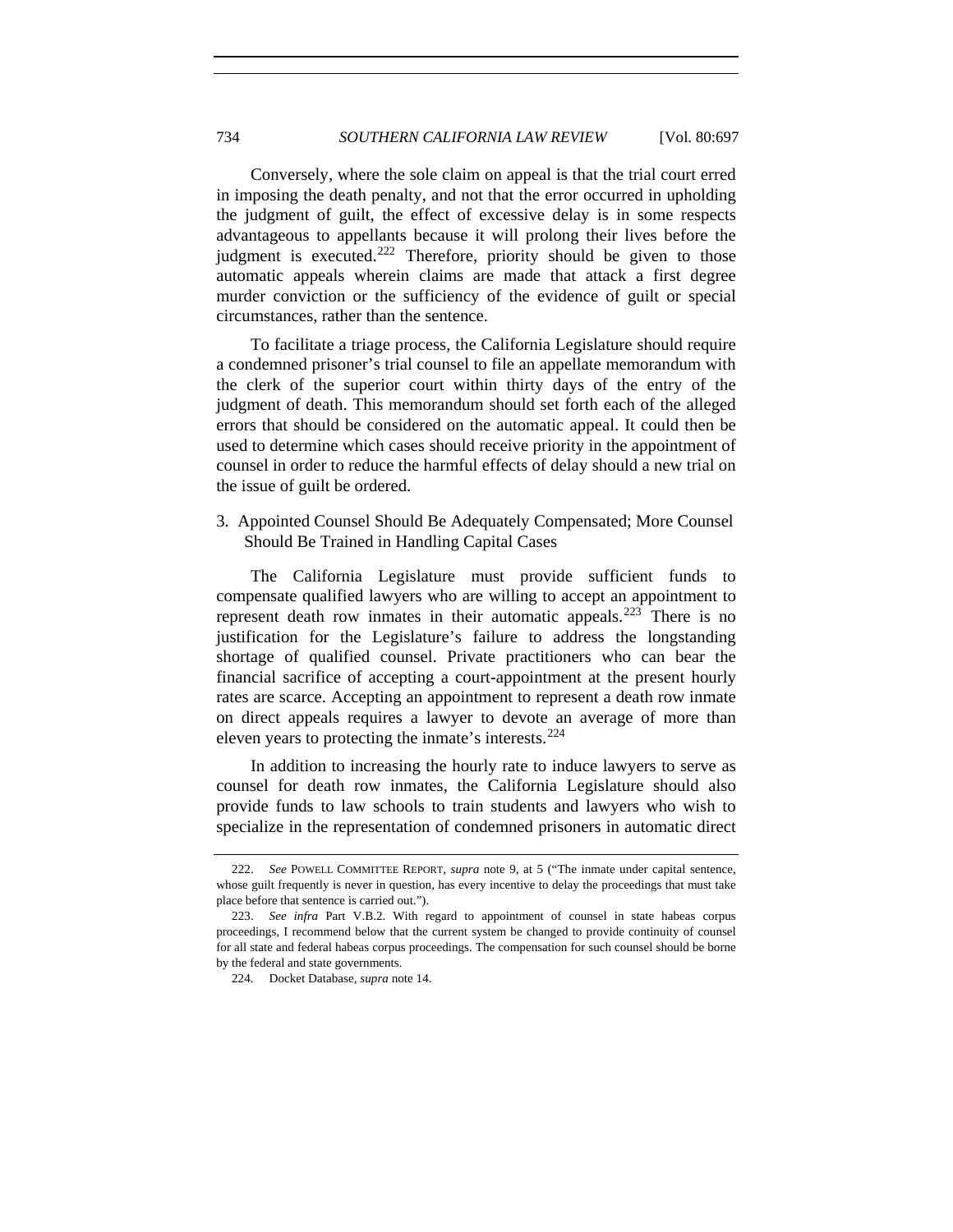appeals and in habeas corpus proceedings. The curriculum should include a review of the following: (1) the law concerning the sufficiency of the evidence required to prove first degree murder with special circumstances; (2) the type of evidence admissible in a death penalty sentencing hearing; and (3) the relevant decisions of the United States Supreme Court limiting the application of the death penalty.<sup>[225](#page-38-0)</sup> The curriculum should also include classes on appellate brief writing and oral advocacy and the facts that must be alleged in a habeas corpus petition and presented if an evidentiary hearing is ordered. Special classes should also be presented regarding the limitations on federal habeas corpus jurisdiction including the exhaustion requirement, the bar from rearguing the merits because of adequate and independent state grounds, the special statutes of limitations for death penalty cases, and the restrictions against successive applications for relief.

The instructors at the capital case institutes should include members of the private bar who have served as appellate counsel on automatic appeals in capital cases, or who have represented death row inmates in state or federal habeas corpus proceedings. Members of the death penalty units in the Federal Public Defenders Offices in the Central and Eastern Districts of California could provide expert guidance to class participants.

As part of their class assignments, the lawyers and students training at such institutes could be required to assist counsel who are presently representing death row inmates. The trainees could assist counsel in their research for the preparation of pleadings and in the discovery of witnesses to support the allegations in habeas corpus petitions.<sup>[226](#page-38-1)</sup>

<span id="page-38-0"></span> <sup>225.</sup> *See, e.g.*, Roper v. Simmons, 543 U.S. 551 (2005) (concluding that the execution of an individual who committed murder as a juvenile was unconstitutional under the Eighth Amendment); Atkins v. Virginia, 536 U.S. 304 (2002) (concluding that the execution of an individual who is mentally disabled was unconstitutional under the Eighth Amendment).

<span id="page-38-1"></span> <sup>226.</sup> A few programs, similar to the one I am advocating, exist throughout the nation. For example, Boalt Hall School of Law sponsors a one-year clinic in which "Boalt Hall faculty members . . . supervise law students in investigating cases, interviewing witnesses and launching death row appeals in state and federal court." Press Release, Janet Gilmore, UC Berkeley School of Law Announces Establishment of New Law Clinic, Program to Assist California Inmates on Death Row (Jan. 4, 2001), *available at* http://www.berkeley.edu/news/media/releases/2001/01/04\_law.html; School of Law–Boalt Hall, Death Penalty Clinic, *at* http://www.law.berkeley.edu/clinics/dpclinic/ (last visited Mar. 1, 2007). In Boalt Hall's program, students do not work on automatic appeals; rather, they focus on petitions for writs of habeas corpus at the state and federal levels. *See* Press Release, *supra*. Similarly, New York University School of Law offers a year-long course that includes "working with clinic faculty and present and former staff attorneys of the NAACP Legal Defense Fund (LDF) on death cases as well as a variety of issues relating to capital punishment, habeas corpus, and the criminal justice system." NYU School of Law, Capital Defender Clinic–New York, *at* http://www.law.nyu.edu/ clinics/year/capitalny/ (last visited Mar. 1, 2007). Students may work on actual cases, including cases from California. *Id.*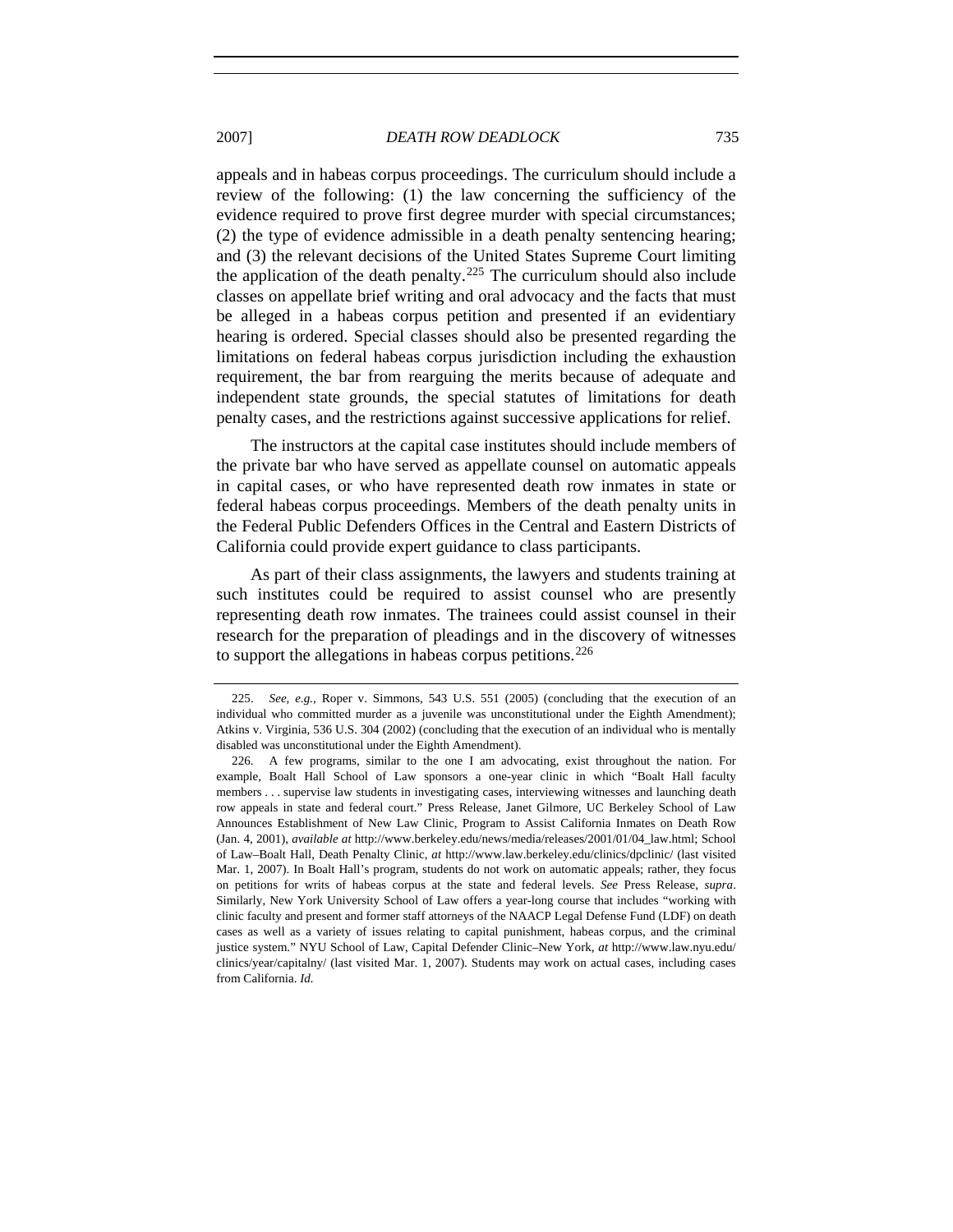The funding of capital case institutes and increased compensation for attorneys could come from the money that would be saved by reducing the funds now expended to house death row inmates during the more than three-year delay caused by the difficulty of finding qualified counsel who are willing to serve at \$140 per hour. Additionally, as set forth in greater detail in Part V, the same attorney should represent a death row inmate at the state and federal habeas level. Such continuity of counsel could reduce or eliminate the long delay attributable to the exhaustion of state remedies. The elimination of the average three-year delay now necessary to exhaust claims in seventy-four percent of the federal habeas corpus applications and the same delay in appointing counsel to represent death row inmates on automatic appeal could reduce the time spent on death row by an average of six years. This would save roughly \$744,900 per prisoner (\$124,150 per year multiplied by six years).  $227$ 

#### V. DELAYS INHERENT IN POSTCONVICTION REMEDIES

#### A. STATE HABEAS CORPUS RELIEF

In addition to the right to an automatic appeal, California death row inmates may also file a petition for a writ of habeas corpus under state law based on alleged violations of their state or federal rights that were not presented during their trials and were not forfeited by the failure to object.[228](#page-39-1) This collateral review process adds significant delays to the execution of a death sentence.

Article I of the California Constitution, adopted in 1849, provided in section 5 that "[t]he privilege of the writ of habeas corpus shall not be suspended, unless when, in cases of rebellion or invasion, the public safety may require its suspension."<sup>[229](#page-39-2)</sup> Implicit in the language of article I, section 5 is a recognition that the common law right to habeas corpus was guaranteed to state prisoners. Section 10 of article VI of the California Constitution, adopted in 1966, provides as follows: "The Supreme Court,

<span id="page-39-0"></span> <sup>227.</sup> *See* Tempest, *supra* note 68 (setting forth housing costs for death row inmates); Docket Database, *supra* note 14 (setting forth statistics regarding the length of the average delay in exhausting state remedies).

<span id="page-39-2"></span><span id="page-39-1"></span> <sup>228.</sup> *See* CAL. PENAL CODE § 1473 (West 2000) ("Every person unlawfully imprisoned or restrained of his liberty, under any pretense whatever, may prosecute a writ of habeas corpus . . . .").

 <sup>229.</sup> CAL. CONST. of 1849, art. I, § 5.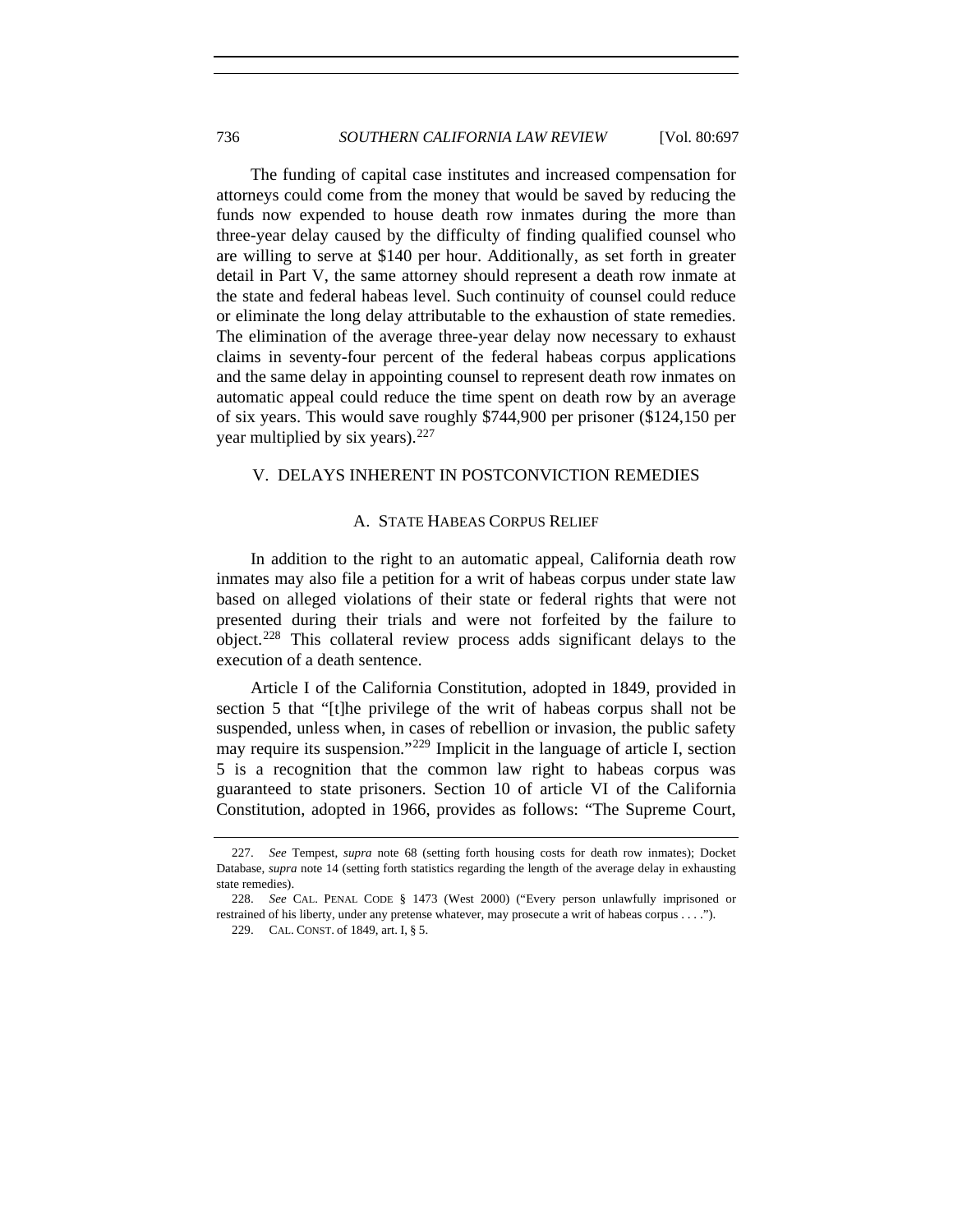courts of appeal, superior courts, and their judges have original jurisdiction in habeas corpus proceedings."[230](#page-40-0)

In 1972, the California Legislature enacted California Penal Code section 1473. Section 1473 reads as follows: "Every person unlawfully imprisoned or restrained of his liberty, under any pretense whatever, may prosecute a writ of habeas corpus . . . ."[231](#page-40-1) State prisoners who file an application for habeas corpus do not have the right to appeal to the Courts of Appeal or the Supreme Court if their request for relief filed in the superior court is denied. They may, however, file an original petition for habeas corpus in a higher court.<sup>[232](#page-40-2)</sup>

Notwithstanding a condemned prisoner's right pursuant to article I, section 10, to file a petition for a writ of habeas corpus in the superior courts, there is a strong financial incentive to file in the Supreme Court. If a death row inmate is indigent, the California Supreme Court will appoint counsel. The *Supreme Court Policies Arising from Judgments of Death*, Policy 3, however, provides:

Absent prior authorization by this court, this court will not compensate counsel for the filing of any other motion, petition, or pleading in any other California or federal court or court of another state. Counsel who seek compensation for representation in another court should secure appointment by, and compensation from, that court.<sup>[233](#page-40-3)</sup>

<span id="page-40-0"></span> <sup>230.</sup> CAL. CONST. art. VI, § 10. Section 10 of article VI was derived from what was formerly section 4 of article VI, adopted in 1879. It provided, "The Court shall also have power to issue writs of mandamus, certiorari, prohibition, and habeas corpus, and all other writs necessary or proper to the complete exercise of its appellate jurisdiction." Former section 4 also granted each justice "power to issue writs of habeas corpus to any part of the State, upon petition by or on behalf of any person held in actual custody, and make such writs returnable before himself, or the Supreme Court, or before any Superior Court in the State, or before any Judge thereof." In 1904, when the Courts of Appeal were created, section 4 was amended to provide the same power to the courts of appeal. *See* 1903 Cal. Stat. 739.

<span id="page-40-2"></span><span id="page-40-1"></span> <sup>231.</sup> CAL. PENAL CODE § 1473.

 <sup>232.</sup> In *Carey v. Saffold*, the Supreme Court noted:

California's collateral review system differs from that of other States in that it does not require, technically speaking, appellate review of a lower court determination. Instead, it contemplates that a prisoner will file a new "original" habeas petition. . . .

 <sup>. . . [</sup>A] prisoner who files that same petition in a higher, reviewing court will find that he can obtain the basic appellate review that he seeks, even though it is dubbed an "original" petition.

Carey v. Saffold, 536 U.S. 214, 221–22 (2002). *See also* People v. Gallardo, 92 Cal. Rptr. 2d 161, 169 (Ct. App. 2000) ("Although the People may appeal the granting of a writ of habeas corpus, the detainee has no right to appeal its denial and must instead file a new habeas corpus petition in the reviewing court.").

<span id="page-40-3"></span> <sup>233.</sup> SUPREME COURT POLICIES ARISING FROM JUDGMENTS OF DEATH, at Policy 3, 2-1 (Cal. 1989) [hereinafter DEATH POLICY].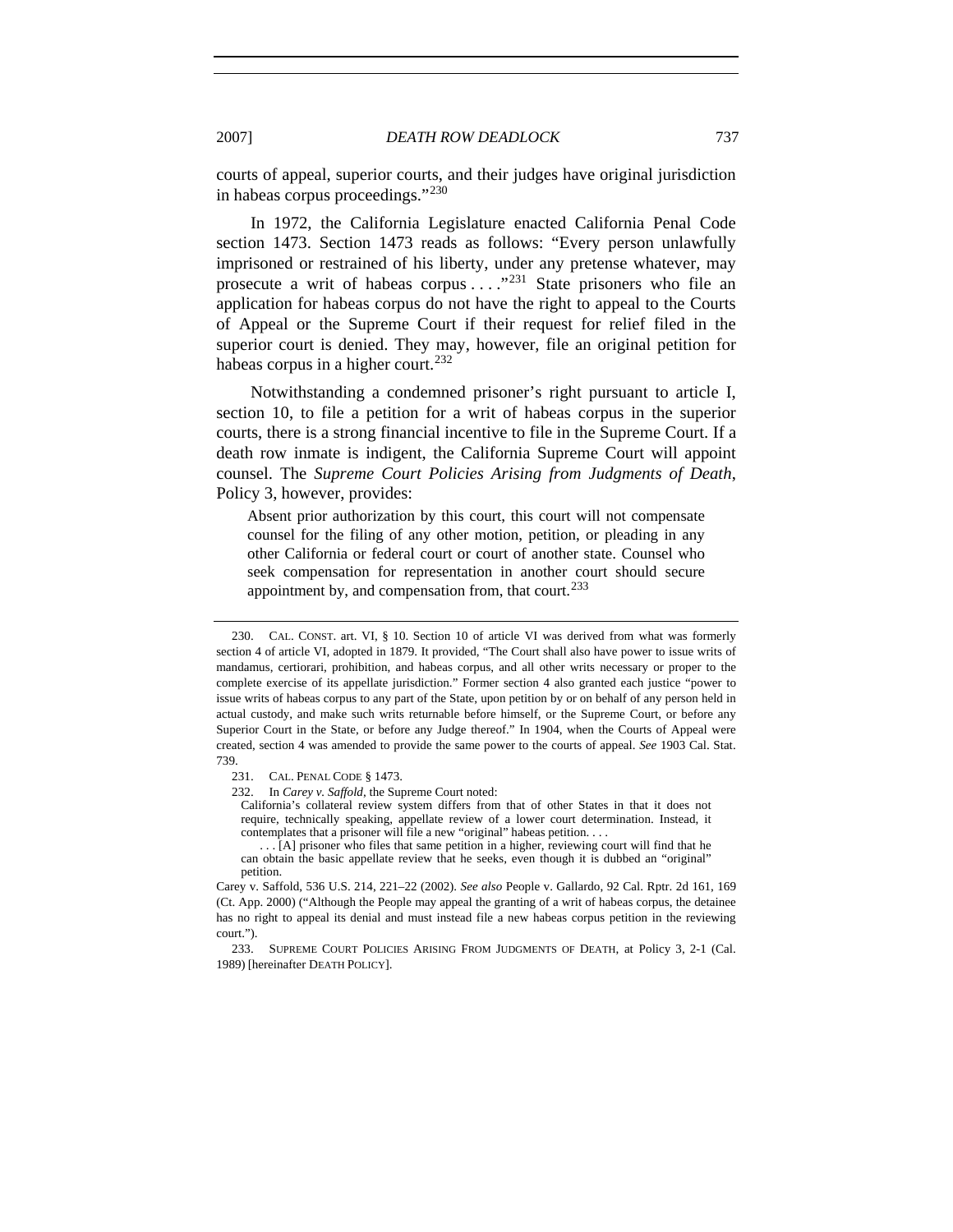#### 1. Appointment of Counsel in State Habeas Corpus Proceedings

The California Legislature has empowered the Supreme Court, but no other court, "to appoint counsel to represent all state prisoners subject to a capital sentence for purposes of state postconviction proceedings."<sup>[234](#page-41-0)</sup> As a general rule, the California Supreme Court attempts to appoint state habeas corpus counsel at the same time automatic appeal counsel is appointed.<sup>[235](#page-41-1)</sup> In practice, however, several factors impede the prompt appointment of counsel.

Similar to the situation concerning the scarcity of counsel available to represent death row inmates in an automatic appeal, there is also a shortage of qualified attorney applicants who are willing to file and prosecute petitions for writs of habeas corpus on behalf of death row inmates because of the inadequate compensation for such representation. Another factor impeding prompt appointment of counsel is that the amount of funding authorized for investigation services and expenses is only  $$25,000.<sup>236</sup>$  $$25,000.<sup>236</sup>$  $$25,000.<sup>236</sup>$ Habeas counsel is limited to the presentation of evidence of alleged state law or federal constitutional violations that do not appear in the trial record.<sup>[237](#page-41-3)</sup> This means that counsel must conduct an investigation to discover facts and witnesses not presented at trial that will demonstrate that state habeas corpus relief should be granted.<sup>[238](#page-41-4)</sup> As one commentator put it, "[i]n a habeas proceeding . . . attorneys try to sniff out information that was not in the record, such as the withholding of material evidence, ineffective representation by counsel or a client's mental retardation."<sup>[239](#page-41-5)</sup>

<span id="page-41-0"></span>The Legislature created the California Habeas Corpus Resource Center ("HCRC"), whose attorneys "may be appointed by the Supreme Court to represent any person convicted and sentenced to death in this state

 <sup>234.</sup> CAL. GOV'T CODE § 68662 (West Supp. 2006). Section 68662 provides:

The Supreme Court shall offer to appoint counsel to represent all state prisoners subject to a capital sentence for purposes of state postconviction proceedings, and shall enter an order containing one of the following:

 <sup>(</sup>a) The appointment of one or more counsel to represent the prisoner in postconviction state proceedings upon a finding that the person is indigent and has accepted the offer to appoint counsel or is unable to competently decide whether to accept or reject that offer.

 <sup>(</sup>b) A finding, after a hearing if necessary, that the prisoner rejected the offer to appoint counsel and made that decision with full understanding of the legal consequences of the decision.

 <sup>(</sup>c) The denial to appoint counsel upon a finding that the person is not indigent.

*Id.*

<span id="page-41-5"></span><span id="page-41-4"></span><span id="page-41-3"></span><span id="page-41-2"></span><span id="page-41-1"></span> <sup>235.</sup> Information provided by Frederick K. Ohlrich, Court Administrator and Clerk of the California Supreme Court (Aug. 18, 2006) (on file with author).

 <sup>236.</sup> DEATH POLICY, *supra* note 233, at Policy 3, 2-2.1.

 <sup>237.</sup> *See* People v. Waidla, 996 P.2d 46, 52 (Cal. 2000).

 <sup>238.</sup> DEATH POLICY, *supra* note 233, at Policy 3, 1-1.

 <sup>239.</sup> *Habeas Center Needs Help for Death Row Inmates*, CAL. BAR J., Dec. 2004.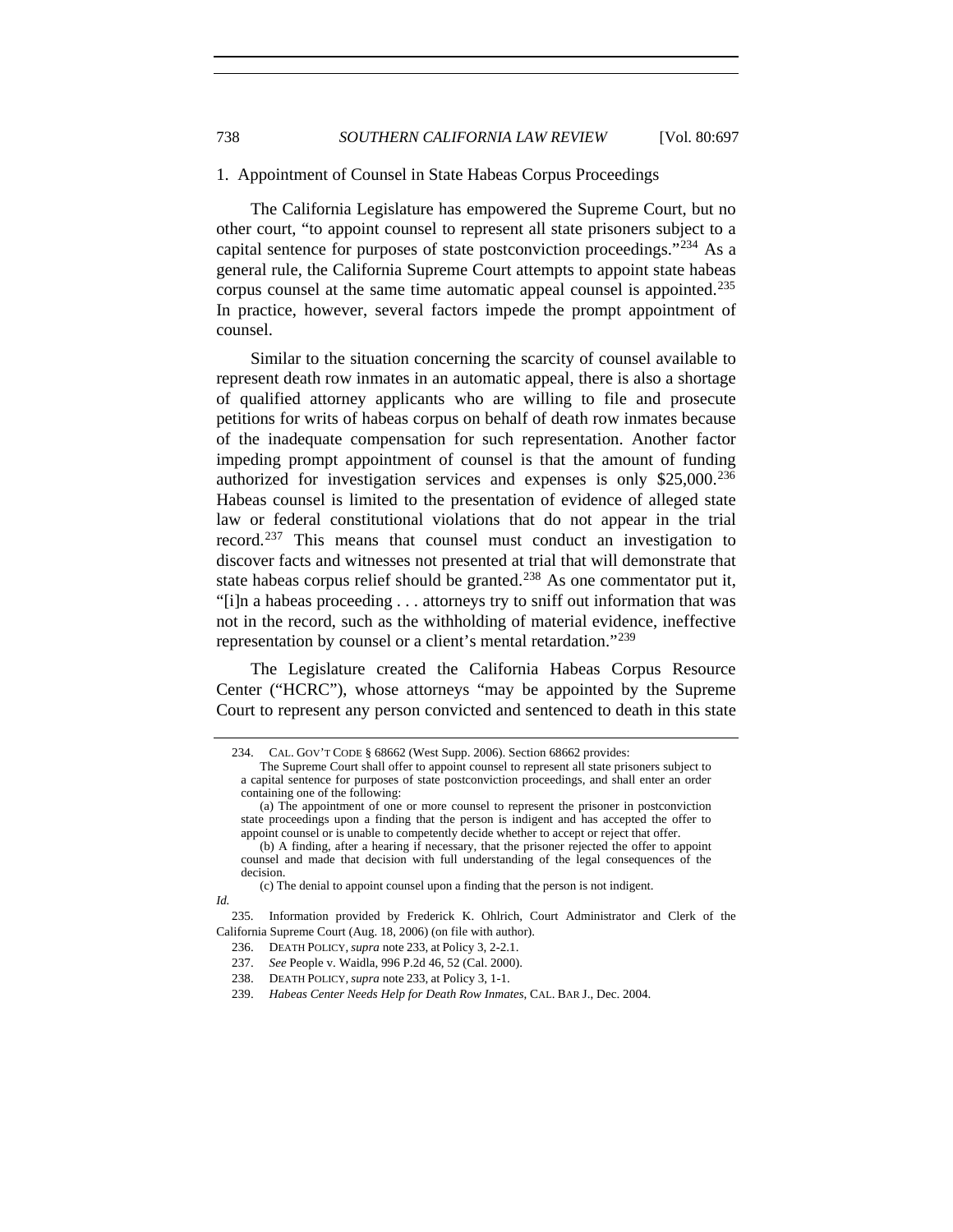2007] *DEATH ROW DEADLOCK* 739

who is without counsel, and who is determined by a court . . . to be indigent, for the purpose of instituting and prosecuting postconviction actions in the state and federal courts."[240](#page-42-0) The HCRC is also charged with the duty of assisting "the Supreme Court in recruiting members of the private bar to accept death penalty habeas case appointments"<sup>[241](#page-42-1)</sup> and to "establish and periodically update a roster of attorneys qualified as counsel in postconviction proceedings in capital cases."[242](#page-42-2)

While the HCRC is available to take appointments in capital habeas corpus proceedings, the number of cases the HCRC can accept is limited both by a statutory cap on the number of attorneys it may hire and by available fiscal resources. $243$  The Office of the State Public Defender is available for no more than a very small number of habeas corpus appointments, also due to limited staffing.<sup>[244](#page-42-4)</sup> As a result, the vast majority of habeas corpus appointments are filled by private counsel. The HCRC and the California Appellate Project ("CAP") have developed a training and assistance program designed to meet the needs of attorneys who take capital state habeas appointments.<sup>[245](#page-42-5)</sup> The services provided include a "Habeas College" conducted by HCRC staff, as well as ongoing mentoring and assistance with case-planning and follow-up.<sup>[246](#page-42-6)</sup>

2. Review of State Habeas Corpus Petitions

The California Supreme Court has adopted the following procedure in reviewing a condemned prisoner's petition for habeas corpus relief. The court determines whether the petition would be entitled to relief assuming the allegations in the petition are true. "The petition 'must allege unlawful restraint, name the person by whom the petitioner is so restrained, and specify the facts on which [the petitioner] bases his [or her] claim that the restraint is unlawful."<sup>[247](#page-42-7)</sup>

246. *See id.* 

 <sup>240.</sup> CAL. GOV'T CODE § 68661(a) (West Supp. 2006).

 <sup>241.</sup> *Id.* § 68661(c).

 <sup>242.</sup> *Id.* § 68661(d).

 <sup>243.</sup> *See id.* § 68661(a).

 <sup>244.</sup> Ohlrich, *supra* note 235.

<span id="page-42-5"></span><span id="page-42-4"></span><span id="page-42-3"></span><span id="page-42-2"></span><span id="page-42-1"></span><span id="page-42-0"></span> <sup>245.</sup> *See* Habeas Corpus Res. Ctr., Memorandum Regarding Law Firm Appointments in Capital State Habeas Corpus Proceedings (Mar. 6, 2006).

<span id="page-42-7"></span><span id="page-42-6"></span> <sup>247.</sup> *See* People v. Romero, 883 P.2d 388, 391 (Cal. 1994) (alteration in original) (quoting *In re* Lawler, 588 P.2d 1257, 1259 (Cal. 1979)). *See also* People v. Duvall, 886 P.2d 1252, 1258 (Cal. 1995) ("An appellate court receiving such a petition evaluates it by asking whether, assuming the petition's factual allegations are true, the petitioner would be entitled to relief.").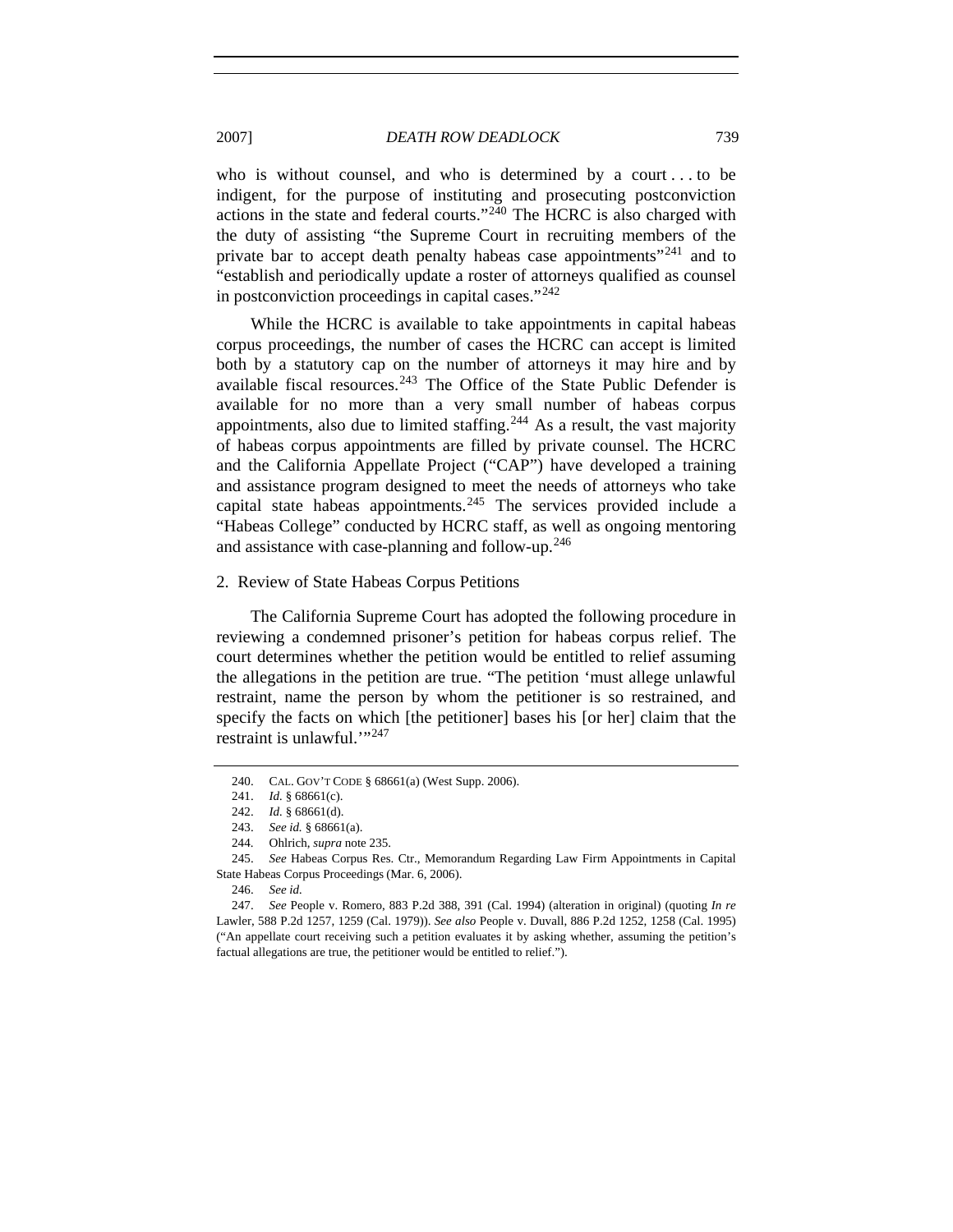"If the court determines that the petition does not state a prima facie case for relief or that the claims are all procedurally barred, the court will deny the petition outright, such dispositions being commonly referred to as 'summary denials.'"[248](#page-43-0) For example, a petitioner may not obtain habeas corpus relief based on alleged errors that were not objected to at trial.<sup>[249](#page-43-1)</sup>

Pursuant to Rule 8.380(c) of the California Rules of Court, if a petition for a writ of habeas corpus is filed by a person who is not represented by counsel,

[t]he court may request an informal written response from the respondent, the real party in interest, or an interested person. . . . If a response is filed, the court must notify the petitioner that a reply may be served and filed within 15 days or as the court specifies. The court may not deny the petition until that time has expired.<sup>[250](#page-43-2)</sup>

If the court determines that the petition is sufficient on its face, "the court is obligated by statute to issue a writ of habeas corpus."[251](#page-43-3) Furthermore,

[t]he role that the writ of habeas corpus plays is largely procedural. It "does not decide the issues and cannot itself require the final release of the petitioner." Rather, the writ commands the person having custody of the petitioner to bring the petitioner "before the court or judge before whom the writ is returnable."<sup>[252](#page-43-4)</sup>

#### The court in *People v. Romero* noted that:

Judicial practice and decisions of ... [the California Supreme Court] have authorized one deviation from the procedure specified in the Penal Code. Because "appellate courts are not equipped to have prisoners brought before them . . . [the Supreme Court] and the Courts of Appeal developed the practice of ordering the custodian to show cause why the relief sought should not be granted." When used as a substitute for the writ of habeas corpus, the order to show cause "directs the respondent custodian to serve and file a written return."<sup>[253](#page-43-5)</sup>

<span id="page-43-0"></span>The court may not substitute the informal response for a writ of habeas corpus or an order to show cause.<sup>[254](#page-43-6)</sup>

 <sup>248.</sup> *Romero*, 883 P.2d at 391.

 <sup>249.</sup> *In re* Seaton, 95 P.3d 896, 899 (Cal. 2004).

 <sup>250.</sup> CAL. R. CT. 8.380(c).

 <sup>251.</sup> *Romero*, 883 P.2d at 391 (citing CAL. PENAL CODE § 1476 (West 1994)).

<span id="page-43-6"></span><span id="page-43-5"></span><span id="page-43-4"></span><span id="page-43-3"></span><span id="page-43-2"></span><span id="page-43-1"></span> <sup>252.</sup> *Id.* (internal citations omitted) (quoting People v. Getty, 123 Cal. Rptr. 704, 709 (Ct. App. 1975); CAL. PENAL CODE § 1477 (West 1975)).

 <sup>253.</sup> *Id.* (internal citations omitted) (quoting *In re* Hochberg, 471 P.2d 1, 4 n.2 (Cal. 1970)).

 <sup>254.</sup> *See id.* at 393.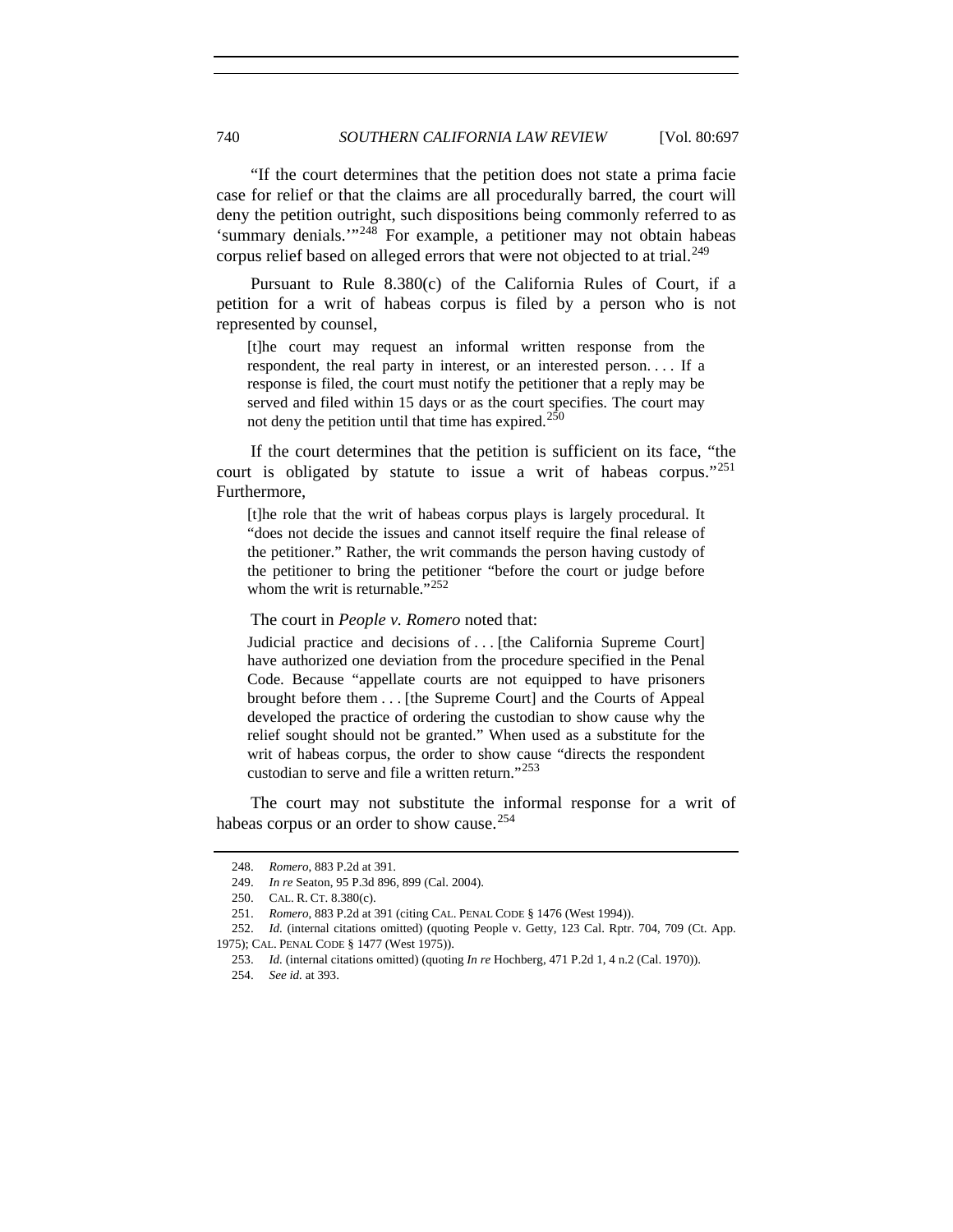2007] *DEATH ROW DEADLOCK* 741

The written return must allege facts establishing the legality of the petitioner's custody, and it "becomes the principal pleading."[255](#page-44-0) Further, "[u]pon the submission of the written return, the petitioner 'may deny or controvert any of the material facts or matters set forth in the return.<sup>'"[256](#page-44-1)</sup> This response is known as a traverse<sup>[257](#page-44-2)</sup> and it "is through the return and the traverse that the issues are joined in a habeas corpus proceeding."[258](#page-44-3)

#### At this point, the court

must determine whether an evidentiary hearing is needed. If the written return admits allegations in the petition that, if true, justify the relief sought, the court may grant relief without an evidentiary hearing. Conversely, consideration of the written return and matters of record may persuade the court that the contentions advanced in the petition lack merit, in which event the court may deny the petition without an evidentiary hearing. Finally, if the return and traverse reveal that petitioner's entitlement to relief hinges on the resolution of factual disputes, then the court should order an evidentiary hearing. Because appellate courts are ill-suited to conduct evidentiary hearings, it is customary for appellate courts to appoint a referee to take evidence and make recommendations as to the resolution of disputed factual issues. Alternatively, an appellate court may specify in the order to show cause that the return is to be filed in the superior court. This effectively transfers the proceeding to superior court, and that court will conduct any evidentiary hearing that may be required. After the evidentiary hearing, the court in which the return has been filed will then either grant or deny relief based upon the law and the facts as so determined.<sup>[259](#page-44-4)</sup>

The average delay between the filing of a state petition for a writ of habeas corpus and the filing of the California Supreme Court's decision is twenty-two months.[260](#page-44-5) This delay occurs because, in the vast majority of cases, the California Supreme Court decides the case on the basis of the informal response alone. Out of 689 state habeas corpus proceedings filed since  $1978$ ,<sup>[261](#page-44-6)</sup> the California Supreme Court has issued orders to show cause in fifty-seven cases.<sup>[262](#page-44-7)</sup> In the same time period, it has held evidentiary hearings only thirty-one times. $263$  In over 200 cases filed since

 <sup>255.</sup> *Id.* at 392.

<span id="page-44-3"></span><span id="page-44-2"></span><span id="page-44-1"></span><span id="page-44-0"></span> <sup>256.</sup> *Id.* (quoting CAL. PENAL CODE § 1484 (West 1994)).

 <sup>257.</sup> *Id.* 

 <sup>258.</sup> *Id.* 

<span id="page-44-4"></span> <sup>259.</sup> *Id.* at 392–93 (internal citations omitted).

<span id="page-44-5"></span> <sup>260.</sup> Docket Database, *supra* note 14.

<span id="page-44-6"></span> <sup>261.</sup> Many prisoners file more than one petition for habeas corpus.

<span id="page-44-7"></span> <sup>262.</sup> Docket Database, *supra* note 14.

<span id="page-44-8"></span> <sup>263.</sup> *Id.*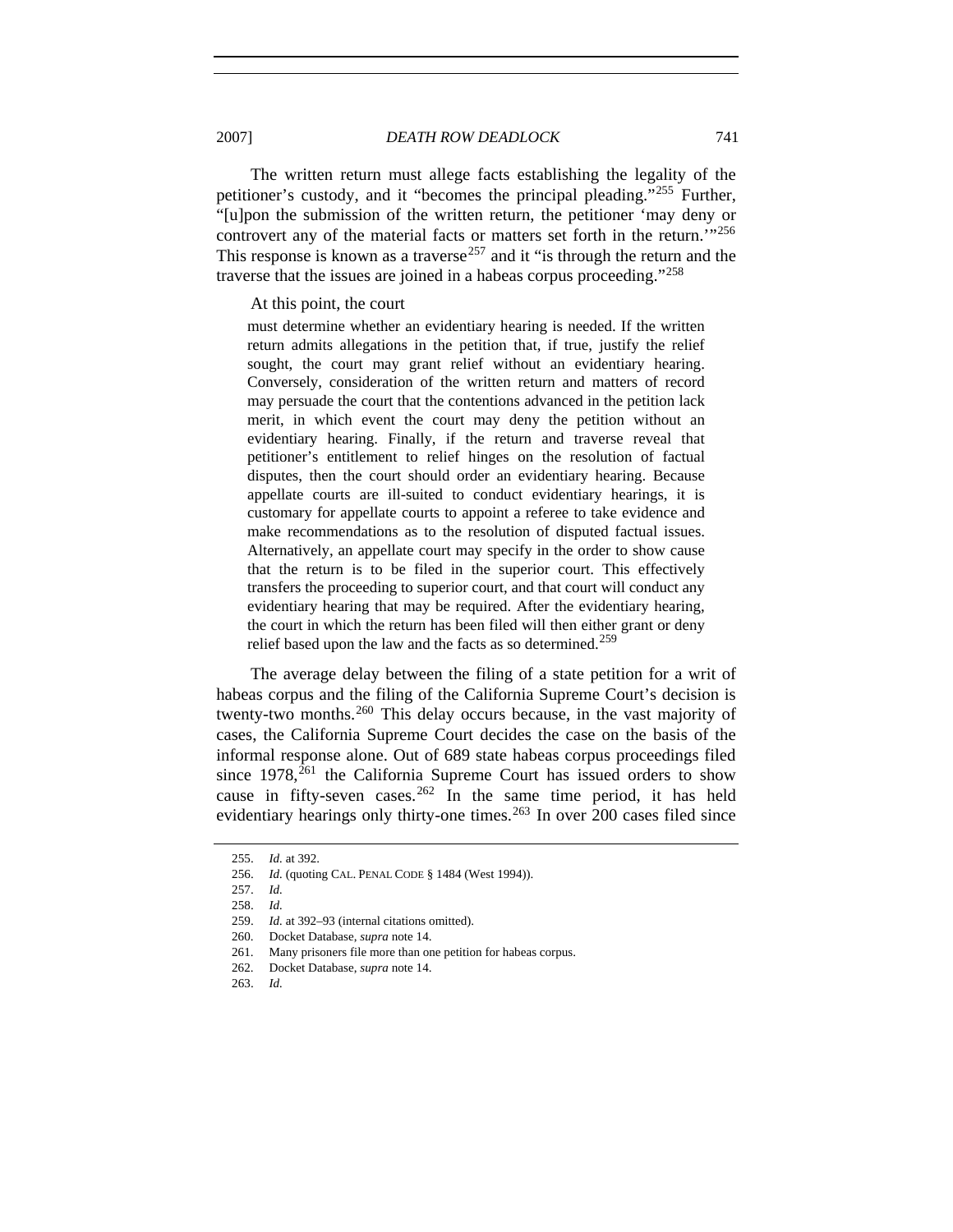1978, the California Supreme Court issued decisions without a request for an informal response, an order to show cause, or an evidentiary hearing.<sup>[264](#page-45-0)</sup> This research illustrates that relatively few resources are devoted to investigating a petitioner's habeas corpus claims at the state court level. This is due to both time and budgetary constraints. Attorneys representing death row inmates in state habeas corpus proceedings have only three years from the date of their appointment, and \$25,000 in expenses, to investigate claims and file a petition.<sup>[265](#page-45-1)</sup> As a result, many claims are not fully explored. And as frequently happens in such cases, the California Supreme Court does not issue a written opinion explaining its reasoning.<sup>[266](#page-45-2)</sup>

The absence of a developed factual record and an articulated analysis from the California Supreme Court regarding the reasons for denying relief can contribute to lengthier delays when the prisoner seeks relief in federal court or in subsequent state habeas proceedings.  $267$  As a result of its overwhelming backlog of death penalty cases and its duty to review civil and other criminal cases on appeal, the Supreme Court has been forced to reject the requests from federal judges in the Ninth Circuit asking that orders denying a petition for a writ of state habeas corpus spell out the reasons for the denial.[268](#page-45-4) Chief Justice Ronald George explained in response to an inquiry from U.S. Senator Diane Feinstein "that drafting and reviewing an order containing more information than the basic ground for denying relief consumes far more time on the part of both staff and the justices, to the detriment of the court's performance of its responsibilities in noncapital cases."[269](#page-45-5) After receiving Chief Justice George's response, Senator Feinstein wrote to Governor Arnold Schwarzenegger requesting his assistance in addressing the problem of the "lengthy and unnecessary delays" in processing death penalty cases in California because of inadequate funding.[270](#page-45-6) Senator Feinstein concluded that "[t]he absence of a

<span id="page-45-0"></span> <sup>264.</sup> *Id.* Supreme Court staff has indicated that "[f]or the past 12 or so years . . . we have ordered informal response briefing in almost every 'initial' petition, and in the vast majority of 'successive' petitions as well." *See* George Letter, *supra* note 154.

 <sup>265.</sup> DEATH POLICY, *supra* note 233, at Policy 3, 1-1.1, 1-1.2.

 <sup>266.</sup> Docket Database, *supra* note 14.

<span id="page-45-3"></span><span id="page-45-2"></span><span id="page-45-1"></span> <sup>267.</sup> Kenneth Williams, *The Antiterrorism and Effective Death Penalty Act: What's Wrong with It and How to Fix It*, 33 CONN. L. REV. 919, 927–28 (2001) (suggesting that the efficacy of AEDPA is undermined because "state courts [do not] accept their . . . responsibility seriously and provide death row inmates with a thorough, meaningful review of their claims. . . [I]n too many states, the state habeas process is merely perfunctory.").

<span id="page-45-4"></span> <sup>268.</sup> Letter from the Honorable Ronald M. George, Chief Justice of the California Supreme Court, to Diane Feinstein, U.S. Senator (Nov. 29, 2005) (on file with author).

 <sup>269.</sup> *Id.* 

<span id="page-45-6"></span><span id="page-45-5"></span> <sup>270.</sup> Letter from Diane Feinstein, U.S. Senator, to Arnold Schwarzenegger, Governor of California (Dec. 8, 2005), *available at* [http://feinstein.senate.gov](http://feinstein.senate.gov/)/05releases/r-habeas.htm.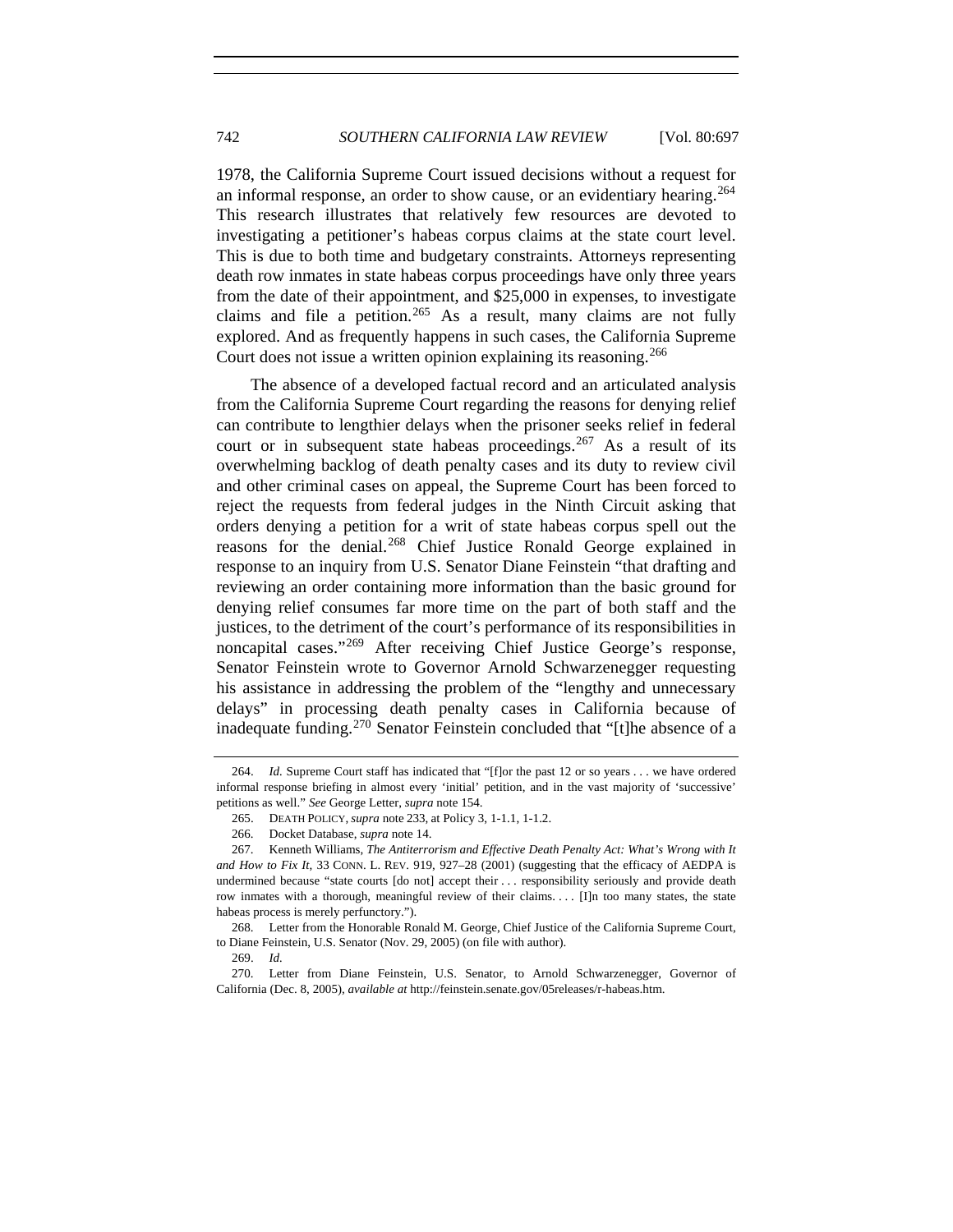thorough explanation of the [California Supreme] Court's reasons for its habeas decisions often requires federal courts to essentially start each federal habeas death penalty appeal from scratch, wasting enormous time and resources."[271](#page-46-0)

## B. RECOMMENDATIONS FOR REDUCING DELAY IN STATE HABEAS **PROCEDURE**

#### 1. Review of Original State Habeas Corpus Petitions by the Superior Court

The California Constitution should be amended to require that original petitions for a writ of habeas corpus be filed in the superior court where the judgment of death was entered. This change would radically reduce the Supreme Court's backlog. Despite the fact that the superior courts currently have jurisdiction over original habeas corpus petitions, such petitions are filed in the Supreme Court because the Supreme Court is the only court authorized to compensate appointed counsel. Accordingly, the California Legislature should amend the law to provide compensation for appointed counsel when state habeas corpus petitions are filed in the superior court where the condemned prisoner was sentenced to death.

The potential for reducing the delay of finally adjudicating a sentence of death by having the original habeas corpus petition filed in the superior court is tremendous. There are 1499 superior court judges in California.<sup>[272](#page-46-1)</sup> An average of thirty-eight state habeas corpus petitions in death penalty cases are filed each year in the California Supreme Court.<sup>[273](#page-46-2)</sup> Spreading these state habeas corpus petitions among the trial courts would dramatically reduce the Supreme Court's caseload while having a minimal impact on the superior courts. Trial court judges are uniquely qualified to hear original habeas corpus claims because they are already familiar with the evidence presented at trial. And in order to facilitate appellate review, the superior court judge hearing the petition should be required to issue a written order explaining the reasons for granting or denying habeas corpus relief.

The Legislature should also revise the law to provide for the right of appeal from the denial of a petition for state habeas corpus relief in a

 <sup>271.</sup> *Id.*

<span id="page-46-1"></span><span id="page-46-0"></span> <sup>272.</sup> California Judicial Selection, *at* http://www.ajs.org/js/CA\_methods.htm (last visited May 10, 2007).

<span id="page-46-2"></span> <sup>273.</sup> *See* 2006 STATISTICS REPORT, *supra* note 109, at 4 (providing data from which the average can be calculated).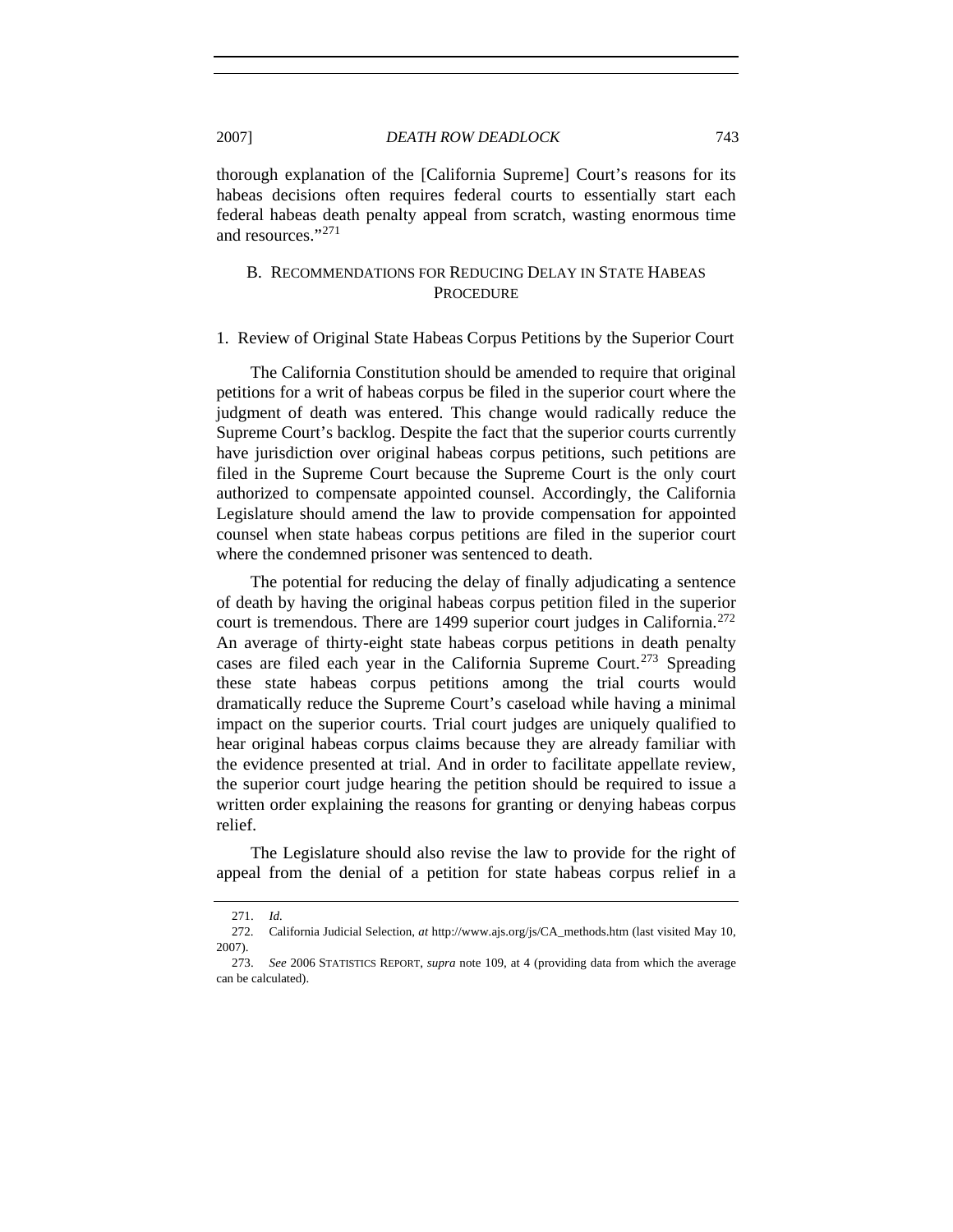## 744 *SOUTHERN CALIFORNIA LAW REVIEW* [Vol. 80:697

capital case to the California Courts of Appeal with jurisdiction over that superior court. The California Courts of Appeal should be required to file an opinion setting forth the reasons, and the case law, that support its decision to affirm or deny a superior court's order in a petition for habeas corpus relief in capital cases. California law should also be amended to permit the Supreme Court to exercise its discretion whether to review the opinion of a California Court of Appeal in affirming or denying a superior court's judgment in a state habeas corpus proceeding. If the petition for review is granted, the California Supreme Court should be required to publish an opinion setting forth the rationale for its decision.

Requiring written orders from the superior courts and the California Courts of Appeal that address the merits of a petitioner's state habeas corpus claims will decrease delays incurred later in the process when the inmate files a federal habeas corpus petition. Under the existing system, federal courts do not have the benefit, in most cases, of a written order from the California Supreme Court explaining the reasons for its decision. This current practice places the burden on federal district courts to determine whether the death row inmate's federal constitutional claims have merit.

#### 2. Continuity of Habeas Counsel and Investigation of Habeas Claims

The California Legislature and Congress should jointly fund a state/federal Capital Habeas Agency to represent death row inmates convicted in California. Such an agency would provide continuity of representation in the state and federal court systems.<sup> $274$ </sup> Financial resources should be funded by both the state and federal governments to permit an exhaustive investigation of a death row inmate's claims. The practical effect of underfunding the investigations that must occur in developing an inmate's habeas corpus claims at the state level is that the federal government ultimately pays for the investigation years later when the inmate files a federal habeas corpus petition. The district courts must allow time for proper investigations to be completed. If properly funded, a joint state/federal Capital Habeas Agency would permit a complete investigation of the facts that support allegations of federal constitutional violations in a state habeas corpus proceeding. If habeas corpus relief were denied in a state court, the same counsel could file an application for a writ of habeas corpus in federal court pursuant to 28 U.S.C. § 2254. With continuity of counsel, all federal constitutional claims would have been investigated and

<span id="page-47-0"></span> <sup>274.</sup> *See* POWELL COMMITTEE REPORT, *supra* note 9, at 4.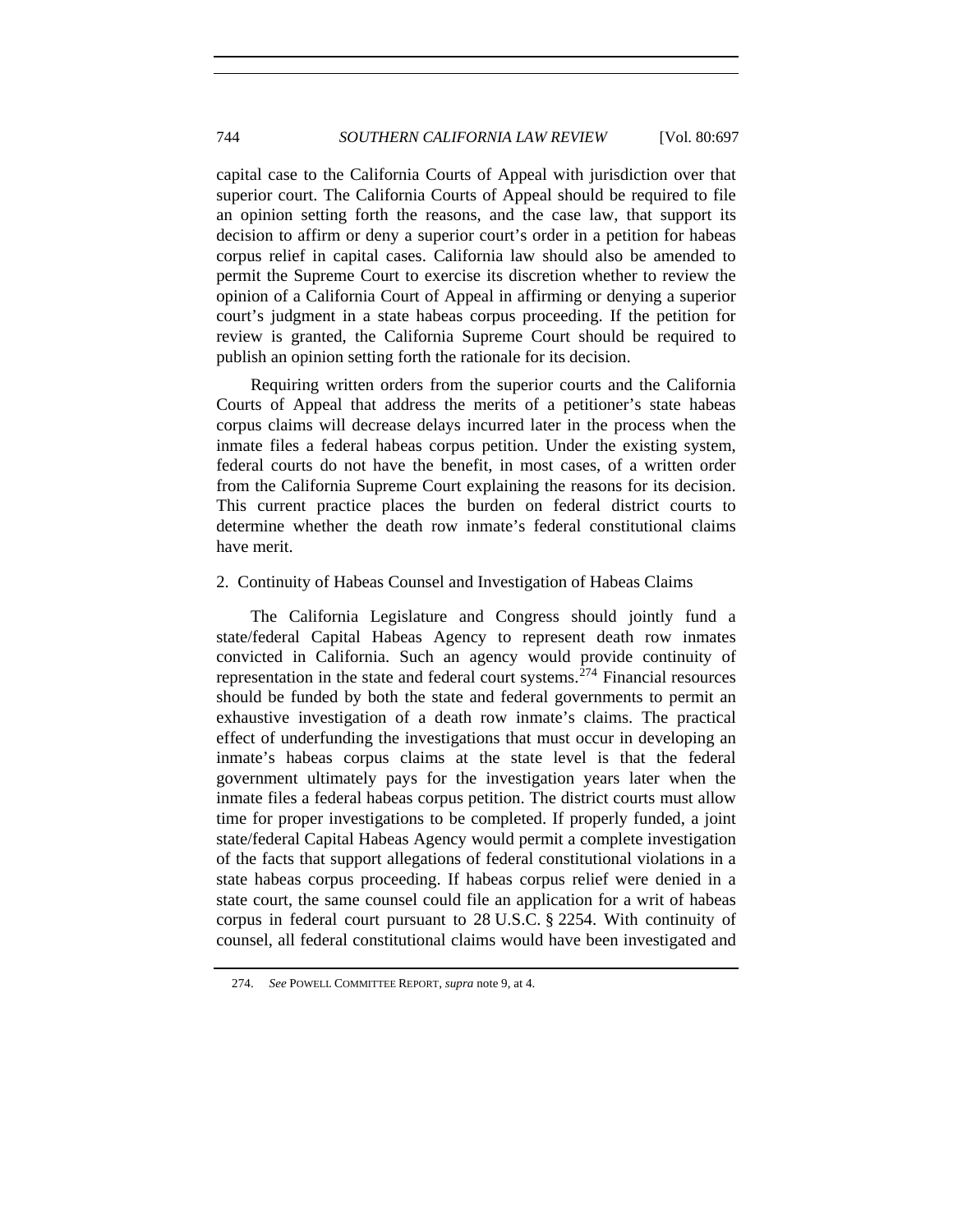exhausted before the state's highest court, thereby avoiding delays that now occur because viable federal constitutional claims were not investigated or exhausted in the California court system.

#### C. STATE PRISONER FEDERAL HABEAS CORPUS PROCEEDINGS

Pursuant to 28 U.S.C. § 2254(a), a state prisoner may file an application for a writ of habeas corpus in federal court "on the ground that he is in custody in violation of the Constitution or laws or treaties of the United States."[275](#page-48-0) If the death row inmate does not have counsel, a federal district court has the jurisdiction to grant the inmate's request for the appointment of counsel to prepare an application for a writ of habeas corpus.<sup>[276](#page-48-1)</sup> The application shall not be granted "unless it appears that ... the applicant has exhausted the remedies available in the courts of the State."<sup>[277](#page-48-2)</sup>

If a death row inmate files an application for habeas corpus relief in a federal district court pursuant to § 2254 that asserts claims exhausted before a state's highest court as well as unexhausted claims, the district court may provide the applicant with discrete options. First, the district court can "dismiss such 'mixed petitions,' leaving the prisoner with the choice of returning to state court to exhaust his claims or of amending or resubmitting the habeas corpus petition to present only the exhausted claims to the district court."[278](#page-48-3)

In 2005, the Supreme Court provided condemned prisoners with an additional option. It held that a district court may order that further proceedings on the mixed petition be stayed pending exhaustion of the federal constitutional claims before the highest state court.<sup>[279](#page-48-4)</sup> The Court explained that "[a]s a result of the interplay between AEDPA's 1-year statute of limitations and *Lundy*'s dismissal requirement, petitioners who come into federal court with 'mixed' petitions run the risk of forever losing their opportunity for any federal review of their unexhausted claims."<sup>[280](#page-48-5)</sup>

 <sup>275. 28</sup> U.S.C. § 2254(a) (2000).

<span id="page-48-2"></span><span id="page-48-1"></span><span id="page-48-0"></span> <sup>276. 18</sup> U.S.C.A. § 3599(a)(2) (West 2006). *See also* McFarland v. Scott, 512 U.S. 849, 855 (1994) (concluding that a petitioner has the right to have counsel prepare an application for habeas corpus and that the district court has jurisdiction to enter a stay of execution based on the request for appointment of counsel).

<span id="page-48-4"></span><span id="page-48-3"></span> <sup>277. 28</sup> U.S.C. § 2254(b)(1)(A).

 <sup>278.</sup> Rose v. Lundy, 455 U.S. 509, 510 (1982).

<span id="page-48-5"></span> <sup>279.</sup> Rhines v. Weber, 544 U.S. 269, 275–77 (2005).

 <sup>280.</sup> *Id.* at 275.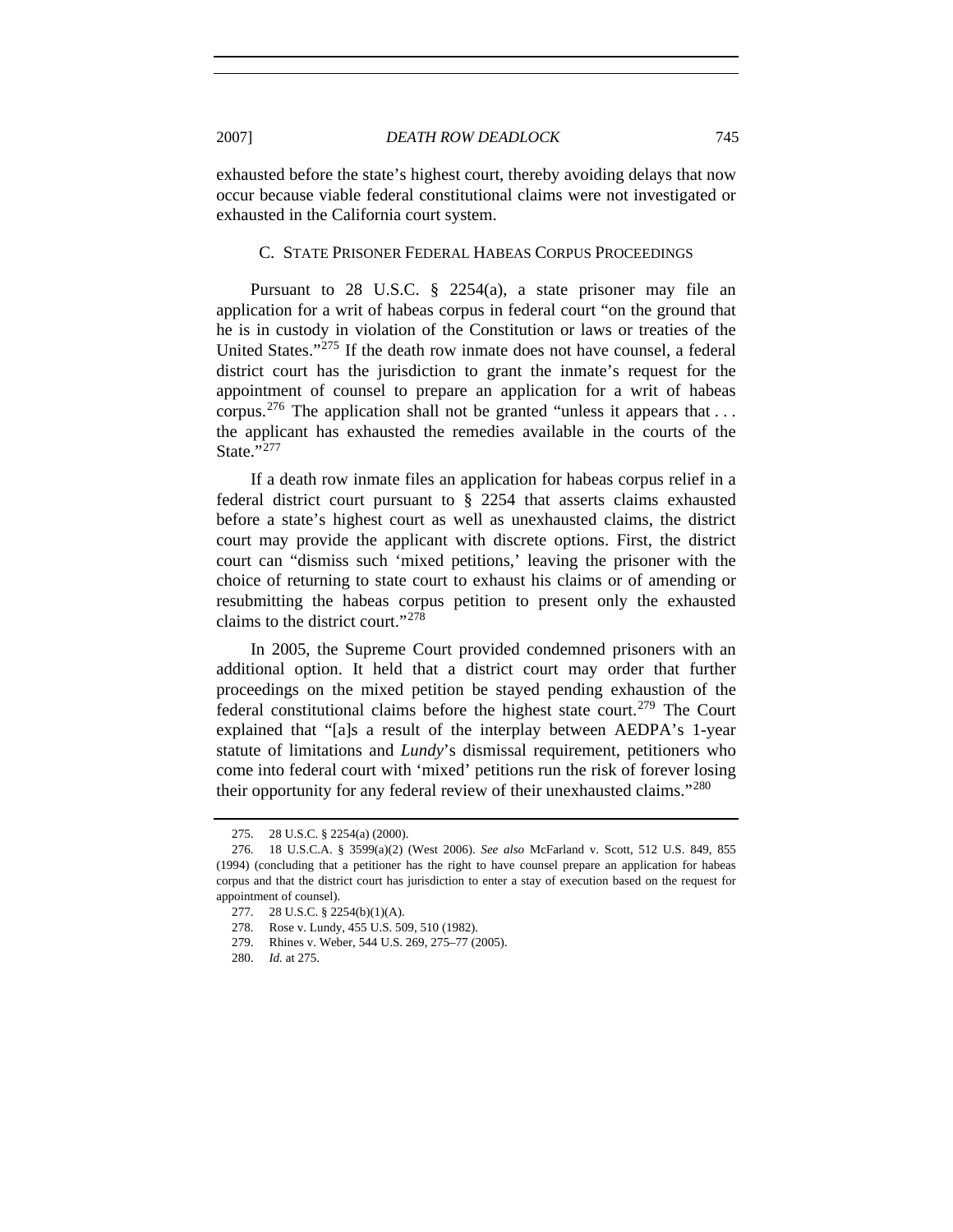The Court set several limits to the issuance of a stay. First, the petitioner must demonstrate good cause for failing to present the claims to the state's highest court.<sup>[281](#page-49-0)</sup> Second, the district court should not order a stay when the unexhausted claims are "plainly meritless."[282](#page-49-1) If a district court issues a stay, its "discretion in structuring the stay is limited to the timeliness concerns reflected in AEDPA."[283](#page-49-2) The Court also noted that "district courts should place reasonable time limits on a petitioner's trip to state courts and back."<sup>[284](#page-49-3)</sup>

Title 28 U.S.C. § 2254(b)(2) states that "[a]n application for a writ of habeas corpus may be denied on the merits, notwithstanding the failure of the applicant to exhaust the remedies available in the courts of the State."<sup>[285](#page-49-4)</sup> The statute further requires that a "State shall not be deemed to have waived the exhaustion requirement or be estopped from reliance upon the requirement unless the State, through counsel, expressly waives the requirement."[286](#page-49-5) Finally, the statute stipulates that "[a] 1-year period of limitation shall apply to an application for a writ of habeas corpus by a person in custody pursuant to the judgment of a State Court."[287](#page-49-6)

Congress has enacted a separate time requirement for the filing of an application for habeas corpus relief brought by prisoners subject to capital punishment.[288](#page-49-7) An application by prisoners in state custody subject to capital punishment must be filed "not later than 180 days after final State court affirmance of the conviction and sentence on direct review or the expiration of the time for seeking such review" pursuant to the USA Patriot Improvement and Reauthorization Act of 2005.[289](#page-49-8) The 180-day limitation is applicable only if "the Attorney General of the United States certifies that a State has established a mechanism for providing counsel in postconviction proceedings as provided in section 2265."[290](#page-49-9)

<span id="page-49-1"></span><span id="page-49-0"></span>Prior to the 2005 amendment to 28 U.S.C. § 2261, California had not established by statute or a court rule

 <sup>281.</sup> *Id.* at 277.

 <sup>282.</sup> *Id.*

<span id="page-49-2"></span> <sup>283.</sup> *Id.* 

 <sup>284.</sup> *Id.*

 <sup>285. 28</sup> U.S.C. § 2254(b)(2) (2000).

 <sup>286.</sup> *Id.* § 2254(b)(3).

 <sup>287.</sup> *Id.* § 2244(d)(1).

 <sup>288.</sup> *Id.* §§ 2263–2266.

<span id="page-49-9"></span><span id="page-49-8"></span><span id="page-49-7"></span><span id="page-49-6"></span><span id="page-49-5"></span><span id="page-49-4"></span><span id="page-49-3"></span> <sup>289.</sup> USA Patriot Improvement and Reauthorization Act of 2005, 28 U.S.C.A. § 2263 (a), (b) (West 2006).

 <sup>290. 28</sup> U.S.C.A. § 2261 (West 2006).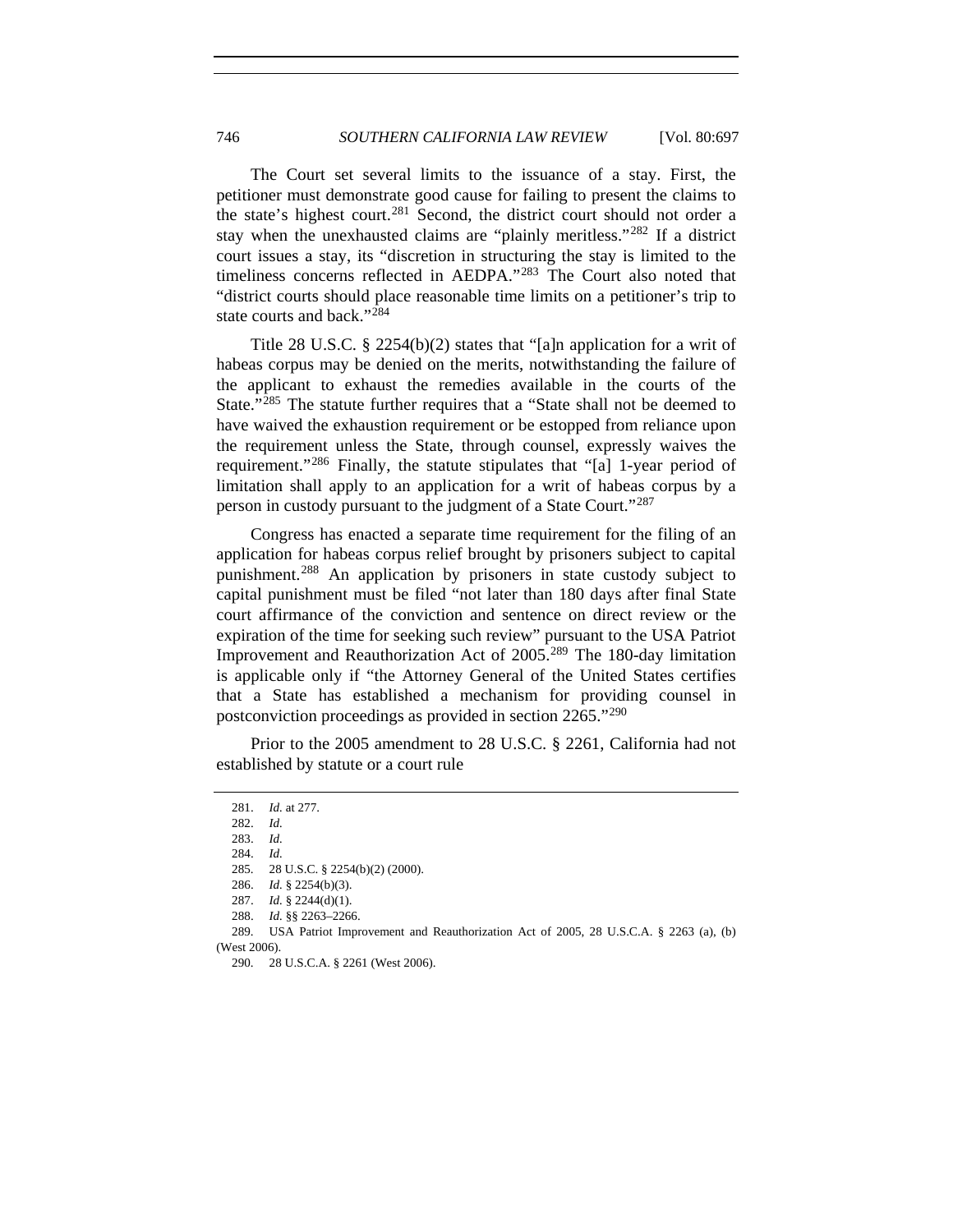a mechanism for the appointment, compensation, and payment of reasonable litigation expenses of competent counsel in State postconviction proceedings brought by indigent prisoners whose capital convictions and sentences have been upheld on direct appeal to the court of last resort in the State or have otherwise become final for State law purposes.[291](#page-50-0)

Since the amendment, the attorney general has not yet certified that California has an appropriate mechanism for appointing counsel.

Pursuant to 28 U.S.C. § 2253, a final order for habeas corpus relief "shall be subject to review, on appeal, by the court of appeals for the circuit in which the proceeding is held."<sup>[292](#page-50-1)</sup> An appeal may not be taken to the Court of Appeals "[u]nless a circuit justice or judge issues a certificate of appealability" from "the final order in a habeas corpus proceeding in which the detention complained of arises out of process issued by a State Court."[293](#page-50-2)

Capital prisoners do not have the right to appeal to the United States Supreme Court from the affirmance by a United States Court of Appeals of a district court's dismissal or denial of an application for habeas corpus relief. Instead, the Supreme Court has jurisdiction over cases reviewed by the Courts of Appeals "[b]y writ of certiorari granted upon the petition of any party to any civil or criminal case, before or after rendition of judgment or decree."[294](#page-50-3) A writ of certiorari "is not a matter of right, but of judicial discretion."[295](#page-50-4)

A state prisoner's second or successive application that presents a claim that was presented in a prior application "shall be dismissed."<sup>[296](#page-50-5)</sup> A claim that is presented in a second or successive habeas corpus application that was not previously presented shall similarly be dismissed unless the

<span id="page-50-3"></span><span id="page-50-2"></span><span id="page-50-1"></span><span id="page-50-0"></span> <sup>291. 28</sup> U.S.C. § 2261(b) (2000) (current version at 28 U.S.C.A. § 2261(b)); Ashmus v. Woodford, 202 F.3d 1160 (9th Cir. 2000) (concluding that California's procedure for appointment of habeas counsel did not qualify under AEDPA).

 <sup>292. 28</sup> U.S.C.A. § 2253(a) (West 2006).

<sup>293.</sup> *Id.* § 2253(c)(1)(A).<br>294. 28 U.S.C. § 1254 (2

<sup>28</sup> U.S.C. § 1254 (2000).

<span id="page-50-4"></span> <sup>295.</sup> SUP. CT. R. 10.

 <sup>296. 28</sup> U.S.C. § 2244(a), (b)(1) (2000). Section 2244(a) provides:

No circuit or district judge shall be required to entertain an application for a writ of habeas corpus to inquire into the detention of a person pursuant to a judgment of a court of the United States if it appears that the legality of such detention has been determined by a judge or court of the United States on a prior application for a writ of habeas corpus . . . .

<span id="page-50-5"></span>*Id.* § 2244(a). Section 2244(b)(1) provides: "A claim presented in a second or successive habeas corpus application under section 2254 that was presented in a prior application shall be dismissed." *Id.* § 2244(b)(1).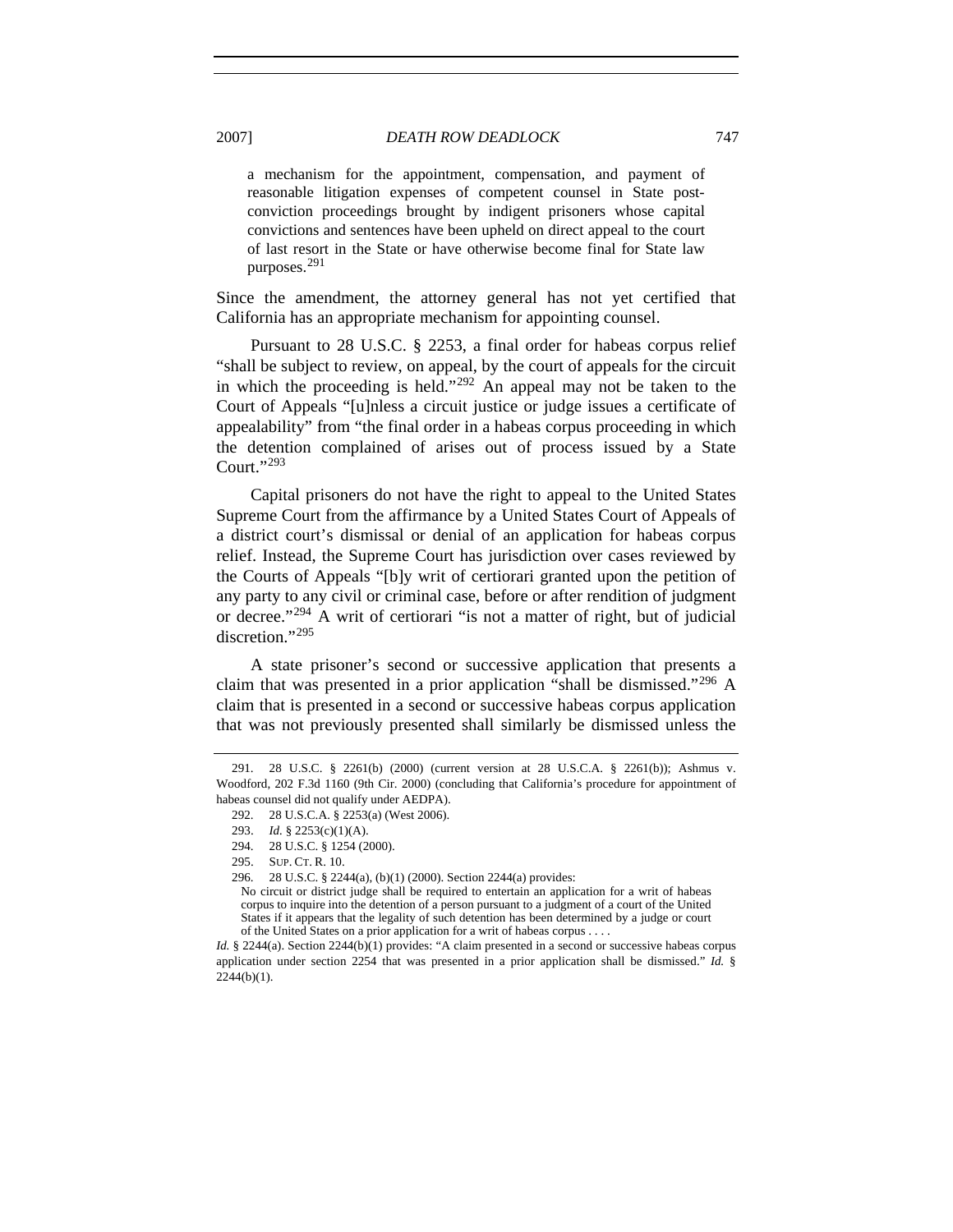applicant "relies on a new rule of constitutional law, made retroactive to cases on collateral review by the Supreme Court."[297](#page-51-0) A second or successive petition will not be dismissed if

the factual predicate for the claim could not have been discovered previously through the exercise of due diligence, and the facts underlying the claim, if proven and viewed in the light of the evidence as a whole, would be sufficient to establish by clear and convincing evidence that, but for the constitutional error, no reasonable fact finder would have found the applicant guilty of the underlying offense.<sup>[298](#page-51-1)</sup>

The total average delay from the filing of the initial application for federal habeas corpus relief to the grant or denial of relief by a district court is 6.2 years. $299$ 

As discussed above, lawyers who file state habeas corpus petitions on behalf of death row inmates in California currently do not receive sufficient funds for investigation of their clients' claims. As a result, lawyers appointed to represent death row inmates in federal habeas proceedings are forced to conduct an investigation at federal government expense to determine all the facts necessary to support exhausted federal constitutional claims and to discover facts necessary to prove unexhausted claims.<sup>[300](#page-51-3)</sup> This responsibility delays federal habeas corpus procedures an average of 2.4 years.

The failure of the California Legislature to provide sufficient funding to permit state habeas counsel to investigate each death row inmate's federal constitutional claims cannot be understated. It shifts to the federal government the burden of providing sufficient funds to permit federal habeas counsel to discover evidence to demonstrate additional federal constitutional violations. Because the United States Congress has concluded that persons whose federal constitutional rights have been

 <sup>297.</sup> *Id.* § 2244(b)(2)(A).

 <sup>298.</sup> *Id.* § 2244(b)(2)(B).

 <sup>299.</sup> Docket Database, *supra* note 14.

<span id="page-51-3"></span><span id="page-51-2"></span><span id="page-51-1"></span><span id="page-51-0"></span> <sup>300.</sup> Counsel may also be required to employ experts, with the court's approval, to unearth mitigating facts not presented at trial that may have persuaded the jury to recommend life imprisonment instead of death. The types of experts requested by counsel to assist them in preparing a federal habeas petition include the following: mitigation specialists, social historians, child abuse experts, addiction experts, institutional adjustment experts, psychologists, psychiatrists, neuropsychologists, neuropsychiatrists, toxicologists, pathologists, ballistics experts, fingerprint analysts, criminologists, mental health experts, atomic absorption experts, statisticians, criminalists, fair cross-sections experts, trial experts, fetal alcohol experts, hypnosis experts, sociological experts, gunshot residue experts, human vision experts, DNA experts, forensic serologists, eyewitness/memory experts, correctional consultants, jury selection experts, psychopharmacologists, serology experts, polygraph experts, blood spatter experts, social anthropologists, and rape experts.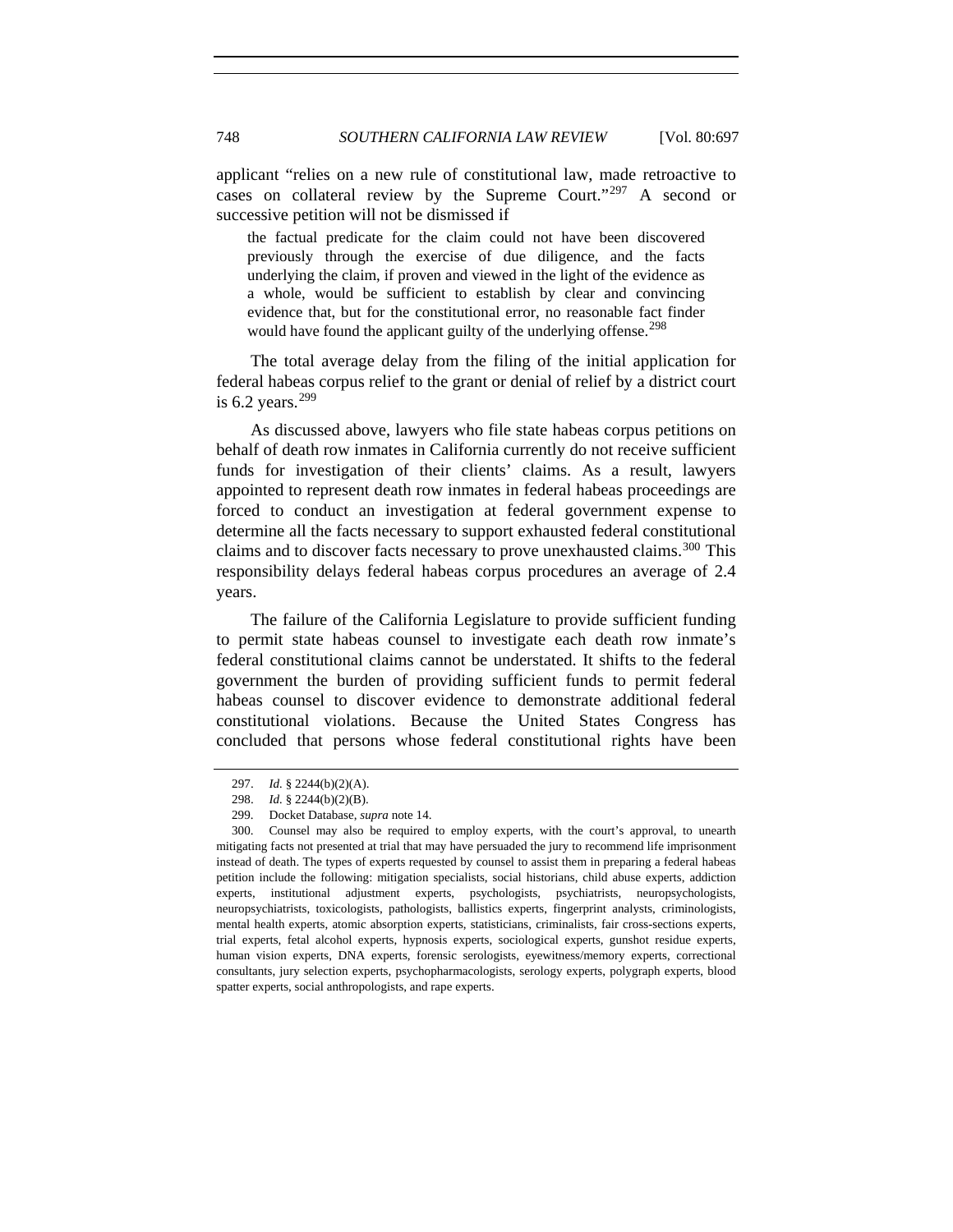violated in a state court's criminal proceedings must have their judgment of death vacated, it must consider whether it should subsidize investigation at the state habeas corpus level, rather than fund the same investigation at the federal level, years later.

Additionally, seventy-four percent of state prisoner federal habeas corpus applications filed by California death row inmates are stayed for the exhaustion of state remedies.<sup>[301](#page-52-0)</sup> The average delay for the exhaustion of state remedies before the California Supreme Court is  $2.8$  years.<sup>[302](#page-52-1)</sup> The average delay between the date a federal district court lifts the stay for exhaustion of California state remedies and renders its decision is 3.8 years.[303](#page-52-2) The average delay between a request for federal habeas corpus counsel and the entry of the district court's final order where a stay has been granted to exhaust claims in state courts is 8.3 years.<sup>[304](#page-52-3)</sup> The average length of a federal habeas corpus proceeding where no stay was issued to exhaust claims in state court is  $6.4$  years.<sup>[305](#page-52-4)</sup>

The average delay from the filing of a notice of appeal from the decision of the district court granting or denying a death row inmate's federal application for a writ of habeas corpus to the decision of the three-judge panel of the Ninth Circuit is 2.2 years.<sup>[306](#page-52-5)</sup> The average delay from the decision of this three-judge panel to a decision respecting rehearing en banc is 8.7 months.<sup>[307](#page-52-6)</sup> The average delay from the decision of the three-judge panel to the United States Supreme Court's decision respecting the inmate's petition for a writ of certiorari is  $1.3$  years.<sup>[308](#page-52-7)</sup> The average delay from a decision of the Ninth Circuit respecting rehearing en banc to the United States Supreme Court's decision respecting the inmate's petition for a writ of certiorari is 6.6 months.[309](#page-52-8) The average delay from an en banc opinion of the Ninth Circuit to the United States Supreme Court's decision respecting the inmate's petition for a writ of certiorari is 3.6 months.<sup>[310](#page-52-9)</sup> The Ninth Circuit has reheard en banc only six death penalty habeas corpus cases since 1978.[311](#page-52-10)

<span id="page-52-2"></span><span id="page-52-1"></span><span id="page-52-0"></span> <sup>301.</sup> Docket Database, *supra* note 14.

 <sup>302.</sup> *Id.*

 <sup>303.</sup> *Id.*

<span id="page-52-3"></span> <sup>304.</sup> *Id.*

<span id="page-52-4"></span> <sup>305.</sup> *Id.*

 <sup>306.</sup> *Id.* 307. *Id.*

 <sup>308.</sup> *Id.*

 <sup>309.</sup> *Id.*

 <sup>310.</sup> *Id.*

<span id="page-52-10"></span><span id="page-52-9"></span><span id="page-52-8"></span><span id="page-52-7"></span><span id="page-52-6"></span><span id="page-52-5"></span> <sup>311.</sup> *See* Cooper v. Woodford, 358 F.3d 1117 (9th Cir. 2004) (en banc); Payton v. Woodford, 299 F.3d 815 (9th Cir. 2002) (en banc); Mayfield v. Woodford, 270 F.3d 915 (9th Cir. 2001) (en banc);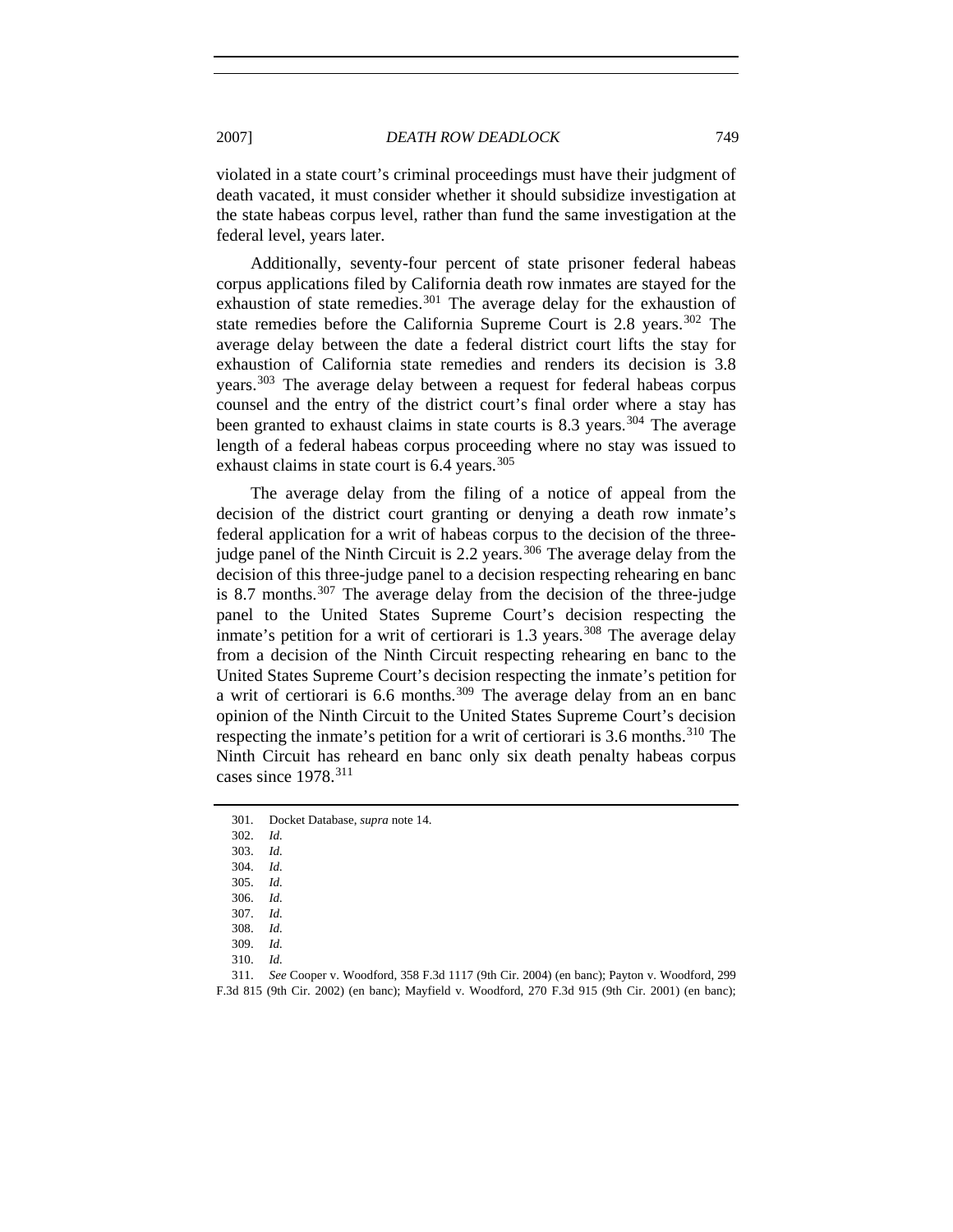## D. RECOMMENDATIONS TO REDUCE DELAY IN FEDERAL HABEAS CORPUS **PROCEEDINGS**

It has become conventional wisdom that the majority of the delay in reviewing capital cases is attributable to federal habeas corpus proceedings.<sup>[312](#page-53-0)</sup> Much of the delay in federal habeas corpus proceedings, however, is attributable to the need to exhaust state remedies and to conduct investigations. Accordingly, the suggestions made with regard to state habeas corpus proceedings will likely speed up federal habeas corpus proceedings as well. A written opinion from the trial court and the California Courts of Appeal regarding the reasons for denying habeas corpus relief will assist the United States District Court in determining whether the death row inmate's federal constitutional claims have merit. If all of the factual investigation is done during the state habeas corpus proceedings, there will be no need to conduct an investigation at the federal level. Additionally, if there is continuity of counsel between state and federal habeas corpus proceedings, federal habeas corpus petitions filed by death row inmates are less likely to include unexhausted claims. Counsel's familiarity with the case at the federal level due to the representation of the death row inmate at the state habeas corpus proceedings is also likely to hasten federal review of state capital convictions and sentences.

#### VI. CONCLUSION

To determine the causes of delays in reviewing the validity of judgments of death for persons convicted of a capital crime in California, it was necessary to study the docket entries for each prisoner who has been sentenced to death in California<sup>[313](#page-53-1)</sup> since the death penalty was reinstated in 1978. The results of this research confirmed California Supreme Court Chief Justice Ronald George's opinion that the review procedures for capital cases are "dysfunctional," and Circuit Judge Kozinski's view that the existence of a death penalty has become an "illusion."

McDowell v. Calderon, 197 F.3d 1253 (9th Cir. 1999) (en banc); Calderon v. U.S. Dist. Court for the Cent. Dist. of Cal., 163 F.3d 530 (9th Cir. 1998) (en banc); Thompson v. Calderon, 120 F.3d 1045 (9th Cir. 1997) (en banc); Docket Database, *supra* note 14.

<span id="page-53-0"></span> <sup>312.</sup> *See, e.g.*, Tribune Editorial, *Death Penalty Cases Unnecessarily Held up by Federal Judges*, E. VALLEY TRIB. (Scottsdale, Ariz.), Aug. 20, 2006 (discussing the death penalty in Arizona and bemoaning the fact that capital cases are "sitting for five or six years on habeas review"); Egelko, *supra* note 120 (discussing a shortened statute of limitations for filing federal habeas corpus applications attached to a version of the Patriot Improvement and Reauthorization Act of 2005 and noting its intention to "shorten timetables for capital case appeals").

<span id="page-53-1"></span> <sup>313.</sup> The dockets for prisoners who died while on death row by means other than execution were not reviewed or included in the Docket Database.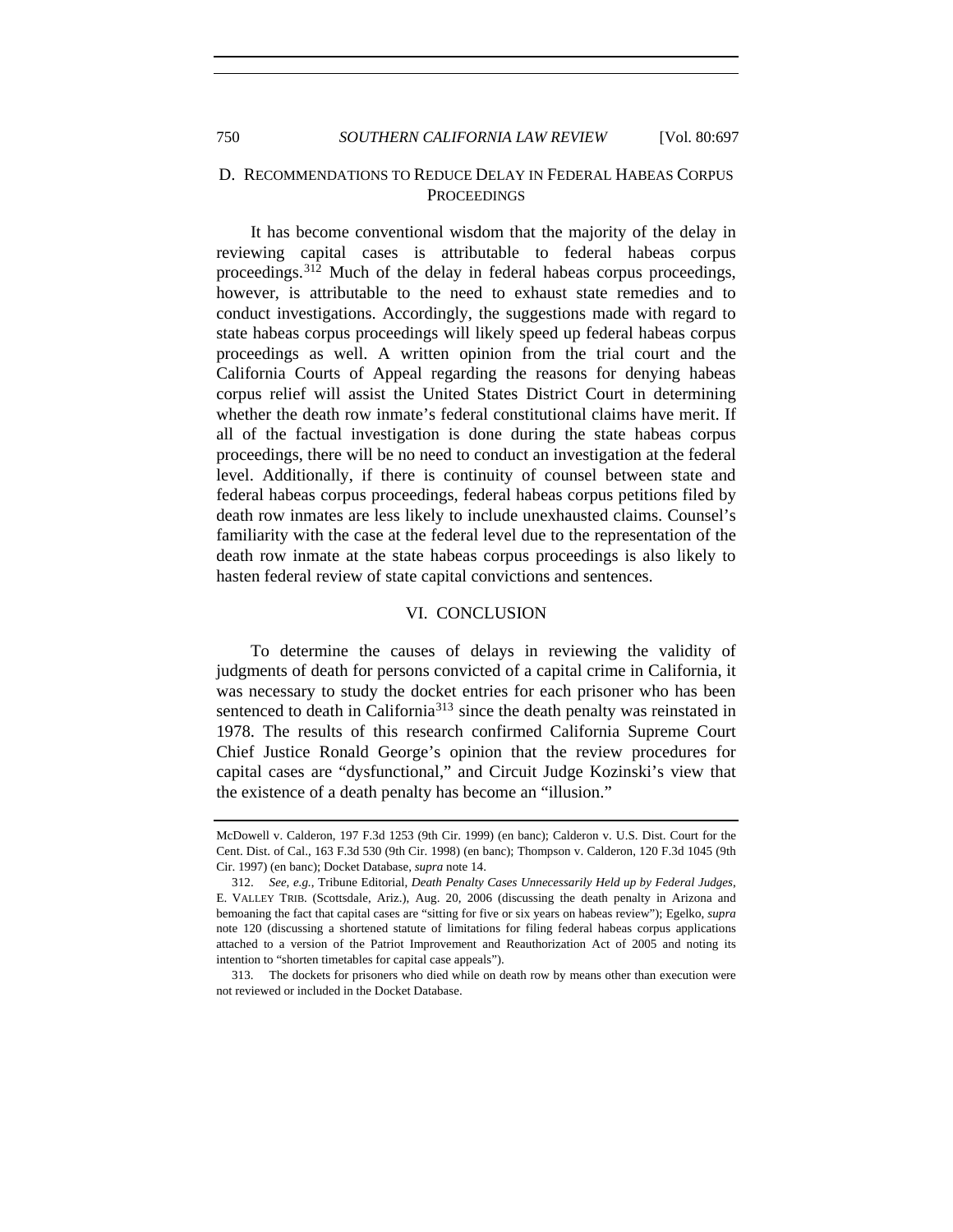2007] *DEATH ROW DEADLOCK* 751

This research has identified the sources of these unacceptable delays. Because of the current number of death row inmates, the seven justices of the California Supreme Court cannot keep up with an ever-increasing backlog of automatic appeals and habeas corpus petitions in capital cases, while at the same time meeting their responsibility to review civil cases and convictions in noncapital cases. The California Constitution must be amended to shift this burden to the justices of the Courts of Appeal, with discretionary review by the Supreme Court to correct any erroneous rulings or to resolve conflicts between the various districts and divisions of California's intermediate appellate courts. If the California Legislature wishes to make its death penalty laws and procedures functional instead of illusory, it must enact laws to remove the impossible burden on the California Supreme Court to review every appeal automatically from a judgment of death and each petition for state habeas corpus relief.

The California Legislature should also increase the compensation paid to appointed counsel in death penalty cases. Despite its Herculean efforts, the California Supreme Court has only been able to induce a limited number of qualified lawyers to accept appointment to represent death row inmates because the hourly rate is only \$140. For that reason, the delay in appointing counsel for death row inmates is more than three years. This delay alone may prejudice the right to a fair trial for those prisoners whose convictions must be set aside because of trial court errors in the admission of evidence or in its jury instructions, prosecutorial misconduct, or state and federal constitutional violations. Furthermore, the present absence of continuity of representation by the same habeas counsel in both state and federal courts contributes to the delay reflected in federal habeas corpus proceedings filed on behalf of death row inmates.

The failure of the California Legislature to provide adequate funds for the investigation of errors not in the trial record has shifted a significant burden to lawyers who are appointed to assist death row inmates in obtaining federal habeas corpus relief. The investigation of alleged federal constitutional errors has added years to the time necessary for the federal courts to determine whether federal habeas corpus relief must be granted. This delay could be reduced by many years if the lawyers appointed to represent death row inmates in state habeas corpus proceedings were provided sufficient funds to investigate and exhaust every constitutional claim.

The Supremacy Clause of the United States Constitution compels California's courts to ensure that each person accused of a capital crime receives the protections set forth in the Bill of Rights. This places a great